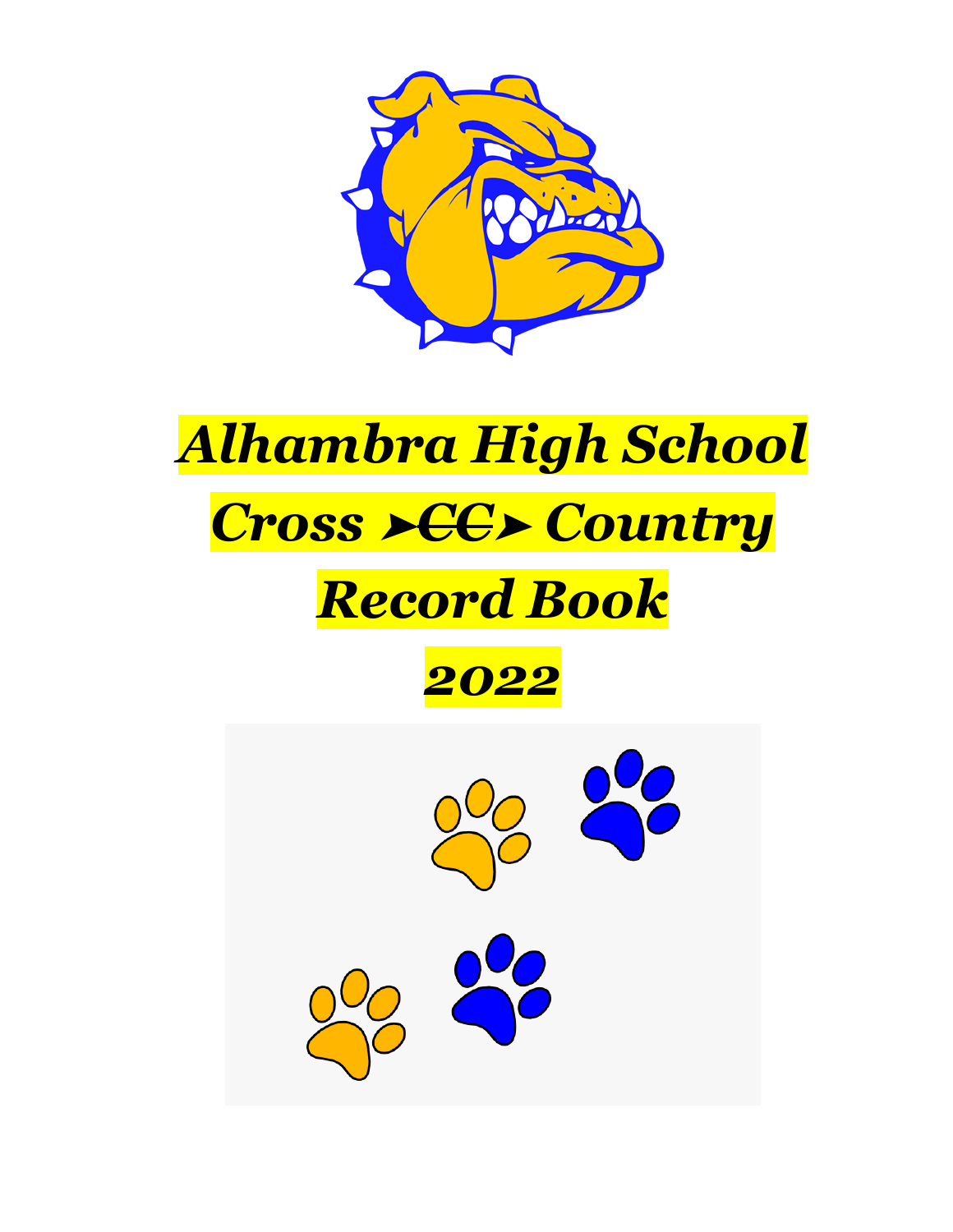## **Order of Contents**

**Introduction Coaches Ed Sias & Hidden Valley (HVP, Martinez) Farmer Invitational (Hayward HS) Hayward 3 Mile Top 100 Ram Invitational (Westmoor HS) Artichoke Invitational (Half Moon Bay HS) Castro Valley Invitational (Canyon MS) Mt. San Antonio College (Mt. SAC) Invitational North Coast Section Championships (Hayward HS) CIF State Meet (Woodward Park) Miscellaneous Course Records Varsity Team Overall History**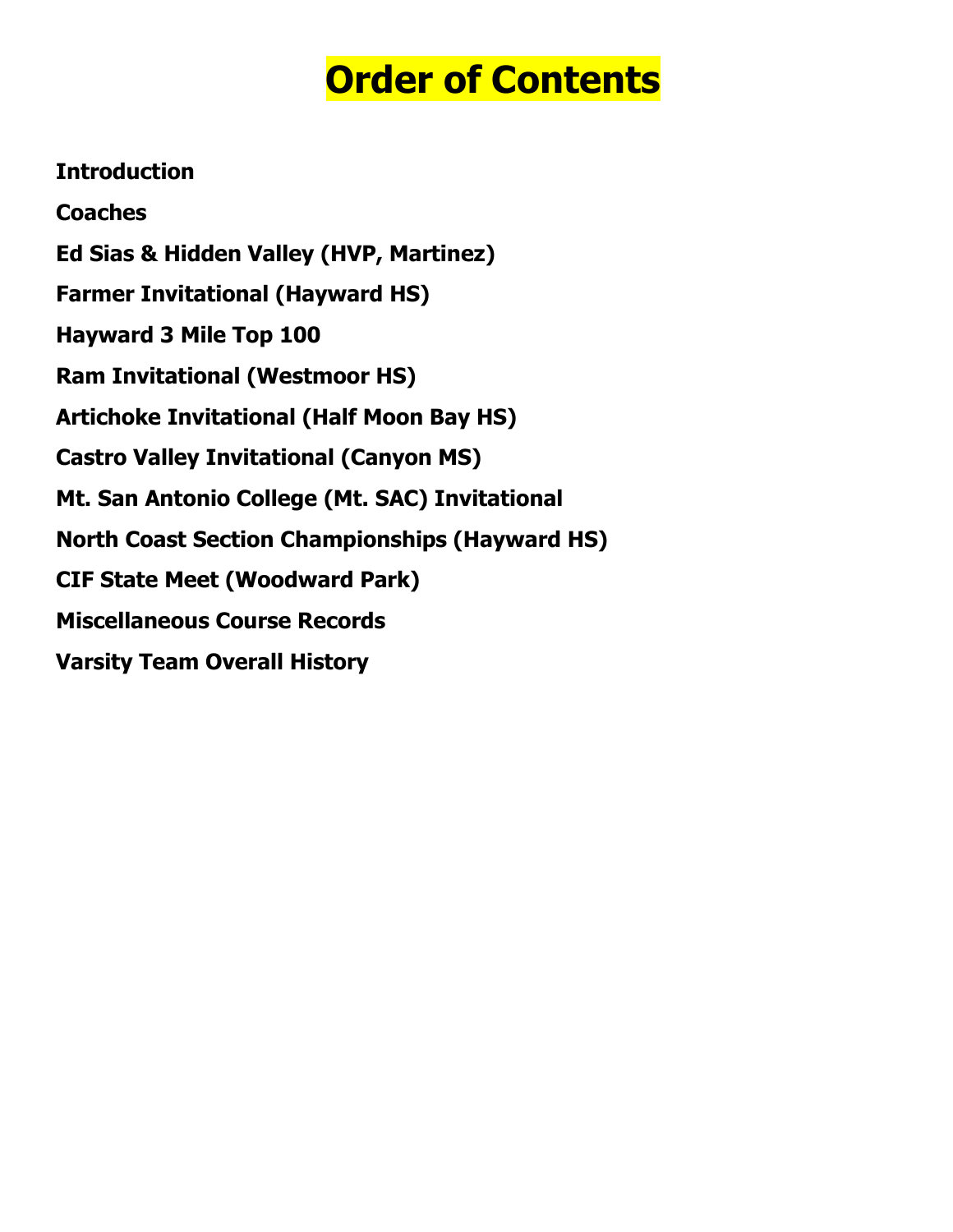

Welcome to the 2022 version of the Alhambra High School Cross Country Record Book. This is a compendium of the top times and places of Alhambra cross country runners on most of the courses that the team has competed on historically.

#### **Work In Progress**

This is still an ongoing project as the historical record is not always complete. The internet is remarkable, but not all data is stored there, and in any case, the trail gets cold for information before 2000. Much of the older information has been gleaned from sorting through old boxes and file folders, and these have often been jumbled and incomplete. There are still sources to be sorted out, and more details to be found, but for the most part, this represents a strong beginning of keeping an archival record of the long-standing and excellent tradition of Bulldog running that stretches back many decades.

If you have any copies of results from Cross Country (or Track, too) from any year, please let Coach Brewer know so he can make copies and add them to the archives and possibly fill in empty spots in this book. If you know former runners from seasons gone by, their memories are gold mines of information as well.

### **Many Hands Make Light the Load**

This is only a continuation of some excellent work already done to preserve Alhambra running knowledge. Joel Timbrell (class of '13) is our webmaster and has assembled and sorted and ranked the North Coast Section (Hayward High School) times, as well as posting everything on the website. He has also made a significant number of additions and corrections since the first edition came out. Aaron Ford (class of '09) is our timing guru, and has unearthed hidden web site sources for older race information. Coach Angela Paradise kept intact the 20 years of boxes that previous Coach Tim Bruder had accumulated. This was a rich source of information from which to begin this project.

Thanks also have to go to other data hoarders on the internet. Hank Lawson, of Lynbrook High, has gathered an impressive array of high school running that goes way back, and I mined his website for all of our Artichoke Invitational, Ram Invitational, and Mt. SAC Invitational records. The NCS website has kept a strong record of the NCS championship races results. Also, the high school information site athletic.net (which we now use to archive our current and more recent results) has an intact record of all the State Meet information. Campolindo High coach Chuck Woolridge has archived most of the Ed Sias Invitational results. Retired College Park Coach Steve Neisham, who founded the Ed Sias Invitational, has been generous in e-mailing copies of the early years of the meet.

### **More To Do**

The job is not yet finished. Still to be done is to finish backtracking all the league finishes, NCS finishes, and State Meet appearances. Also, many of the runners of the past ran on courses that no longer exist, or in invitationals that no longer are held, and we need to find a way to accurately fold them into the records for acknowledgement.

#### **Inevitable Errata**

Of course there will be mistakes in this attempt at a comprehensive record book. Names will be misspelled, times and places will be out of order, grade levels will be wrong, et cetera. Please let Coach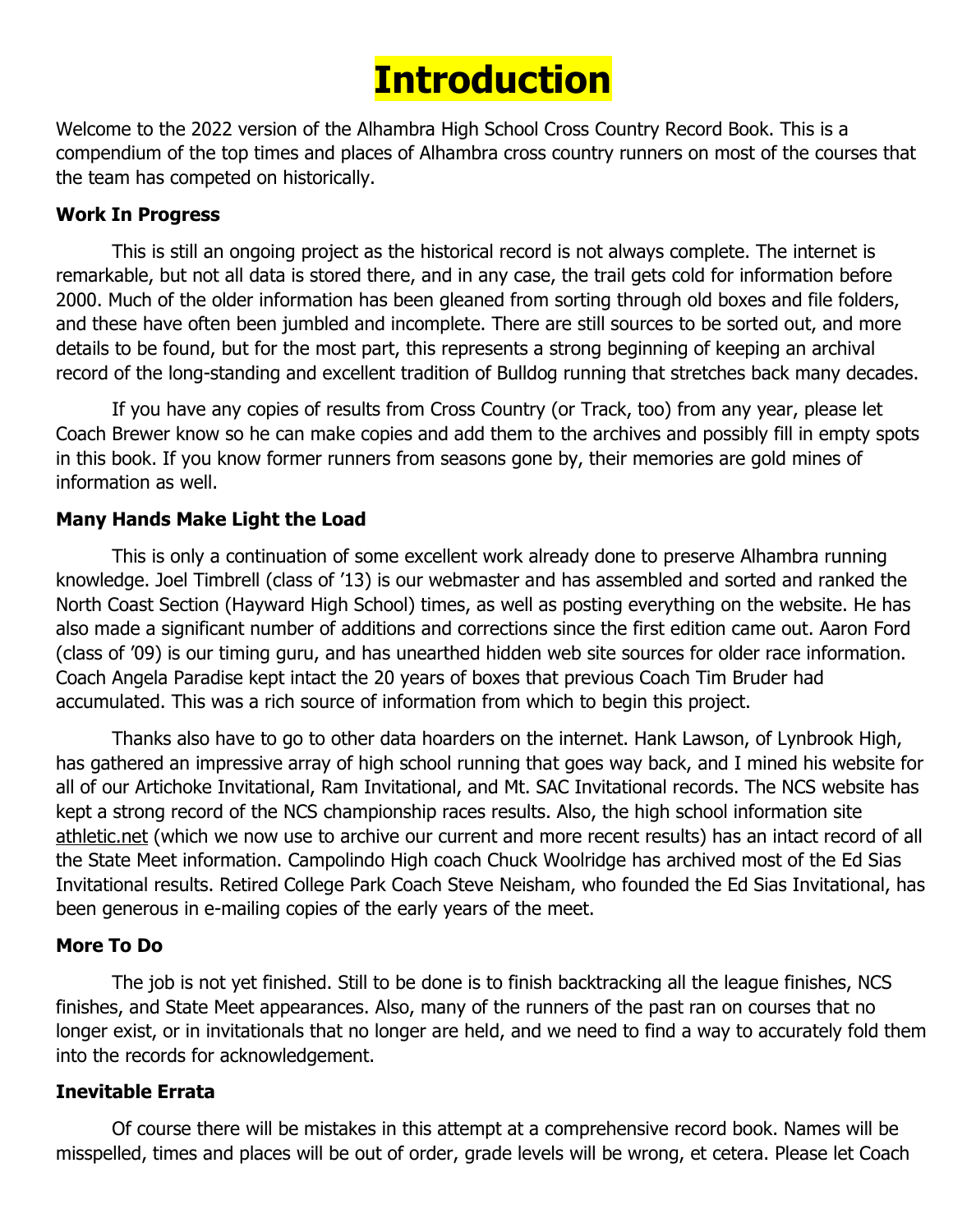Brewer know when you find these errors so they can be corrected for the next edition. Any other suggestions to make this a more complete and accurate record are also welcome.

Enjoy the read.

Coach Brewer

**Note: Peter Brewer was assistant coach for Alhambra cross country and track & field from 2018-2021, and created this record book. He sadly passed away in February 2022.**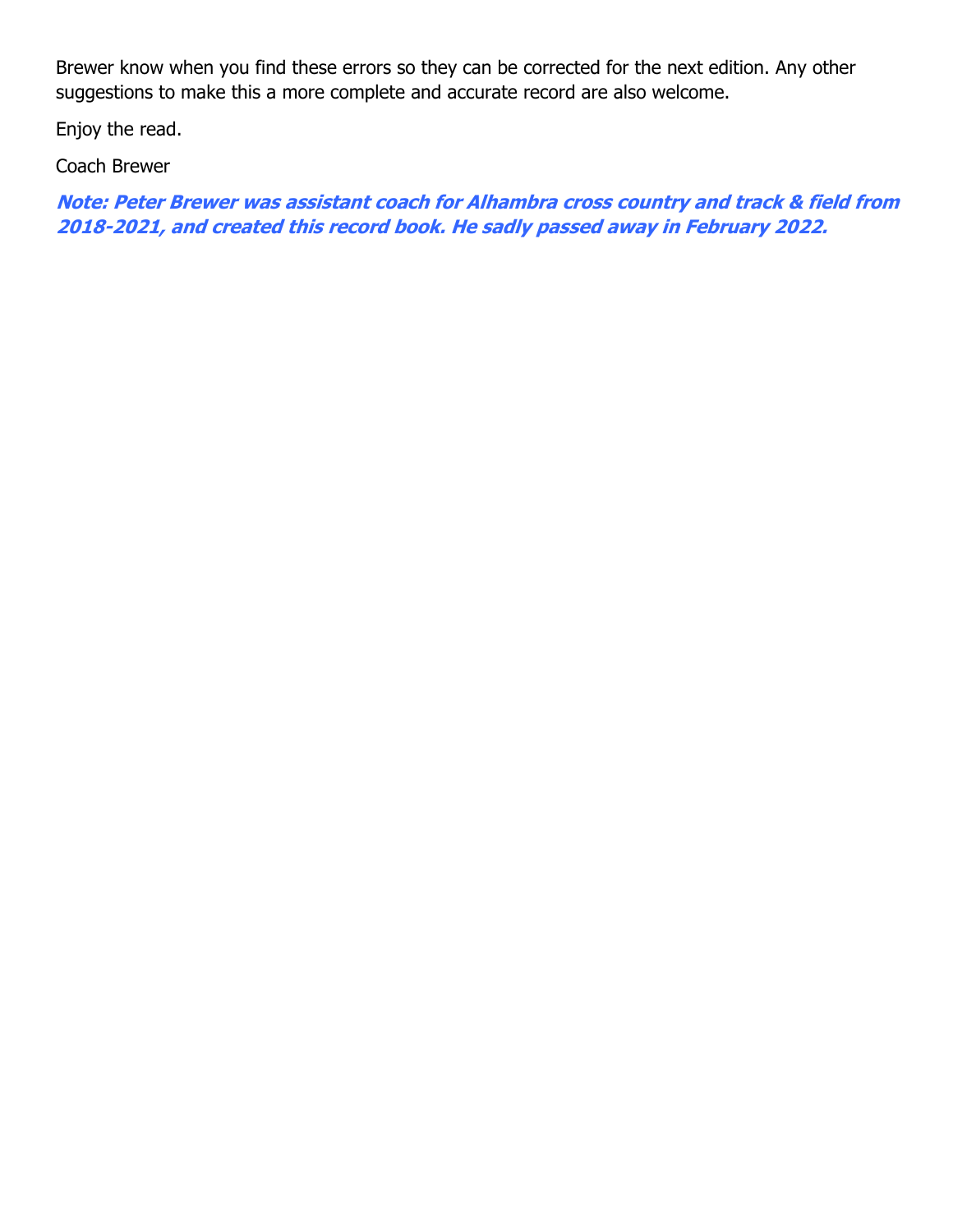# **Alhambra High School Cross Country**

### **2022 Coaching Staff**

## **Head Coach Angela Paradise**

\* Coach Angela is currently the head coach for Alhambra High School, Martinez. This is her 13th consecutive season guiding the Bulldog cross country teams.

\* She was previously assistant coach to former longtime coach and auto teacher Tim Bruder, who passed away in 2009.

\* In addition to cross country, Coach Angela also trains hurdlers for Campolindo track and field in the spring, and is employed with Alhambra's office administration during the school year.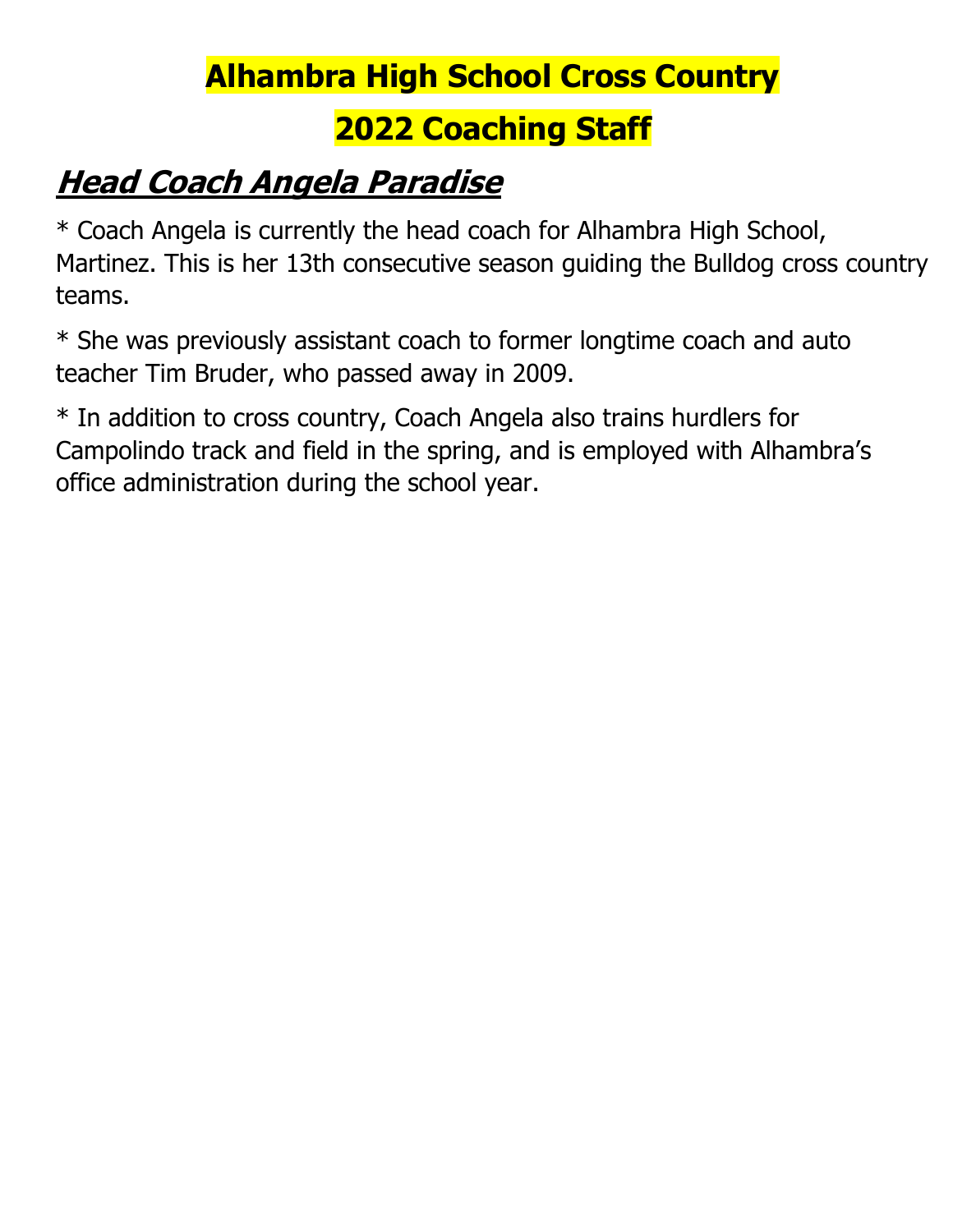### **Ed Sias Invitational Team Results**

| <u>Year</u> | <b>B</b> Frosh | <b>BFS</b> | <b>BJV</b> | BV         | <b>GFS</b> | GJV        | GV         |
|-------------|----------------|------------|------------|------------|------------|------------|------------|
| 1985        | no record      | no record  | no team    | 10th of 15 | 3rd of 5   | no team    | no record  |
| 1986        | no record      | no record  | no record  | no record  | incomplete | no record  | incomplete |
| 1987        | no records     |            |            |            |            |            |            |
| 1988        | no records     |            |            | 5th        |            |            | 4th        |
| 1989        | no team        | no team    | incomplete | incomplete | no race    | incomplete | incomplete |
| 1990        | incomplete     | no team    | incomplete | no team    | no race    | incomplete | incomplete |
| 1991        | incomplete     | 10th of 16 | incomplete | incomplete | no team    | 6th of 9   | 14th of 18 |
| 1992        | no team        | no team    | incomplete | 9th of 17  | no race    | incomplete | 11th of 25 |
| 1993        | no team        | no team    | 5th of 5   | 3rd of 12  | no race    | incomplete | incomplete |
| 1994        | no team        | incomplete | no team    | 4th of 14  | no race    | 9th of 11  | incomplete |
| 1995        | incomplete     | incomplete | no team    | 8th of 18  | incomplete | no team    | incomplete |
| 1996        | no team        | incomplete | 13th of 13 | 16th of 18 | 10th of 10 | incomplete | 12th of 14 |
| 1997        | no records     | incomplete | no team    | incomplete | incomplete | incomplete | incomplete |
| 1998        | no records     |            |            | 18th of 24 |            |            | 10th of 20 |
| 1999        | no records     | 9th of 28  | no records | 15th of 28 | 8th of 28  | incomplete | no records |
| 2000        | no team        | no team    | incomplete | no scores  | incomplete | 3rd of 8   | 6th of 18  |
| 2001        | no team        | incomplete | incomplete | 11th of 23 | incomplete | 10th of 11 | 7th of 21  |
| 2002        | incomplete     | no team    | incomplete | 31st of 40 | incomplete | no team    | 19th of 28 |
| 2003        | incomplete     | incomplete | no team    | 24th of 32 | 19th of 23 | incomplete | 13th of 25 |
| 2004        | incomplete     | 4th of 26  | no team    | 12th of 15 | 11th of 19 | 18th of 18 | 26th of 31 |
| 2005        | incomplete     | incomplete | 17th of 21 | 7th of 16  | incomplete | incomplete | 24th of 32 |
| 2006        | incomplete     | incomplete | incomplete | incomplete | 12th of 18 | no team    | 31st of 31 |
| 2007        | no team        | 14th of 21 | no team    | incomplete | incomplete | incomplete | 11th of 11 |
| 2008        | 13th of 15     | no team    | no team    | 13th of 18 | 16th of 19 | no team    | 8th of 10  |
| 2009        | 15th of 16     | 12th of 28 | incomplete | 11th of 18 | no team    | no team    | 10th of 12 |
| 2010        | incomplete     | no team    | no team    | 3rd of 21  | incomplete | no team    | 13th of 14 |
| 2011        | incomplete     | incomplete | incomplete | 8th of 23  | 11th of 27 | incomplete | 16th of 20 |
| 2012        | incomplete     | incomplete | incomplete | 10th of 24 | no team    | incomplete | 10th of 22 |
| 2013        | incomplete     | no team    | no team    | 17th of 20 | no team    | no team    | incomplete |
| 2014        | incomplete     | incomplete | no team    | incomplete | incomplete | no team    | 12th of 24 |
| 2015        | incomplete     | incomplete | incomplete | 7th of 12  | incomplete | no team    | 11th of 12 |
| 2016        | incomplete     | no team    | no team    | 9th of 23  | no team    | no team    | 13th of 24 |
| 2017        | incomplete     | incomplete | incomplete | 12th of 26 | no team    | no team    | incomplete |
| 2018        | 5th of 15      | no team    | 9th of 19  | 12th of 18 | no team    | incomplete | no team    |
| 2019        | incomplete     | 22nd of 29 | 17th of 23 | 5th of 21  | 18th of 23 | no team    | incomplete |
| 2021        | no team        | 9th of 20  | incomplete | 7th of 16  | incomplete | no team    | incomplete |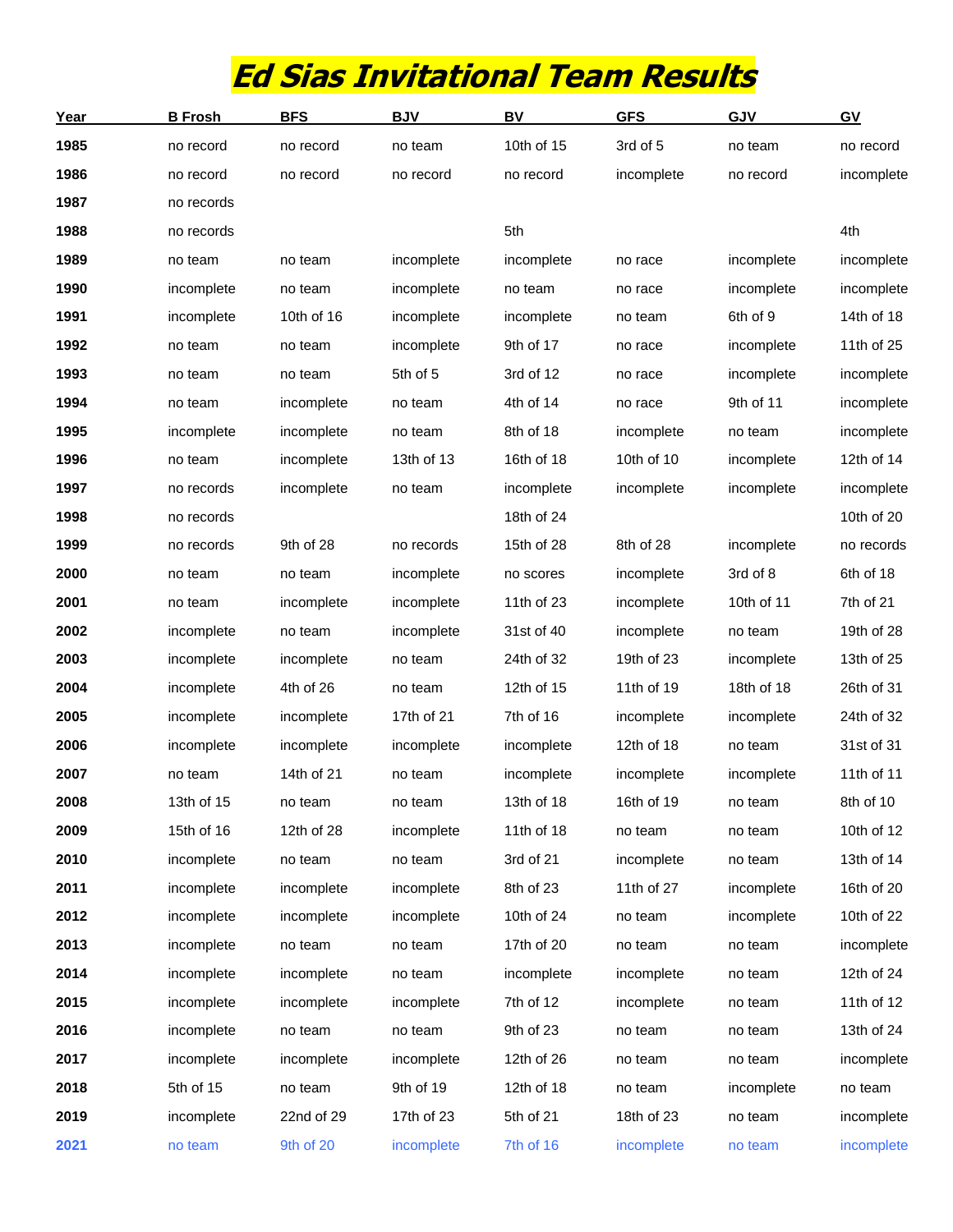### **Hidden Valley Park Top 10**

| <b>B</b> Frosh           |                                |                             |      | <b>GFS</b>              |                       |                       |      |
|--------------------------|--------------------------------|-----------------------------|------|-------------------------|-----------------------|-----------------------|------|
| 1                        | 11:25                          | <b>Tyler Allan</b>          | 2019 | 1                       | 12:13                 | <b>Renae Searls</b>   | 2021 |
| $\overline{\mathbf{c}}$  | 11:34                          | Michael Viano               | 2011 | $\overline{c}$          | 12:50                 | Marissa D'Atri        | 2014 |
| 3                        | 11:36                          | Evan Quigley                | 2008 | 3                       | 13:13                 | Helene Hollidge       | 2011 |
| 4                        | 11:45                          | Luis Haefke                 | 2011 | 4                       | 13:17                 | <b>Allie Timbrell</b> | 2011 |
| $\,$ 5 $\,$              | 11:49                          | <b>Mark Blattler</b>        | 2006 | 5                       | 14:03                 | <b>Shannon Manuel</b> | 2002 |
| $\,6$                    | 12:19                          | <b>Graham Manning</b>       | 2015 | 6                       | 14:11                 | Erica Cardinale       | 2014 |
| $\overline{7}$           | 12:20                          | Jesse Aston                 | 2006 | $\overline{7}$          | 14:16                 | Nicole Tria           | 2015 |
|                          |                                |                             |      |                         |                       |                       |      |
| 8                        | 12:26                          | <b>Carson Edwards</b>       | 2016 | 8                       | 14:17                 | Lauren Suniga         | 2008 |
| 9                        | 12:27                          | Colby Thompson              | 2018 | $\boldsymbol{9}$        | 14:27                 | <b>Beth Mork</b>      | 1999 |
| 10                       | 12:34                          | <b>Dylan Gregory</b>        | 2014 | $\boldsymbol{9}$        | 14:27                 | Louise Dunn           | 2000 |
| <b>BFS</b>               |                                |                             |      | <b>GJV</b>              |                       |                       |      |
| $\mathbf{1}$             | 10:42                          | <b>Mark Blattler</b>        | 2007 | 1                       | 14:46                 | Shireen Amini         | 2000 |
| $\overline{\mathbf{c}}$  | 10:50                          | Evan Quigley                | 2009 | $\overline{c}$          | 15:21                 | Dyan Ortega           | 2000 |
| 3                        | 11:03                          | Jesse Aston                 | 2007 | 3                       | 15:24                 | Sarah West            | 2000 |
|                          | 11:05                          | Noa Nabeshima               | 2014 |                         |                       |                       |      |
| $\overline{\mathcal{A}}$ |                                |                             |      | 4                       | 15:29                 | <b>Skye McKinsey</b>  | 2018 |
| 5                        | 11:18                          | <b>Eric Roberts</b>         | 1999 | 5                       | 15:31                 | Cailan Ferrel         | 2011 |
| $\,6$                    | 11:32                          | Harrison Hollidge           | 2009 | 6                       | 15:36                 | Kay Bromley           | 2011 |
| $\overline{\mathbf{7}}$  | 11:37                          | Matt LoForte                | 2003 | $\overline{7}$          | 15:38                 | Stefanie Silva        | 1991 |
| 8                        | 11:40                          | Carl Swanson                | 2004 | 8                       | 15:39                 | Susann Rosburg        | 1984 |
| 9                        | 11:50                          | Robert Viano                | 2014 | 9                       | 15:49                 | Francesca Marietti    | 2011 |
| 10                       | 11:52                          | <b>Dylan Gregory</b>        | 2014 | 10                      | 15:51                 | Jennifer Duncan       | 2019 |
| <b>BJV</b>               |                                |                             |      |                         | <b>GV (2.0 miles)</b> |                       |      |
| $\mathbf{1}$             | 12:07                          | Randy Johnson               | 2001 |                         | 12:12                 | Amy Loper-Riley       | 1998 |
|                          |                                |                             |      | 1                       |                       |                       |      |
| $\overline{\mathbf{c}}$  | 12:17                          | Adam Schawel                | 2002 | $\overline{c}$          | 12:43                 | Marissa D'Atri        | 2017 |
| 3                        | 12:20                          | Ed Broyles                  | 1990 | 3                       | 12:58                 | Paige Tully           | 1982 |
| 4                        | 12:25                          | Leroy Fisher                | 1993 | 4                       | 13:03                 | Samantha Jones        | 2002 |
| $\mathbf 5$              | 12:28                          | Dave Flynn                  | 1990 | 5                       | 13:10                 | <b>Renae Searls</b>   | 2021 |
| $\,6$                    | 12:34                          | John Borges                 | 1991 | 6                       | 13:16                 | Jessica Neu           | 1998 |
| $\overline{\mathbf{7}}$  | 12:44                          | Jerwin Woolridge            | 2001 | $\overline{\mathbf{7}}$ | 13:24                 | Nicole Tria           | 2018 |
| 8                        | 12:52                          | <b>Brett Enke</b>           | 2010 | 8                       | 13:29                 | <b>Beth Mork</b>      | 2000 |
| 9                        | 12:53                          | <b>Juan Herrera</b>         | 2021 | 9                       | 13:34                 | Katie Leary           | 1982 |
| 10                       | 12:59                          | <b>Clint Baggarley</b>      | 1990 | 10                      | 13:42                 | Michaela Nilson       | 2008 |
|                          |                                |                             |      | 10                      | 13:42                 | Jewelz Andrews        | 2010 |
|                          |                                |                             |      |                         |                       |                       |      |
|                          | <b>BV (2.0 miles)</b>          |                             |      |                         | <b>GV (3.0 miles)</b> |                       |      |
| 1                        | 10:20                          | <b>Evan Quigley</b>         | 2011 | 1                       | 18:33                 | <b>Renae Searls</b>   | 2021 |
| 2                        | 10:25                          | <b>Eric Roberts</b>         | 2001 | $\overline{\mathbf{c}}$ | 18:36                 | <b>Allie Timbrell</b> | 2014 |
| 3                        | 10:30                          | Jesse Aston                 | 2009 | 3                       | 18:56                 | Marissa D'Atri        | 2016 |
| 4                        | 10:41                          | Matt LoForte                | 2004 | 4                       | 18:57                 | Amy Loper-Riley       | 1998 |
| 5                        | 10:44                          | <b>Mike Railton</b>         | 2010 | 5                       | 19:04                 | Katie Leary           | 1984 |
| 6                        | 10:45                          | Carson Edwards              | 2019 | 6                       | 19:30                 | Jessica Neu           | 1999 |
| 7                        | 10:46                          | <b>Gusty Maat</b>           | 1994 | $\overline{7}$          | 19:31                 | Jewelz Andrews        | 2008 |
| 7                        | 10:46                          | Michael Viano               | 2014 | 8                       | 19:32                 | Michaela Nilson       | 2008 |
| 9                        | 10:55                          | <b>Rick Riley</b>           | 1996 | 9                       | 19:38                 | Nicole Tria           | 2018 |
| 10                       | 10:57                          | Harrison Hollidge           | 2010 | 10                      | 19:39                 | Janelle Corbyn        | 1984 |
|                          |                                |                             |      |                         |                       |                       |      |
|                          | <b>BV (3.0 miles)</b><br>16:09 |                             | 2011 |                         |                       |                       |      |
| 1                        | 16:15                          | Evan Quigley<br>Jesse Aston | 2009 |                         |                       |                       |      |
| 2                        |                                |                             |      |                         |                       |                       |      |
| 3                        | 16:18                          | <b>Rob Latting</b>          | 1984 |                         |                       |                       |      |
| 4                        | 16:18                          | <b>Eric Roberts</b>         | 2000 |                         |                       |                       |      |
| 5                        | 16:26                          | Matt LoForte                | 2004 |                         |                       |                       |      |
| 6                        | 16:36                          | Michael Viano               | 2014 |                         |                       |                       |      |
| 7                        | 16:37                          | <b>Nolin Searls</b>         | 2021 |                         |                       |                       |      |
| 8                        | 16:40                          | Carson Edwards              | 2019 |                         |                       |                       |      |
| 9                        | 16:46                          | <b>Mike Railton</b>         | 2009 |                         |                       |                       |      |
| 10                       | 16:47                          | <b>Mark Blattler</b>        | 2009 |                         |                       |                       |      |

| 1<br>$\overline{c}$<br>3<br>4<br>5<br>6<br>$\overline{7}$<br>8<br>9<br>9                    | 12:13<br>12:50<br>13:13<br>13:17<br>14:03<br>14:11<br>14:16<br>14:17<br>14:27<br>14:27                 | <b>Renae Searls</b><br>Marissa D'Atri<br>Helene Hollidge<br><b>Allie Timbrell</b><br><b>Shannon Manuel</b><br>Erica Cardinale<br>Nicole Tria<br>Lauren Suniga<br><b>Beth Mork</b><br>Louise Dunn       | 2021<br>2014<br>2011<br>2011<br>2002<br>2014<br>2015<br>2008<br>1999<br>2000         |
|---------------------------------------------------------------------------------------------|--------------------------------------------------------------------------------------------------------|--------------------------------------------------------------------------------------------------------------------------------------------------------------------------------------------------------|--------------------------------------------------------------------------------------|
| GJV<br>1<br>$\overline{c}$<br>3<br>4<br>5<br>6<br>$\overline{7}$<br>8<br>9<br>10            | 14:46<br>15:21<br>15:24<br>15:29<br>15:31<br>15:36<br>15:38<br>15:39<br>15:49<br>15:51                 | Shireen Amini<br>Dyan Ortega<br>Sarah West<br><b>Skye McKinsey</b><br>Cailan Ferrel<br>Kay Bromley<br>Stefanie Silva<br>Susann Rosburg<br>Francesca Marietti<br>Jennifer Duncan                        | 2000<br>2000<br>2000<br>2018<br>2011<br>2011<br>1991<br>1984<br>2011<br>2019         |
| <b>GV (2.0 miles)</b><br>1<br>$\overline{c}$<br>3<br>4<br>5<br>6<br>7<br>8<br>9<br>10<br>10 | 12:12<br>12:43<br>12:58<br>13:03<br>13:10<br>13:16<br>13:24<br>13:29<br>13:34<br>13:42<br>13:42        | Amy Loper-Riley<br>Marissa D'Atri<br>Paige Tully<br>Samantha Jones<br><b>Renae Searls</b><br>Jessica Neu<br>Nicole Tria<br><b>Beth Mork</b><br>Katie Leary<br>Michaela Nilson<br><b>Jewelz Andrews</b> | 1998<br>2017<br>1982<br>2002<br>2021<br>1998<br>2018<br>2000<br>1982<br>2008<br>2010 |
| 1<br>$\overline{2}$<br>3<br>4<br>5<br>6<br>$\overline{7}$<br>8<br>9                         | <b>GV (3.0 miles)</b><br>18:33<br>18:36<br>18:56<br>18:57<br>19:04<br>19:30<br>19:31<br>19:32<br>19:38 | <b>Renae Searls</b><br><b>Allie Timbrell</b><br>Marissa D'Atri<br>Amy Loper-Riley<br>Katie Leary<br>Jessica Neu<br><b>Jewelz Andrews</b><br>Michaela Nilson<br>Nicole Tria                             | 2021<br>2014<br>2016<br>1998<br>1984<br>1999<br>2008<br>2008<br>2018                 |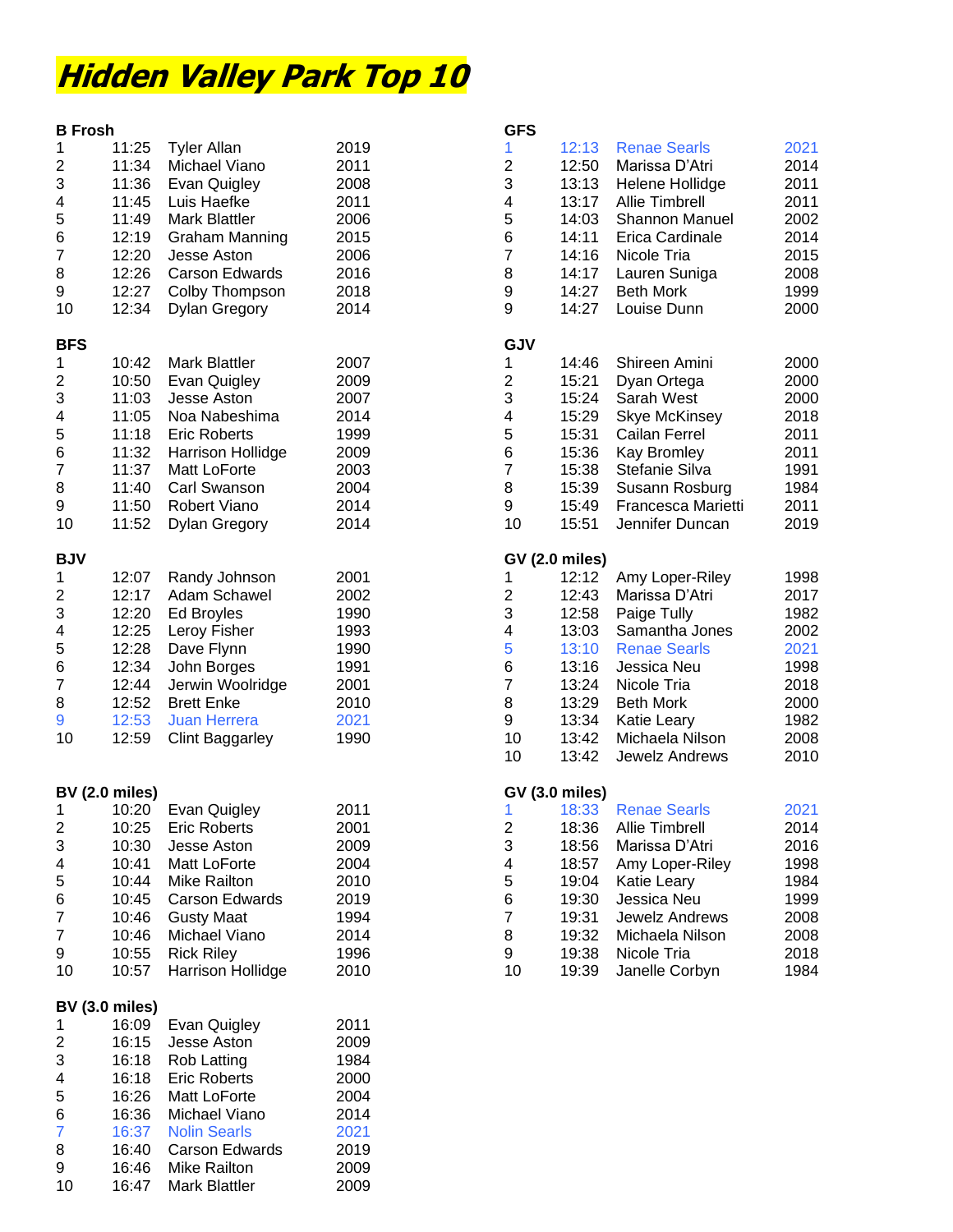## **Farmer Invitational Team Results**

| Year | <b>BFS</b> | <b>BJV</b> | BV         | <b>GFS</b> | <b>GJV</b> | GV         |
|------|------------|------------|------------|------------|------------|------------|
| 2004 | 8th of 8   | Incomplete | 4th of 10  | 3rd of 3   | Incomplete | 4th of 7   |
| 2005 | 12th of 13 | Incomplete | 8th of 16  | Incomplete | Incomplete | 10th of 11 |
| 2006 | Incomplete | Incomplete | No Scores  | Incomplete | Incomplete | No Scores  |
| 2008 | Incomplete | Incomplete | No Scores  | No Scores  | No Team    | No Scores  |
| 2011 | Incomplete | No Team    | No Scores  | Incomplete | Incomplete | No Scores  |
| 2012 | Incomplete | Incomplete | No Scores  | Incomplete | Incomplete | No Scores  |
| 2014 | Incomplete | Incomplete | Incomplete | Incomplete | Incomplete | 15th of 18 |
| 2015 | Incomplete | Incomplete | 12th of 18 | Incomplete | No Team    | Incomplete |
| 2016 | Incomplete | Incomplete | 12th of 19 | Incomplete | No Team    | Incomplete |
| 2017 | Incomplete | No Team    | 11th of 13 | Incomplete | No Team    | Incomplete |
| 2019 | 11th of 19 | 11th of 15 | 6th of 27  | 8th of 11  | Incomplete | No Team    |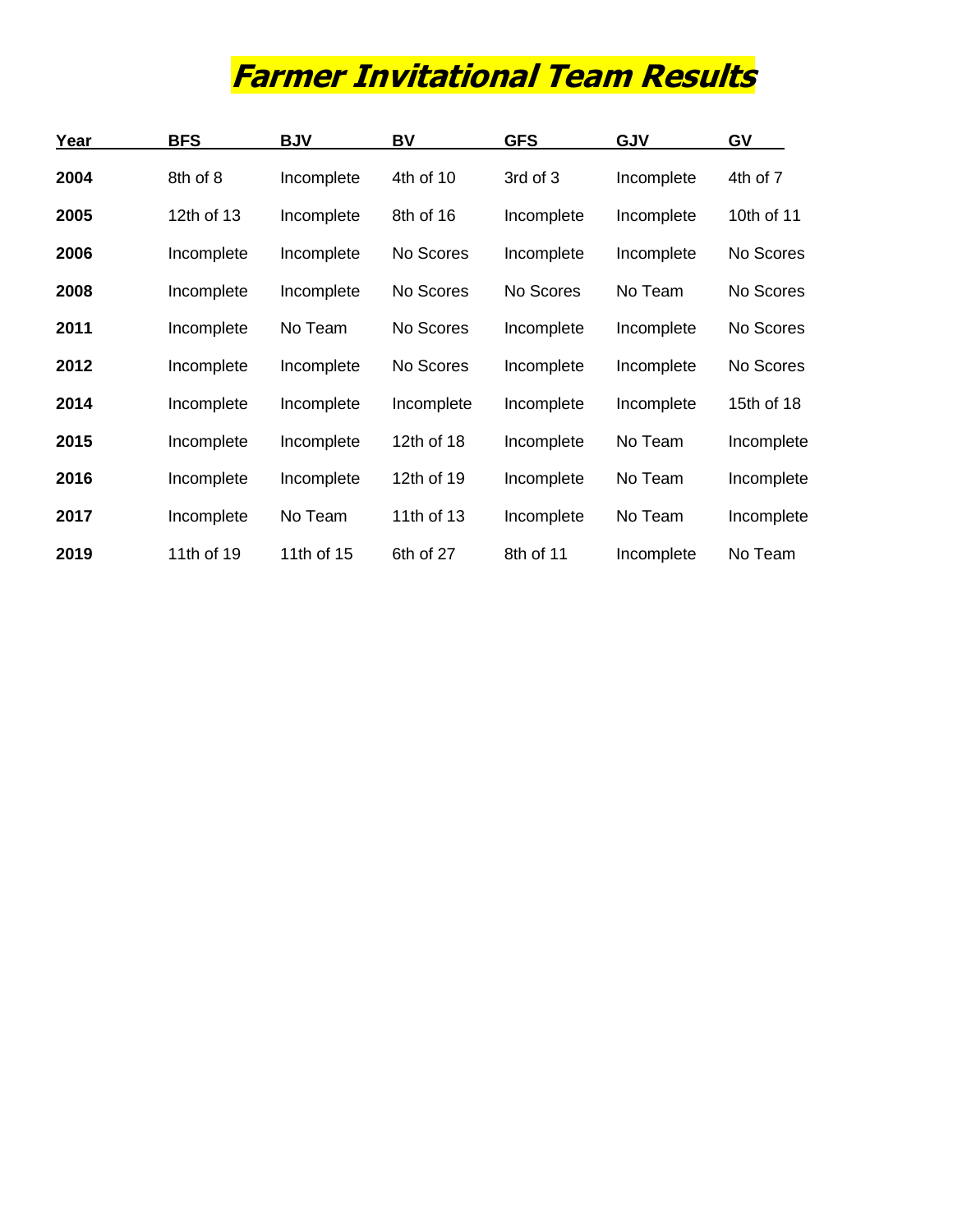### **Hayward HS: Farmer & NCS Top 100 BV**

| 1  | <b>Mark Blattler</b>         | 15:37 | 2007 | 51  | Peter Beck             | 17:57 | 2013 |
|----|------------------------------|-------|------|-----|------------------------|-------|------|
| 2  | <b>Jesse Aston</b>           | 15:38 | 2009 | 52  | Malik Major            | 17:59 | 2012 |
| 3  | Matt LoForte                 | 15:41 | 2004 | 53  | <b>Tim Aiello</b>      | 18:00 | 1987 |
| 4  | <b>Eric Roberts</b>          | 15:56 | 2001 | 54  | <b>Gabe Winslow</b>    | 18:08 | 2016 |
| 5  | <b>Carson Edwards</b>        | 15:57 | 2019 | 55  | John Borges            | 18:11 | 1991 |
| 6  | Evan Quigley                 | 16:01 | 2010 | 56  | Hyrum Ernstrom         | 18:12 | 1991 |
| 7  | <b>Nolin Searls</b>          | 16:08 | 2021 | 57  | Luis Garcia            | 18:12 | 2015 |
| 8  | <b>Carl Swanson</b>          | 16:09 | 2005 | 58  | Christian Giannini     | 18:15 | 2012 |
| 9  | <b>Mike Railton</b>          | 16:12 | 2009 | 59  | <b>Cristian Ruiz</b>   | 18:15 | 2019 |
| 10 | Michael Viano                | 16:15 | 2014 | 60  | <b>Brian Hanson</b>    | 18:21 | 2001 |
| 11 | Colby Thompson               | 16:27 | 2019 | 61  | Will Masterman         | 18:22 | 2006 |
| 12 | Ryan Gallardo                | 16:34 | 2007 | 62  | Adam Schawel           | 18:23 | 2002 |
| 13 | Joel Timbrell                | 16:39 | 2011 | 63  | <b>Robert Veasey</b>   | 18:26 | 2005 |
| 14 | <b>Connor Hayes</b>          | 16:41 | 2016 | 64  | <b>Rich Burk</b>       | 18:29 | 2005 |
| 15 | Harrison Hollidge            | 16:42 | 2009 | 65  | Caleb Leisure          | 18:30 | 1999 |
| 16 | Scott Lepak                  | 16:47 | 1987 | 66  | <b>Connor Francis</b>  | 18:32 | 2011 |
| 17 | Dave Flynn                   | 16:48 | 1991 | 67  | <b>Calvin Roth</b>     | 18:32 | 2013 |
| 18 | <b>Rob Latting</b>           | 16:49 | 1983 | 68  | Jason Morgan           | 18:34 | 2017 |
| 19 | <b>Benjamin Smyers</b>       | 16:50 | 2019 | 69  | Virgil Smith           | 18:41 | 2005 |
| 20 | <b>Tyler Allan</b>           | 16:52 | 2019 | 70  | <b>Paolo Morales</b>   | 18:44 | 2021 |
| 21 | Aaron Ford                   | 16:55 | 2008 | 71  | lan Vojvoda            | 18:52 | 1987 |
| 22 | Noa Nabeshima                | 16:58 | 2015 | 72  | <b>Jack Wagner</b>     | 18:54 | 2021 |
| 23 | <b>Trevor Oliveira-Smith</b> | 17:00 | 2016 | 73  | Sean Walker            | 18:57 | 2014 |
| 24 | <b>Bill Schrambling</b>      | 17:01 | 1987 | 74  | <b>Juan Herrera</b>    | 19:00 | 2021 |
| 25 | Zac March                    | 17:02 | 2009 | 75  | <b>Scott Daniels</b>   | 19:21 | 1987 |
| 26 | <b>Robert Viano</b>          | 17:06 | 2016 | 76  | <b>Gabe Smith</b>      | 19:21 | 2004 |
| 27 | Luis Haefke                  | 17:10 | 2011 | 77  | Tim Oldenkamp          | 19:29 | 2002 |
| 28 | <b>Ryan McCauley</b>         | 17:15 | 2019 | 78  | Jaime Ayala            | 19:39 | 2017 |
| 29 | Rob Wills                    | 17:17 | 2006 | 79  | <b>Mitchell Maisel</b> | 19:41 | 2010 |
| 30 | Aaron Brinkman               | 17:20 | 2014 | 80  | Joaquin Hinkens        | 19:41 | 2019 |
| 31 | James Blattler               | 17:21 | 2004 | 81  | Kevin Kyllo            | 19:44 | 2012 |
| 32 | Sam DiBetta                  | 17:21 | 2019 | 82  | Peter Holland          | 19:45 | 1999 |
| 33 | Alan Kobylik                 | 17:23 | 2017 | 83  | Jake Patterson         | 19:46 | 2008 |
| 34 | Logan Kent                   | 17:25 | 2011 | 84  | Aaron Todd             | 19:49 | 1991 |
| 35 | <b>Samuel Rogers</b>         | 17:25 | 2021 | 85  | Kyle Thompson          | 19:54 | 2016 |
| 36 | Vince Hudson                 | 17:29 | 1987 | 86  | Aaron Manning          | 19:56 | 2019 |
| 37 | <b>Ben Williams</b>          | 17:29 | 1987 | 87  | Eric Webster           | 20:02 | 1999 |
| 38 | Luke Hodgson                 | 17:31 | 2001 | 88  | Randy Johnson          | 20:05 | 2002 |
| 39 | <b>Dylan Gregory</b>         | 17:31 | 2015 | 89  | Ari Amini              | 20:07 | 2011 |
| 40 | Andrew Lejano                | 17:34 | 2009 | 90  | Mitch Hodgson          | 20:14 | 1999 |
| 41 | <b>Brian Kearney</b>         | 17:37 | 2001 | 91  | Jarid Lipman           | 20:15 | 2019 |
| 42 | <b>Tony Kauke</b>            | 17:45 | 1991 | 92  | <b>Eddie Roth</b>      | 20:16 | 2005 |
| 43 | Paul Holland                 | 17:45 | 2001 | 93  | Jordan Runyan          | 20:28 | 2005 |
| 44 | John Riehlman                | 17:49 | 2004 | 94  | <b>Matt Nunes</b>      | 20:30 | 1999 |
| 45 | <b>Wesley Dayton</b>         | 17:51 | 2004 | 95  | Shayan Mirzazadeh      | 20:31 | 2017 |
| 46 | Zack Hughes                  | 17:52 | 2001 | 96  | Jian Amini             | 20:36 | 2005 |
| 47 | <b>Vince Montegrande</b>     | 17:53 | 2021 | 97  | Caleb McCauley         | 20:37 | 2019 |
| 48 | Chris Calasahan              | 17:54 | 2001 | 98  | <b>Tim Truex</b>       | 20:43 | 2019 |
| 49 | <b>Conner Bell</b>           | 17:56 | 2011 | 99  | <b>Brandon Gray</b>    | 20:44 | 2019 |
| 50 | <b>Graham Manning</b>        | 17:56 | 2016 | 100 | <b>Matt Hammers</b>    | 20:51 | 2005 |
|    |                              |       |      |     |                        |       |      |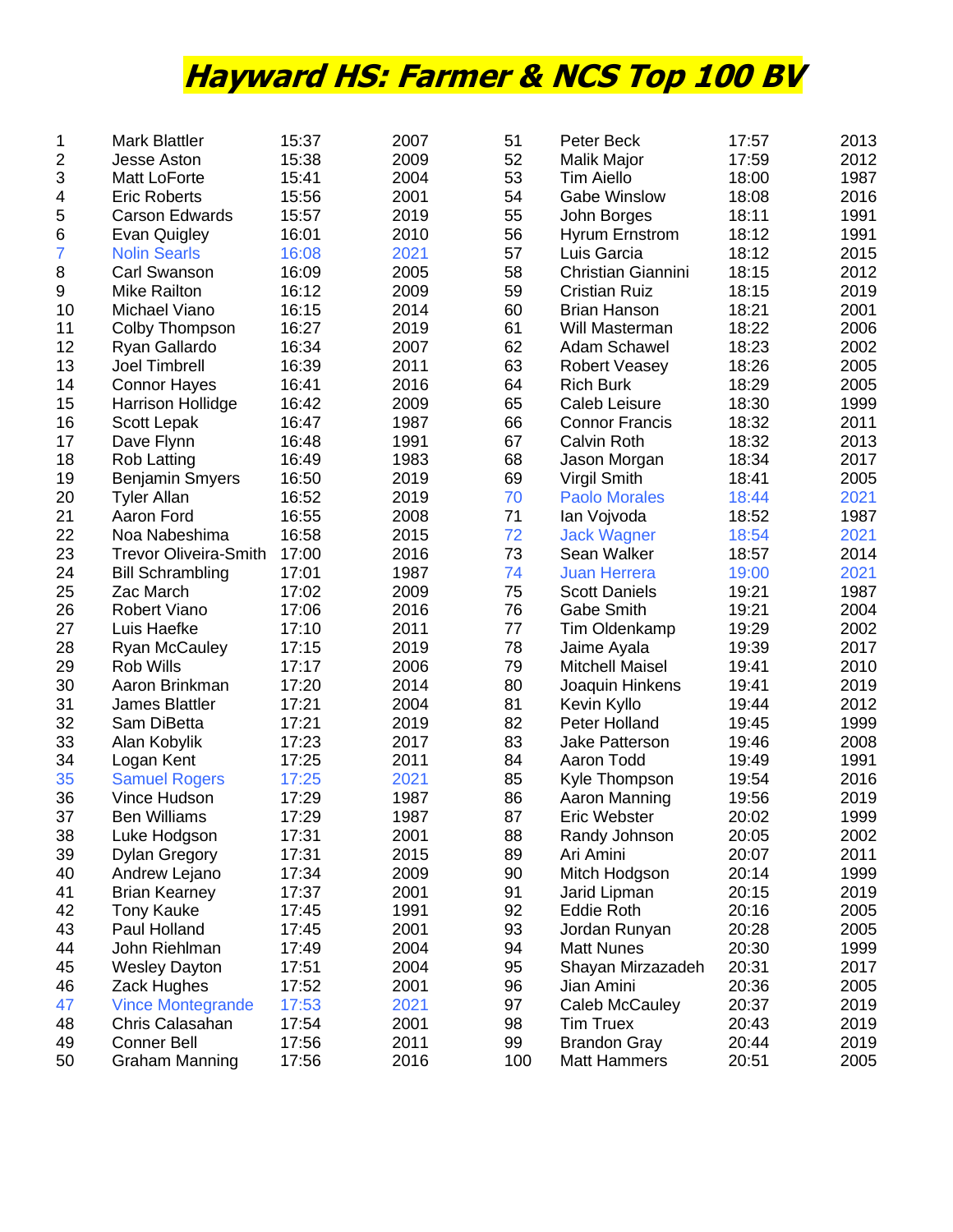### **Hayward HS: Farmer & NCS Top 100 GV**

| 1              | Marissa D'Atri           | 17:54 | 2016 | 51  | Nora Pallotta            | 22:27 | 2004 |
|----------------|--------------------------|-------|------|-----|--------------------------|-------|------|
| 2              | <b>Renae Searls</b>      | 17:59 | 2021 | 52  | <b>Skye McKinsey</b>     | 22:30 | 2019 |
| 3              | <b>Allie Timbrell</b>    | 18:11 | 2013 | 53  | <b>Whitney Shoemaker</b> | 22:39 | 2001 |
| 4              | <b>Jewelz Andrews</b>    | 18:39 | 2010 | 54  | Alexia Hisquierdo        | 22:43 | 2019 |
| 5              | Samantha Jones           | 18:57 | 2002 | 55  | Sophia Snavely           | 22:44 | 2004 |
| 6              | Tanya Rosengren          | 19:10 | 2001 | 56  | Isa Mendoza              | 22:45 | 2016 |
| $\overline{7}$ | <b>Stacey Brunton</b>    | 19:11 | 1985 | 57  | Marsha Wescott           | 22:46 | 2005 |
| 8              | Jessica Neu              | 19:15 | 1999 | 58  | <b>Catherine Stites</b>  | 22:50 | 2015 |
| 9              | Katie Leary              | 19:24 | 1983 | 59  | <b>Beth Haynes</b>       | 22:55 | 1991 |
| 10             | Nicole Tria              | 19:30 | 2016 | 60  | Alyssa Andrews           | 23:02 | 2004 |
| 11             | Michaela Nilson          | 19:44 | 2008 | 61  | Jennifer Duncan          | 23:05 | 2019 |
| 12             | Helene Hollidge          | 19:45 | 2011 | 62  | Ariana Jorgensen         | 23:17 | 2011 |
| 13             | Lauren Suniga            | 19:48 | 2009 | 63  | Olivia Mendoza           | 23:20 | 2013 |
| 14             | Erica Cardinale          | 19:59 | 2016 | 64  | <b>Kaelyn Nguyen</b>     | 23:22 | 2021 |
| 15             | Sammy Parker             | 20:00 | 2007 | 65  | Francesca Marietti       | 23:28 | 2012 |
| 16             | Janelle Corbyn           | 20:04 | 1987 | 66  | <b>Heather Stephens</b>  | 23:30 | 1999 |
| 17             | Lissa Zamolo             | 20:07 | 2005 | 67  | Carrie Jones             | 23:32 | 2005 |
| 18             | <b>Kylee Phillips</b>    | 20:12 | 2019 | 68  | Christina Eck            | 23:35 | 2007 |
| 19             | Amy Loper-Riley          | 20:13 | 1999 | 69  | Mia Padrique             | 23:36 | 2019 |
| 20             | Lindsay Lightsey         | 20:24 | 2002 | 70  | Melissa Guevara          | 23:58 | 2014 |
| 21             | Anna Taylor              | 20:30 | 2011 | 71  | Divine Adesida           | 23:59 | 2009 |
| 22             | <b>Shannon Manuel</b>    | 20:31 | 2002 | 72  | Kay Bromley              | 23:59 | 2011 |
| 23             | <b>Cailan Ferrel</b>     | 20:33 | 2011 | 73  | Annie Leary              | 24:05 | 2006 |
| 24             | Kristen Movchus          | 20:35 | 2004 | 74  | <b>Kate Rogers</b>       | 24:08 | 2014 |
| 25             | Maria Zamora             | 20:38 | 2002 | 75  | Julia Baaten             | 24:18 | 2005 |
| 26             | Kellie Stephens          | 20:40 | 2001 | 76  | Nicki Gemma              | 24:34 | 1991 |
| 27             | <b>Beth Mork</b>         | 20:56 | 2001 | 77  | Kelli Baumgartner        | 24:46 | 2007 |
| 28             | Meagan Yoeono            | 20:58 | 2008 | 78  | Karina Diaz              | 24:56 | 2016 |
| 29             | <b>Meredith Salazaar</b> | 21:01 | 2006 | 79  | Elicia Guerra            | 24:57 | 2012 |
| 30             | Savannah Wadsworth       | 21:03 | 2009 | 80  | Reyna Arce               | 25:16 | 2019 |
| 31             | Gina Wood                | 21:09 | 2011 | 81  | <b>Tori Arnold</b>       | 25:50 | 2004 |
| 32             | Jordan Wight             | 21:10 | 2008 | 82  | Aimee Cotton             | 26:03 | 1987 |
| 33             | Kirsten Griffen          | 21:17 | 1987 | 83  | Rachel Aston             | 26:09 | 2005 |
| 34             | Danielle Osborne         | 21:17 | 2011 | 84  | <b>Tessa Cordova</b>     | 26:32 | 1987 |
| 35             | Rebecca Zamolo           | 21:25 | 1999 | 85  | <b>Janet Grimes</b>      | 26:57 | 1987 |
| 36             | <b>Christian Sweeney</b> | 21:28 | 2008 | 86  | Kathryn Bumala           | 27:08 | 2008 |
| 37             | <b>Molly McNerney</b>    | 21:29 | 1991 | 87  | Kathryn Wallace          | 27:32 | 2005 |
| 38             | <b>Elizabeth Gorrell</b> | 21:31 | 2004 | 88  | Laila Flahiff            | 28:57 | 2019 |
| 39             | <b>Patty Morales</b>     | 21:35 | 2004 | 89  | Kiersten Soza            | 29:33 | 2014 |
| 40             | Jennifer Winters         | 21:41 | 2004 | 90  | Emmali Todd              | 33:26 | 2015 |
| 41             | Ashley Borman            | 21:43 | 2002 | 91  |                          |       |      |
| 42             | Carolynn Herbert         | 21:43 | 2008 | 92  |                          |       |      |
| 43             | Nicole Sylvia            | 21:47 | 2005 | 93  |                          |       |      |
| 44             | Michelle Carter          | 21:57 | 1991 | 94  |                          |       |      |
| 45             | Kadyn Brown              | 22:00 | 2019 | 95  |                          |       |      |
| 46             | <b>Crystal Dinh</b>      | 22:01 | 2011 | 96  |                          |       |      |
| 47             | Ana Mendoza              | 22:04 | 2010 | 97  |                          |       |      |
| 48             | <b>Stacey Haynes</b>     | 22:13 | 1991 | 98  |                          |       |      |
| 49             | <b>Tisha Nichols</b>     | 22:22 | 2006 | 99  |                          |       |      |
| 50             | <b>Haley Swanson</b>     | 22:23 | 2005 | 100 |                          |       |      |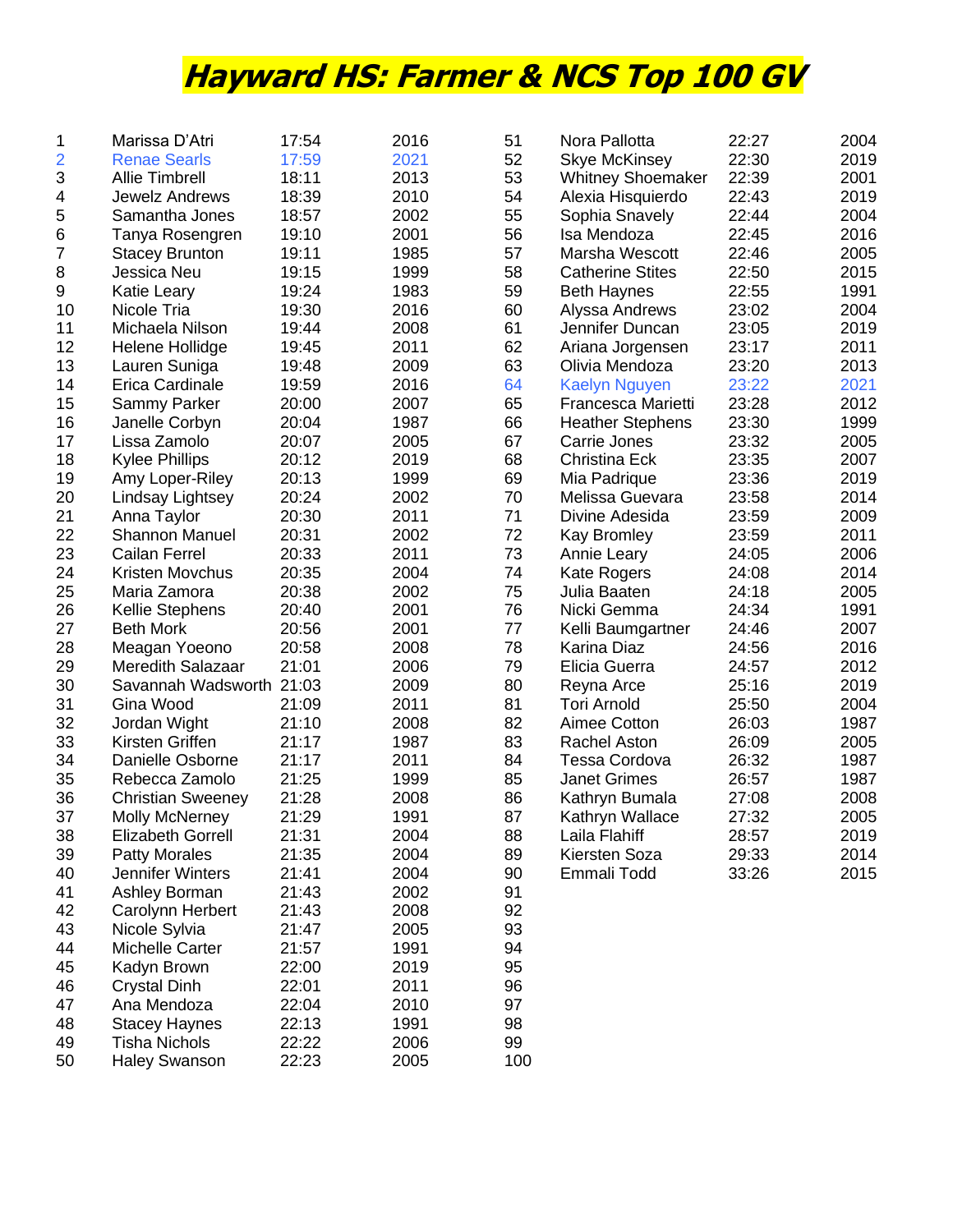### **Ram Invitational Team Results**

| Year | <b>B</b> Frosh | <b>B</b> Soph | <b>BJV</b> | BV         | <b>GFS</b> | <b>GJV</b> | GV         |
|------|----------------|---------------|------------|------------|------------|------------|------------|
| 1987 | 9th of 12      | incomplete    | no team    | incomplete | no team    | no team    | 6th of 9   |
| 2013 | incomplete     | no team       | incomplete | 5th of 15  | incomplete | incomplete | no team    |
| 2014 | incomplete     | incomplete    | no team    | incomplete | incomplete | incomplete | incomplete |
| 2015 | incomplete     | incomplete    | incomplete | incomplete | incomplete | no team    | 11th of 12 |
| 2016 | incomplete     | incomplete    | incomplete | 10th of 19 | incomplete | no team    | incomplete |
| 2017 | no team        | incomplete    | incomplete | 17th of 20 | no team    | no team    | incomplete |
| 2018 | 2nd of 11      | 4th of 8      | 7th of 9   | incomplete | incomplete | incomplete | incomplete |
| 2019 | incomplete     | 4th of 12     | incomplete | incomplete | 6th of 8   | incomplete | no team    |
| 2021 | incomplete     | 10th of 13    | no team    | 16th of 28 | no team    | incomplete | no team    |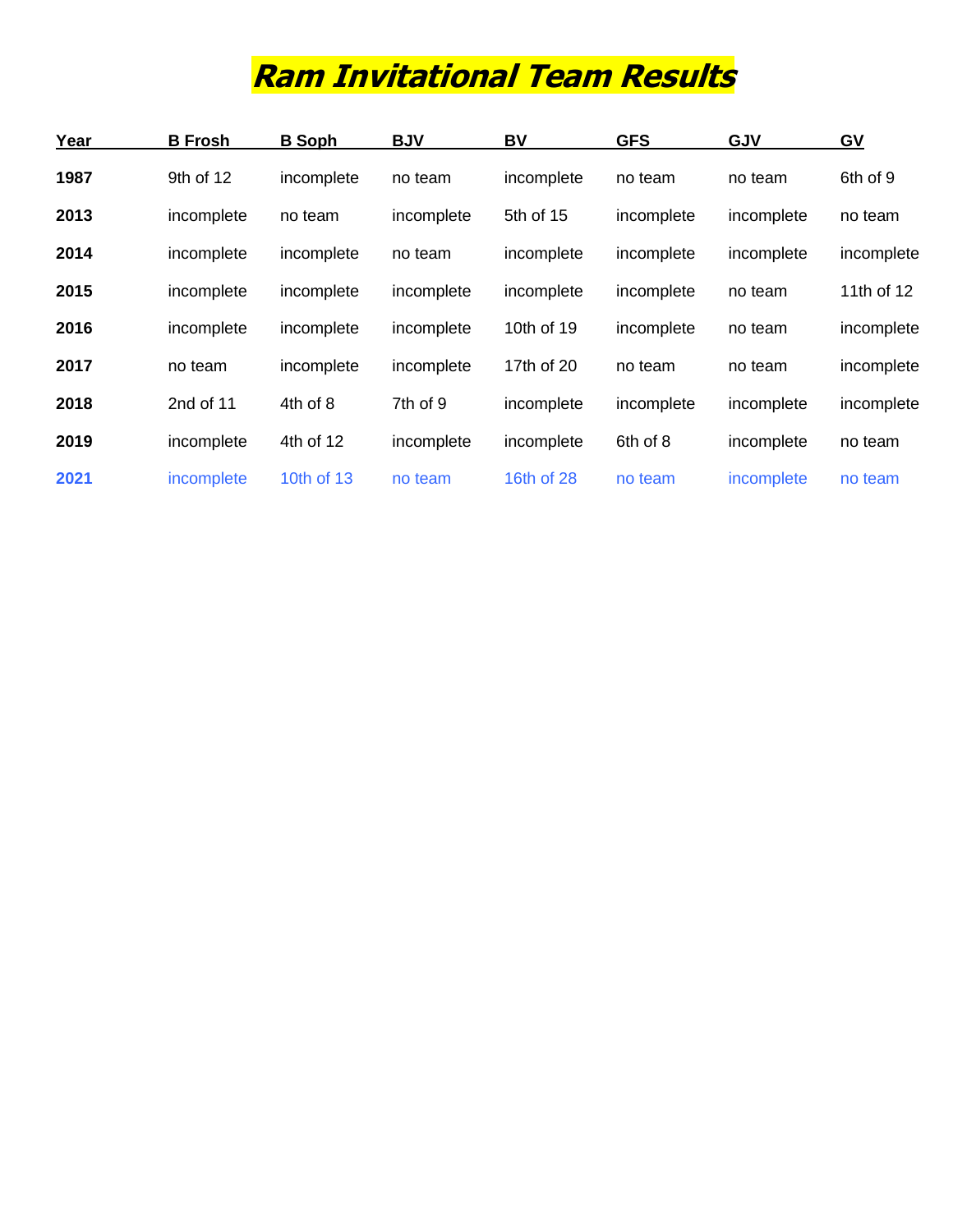

### **B Frosh GFS**

| 1                       | 13:34 | <b>Tyler Allan</b>           | 2019 | 1                       | 16:30      | <b>Kylee Phillips</b>             | 2019  |
|-------------------------|-------|------------------------------|------|-------------------------|------------|-----------------------------------|-------|
| $\overline{\mathbf{c}}$ | 13:58 | Sam Rogers                   | 2018 | $\overline{\mathbf{c}}$ | 16:35      | Nicole Tria                       | 2016  |
| 3                       | 14:12 | <b>Colby Thompson</b>        | 2018 | 3                       | 16:59      | Erica Cardinale                   | 2014  |
| 4                       | 14:20 | Sam DiBetta                  | 2018 | 4                       |            | 18:26 Alexia Hisquierdo           | 2019  |
| 5                       | 14:33 | <b>Carson Edwards</b>        | 2016 | 5                       | 18:35      | Pearla Lopez-Cardinale2018        |       |
| $\,6$                   | 14:49 | <b>Dylan Gregory</b>         | 2014 | 6                       | 18:48      | Kaelyn Nguyen                     | 2019  |
| $\overline{7}$          | 14:54 | <b>Ben Williams</b>          | 1987 | $\overline{7}$          | 18:55      | <b>Catherine Stites</b>           | 2013  |
| 8                       | 15:06 | Noa Nabeshima                | 2013 | 8                       | 19:12      | Anna Palmer                       | 2014  |
| 9                       | 15:39 | Jack Fuller                  | 2013 | 9                       | 19:46      | Reyna Arce                        | 2019  |
| 10                      | 15:43 | <b>Graham Manning</b>        | 2015 | 10                      | 19:48      | Melissa Guevara                   | 2013  |
| <b>B</b> Soph           |       |                              |      |                         | <b>GJV</b> |                                   |       |
| 1                       | 13:38 | Noa Nabeshima                | 2014 | 1                       | 18:50      | Kadyn Brown                       | 2019  |
| $\overline{\mathbf{c}}$ | 13:40 | <b>Colby Thompson</b>        | 2019 | $\mathbf{2}$            | 19:14      | Elicia Guerra                     | 2013  |
| 3                       | 14:11 | Robert Viano                 | 2014 | 3                       | 19:35      | Olivia Mendoza                    | 2013  |
| $\overline{\mathbf{4}}$ | 14:12 | <b>Trevor Oliveira-Smith</b> | 2014 | 3                       | 19:35      | <b>Skye McKinsey</b>              | 2019  |
| 5                       | 14:14 | <b>Cristian Ruiz</b>         | 2019 | 5                       | 19:45      | Clara Duran                       | 2018  |
| $\,6$                   | 14:15 | Sam DiBetta                  | 2019 | $6\phantom{a}$          | 20:09      | Alexia Hisquierdo                 | 2021* |
| $\overline{7}$          | 14:27 | <b>Connor Hayes</b>          | 2014 | $\overline{7}$          | 20:53      | Kaitlyn Mitchell                  | 2014  |
| 8                       | 14:38 | <b>Bill Schrambling</b>      | 1987 | 8                       | 23:28      | Maghan Combs                      | 2015  |
| 9                       | 14:42 | <b>Graham Manning</b>        | 2016 | 9                       |            |                                   |       |
| 10                      | 14:43 | <b>Billy Skinner</b>         | 2018 | 10                      |            |                                   |       |
| <b>BJV</b>              |       |                              |      | GV                      |            |                                   |       |
| 1                       | 14:52 | <b>Gabe Winslow</b>          | 2015 | 1                       | 14:09      | Marissa D'Atri                    | 2017  |
| $\overline{\mathbf{c}}$ | 14:54 | Del Roderick                 | 2018 | $\boldsymbol{2}$        | 15:21      | Nicole Tria                       | 2018  |
| 3                       | 15:22 | Deen Sobhy                   | 2018 | 3                       | 15:29      | Allie Timbrell                    | 2014  |
| $\overline{\mathbf{4}}$ | 15:48 | Chris Cota                   | 2018 | $\overline{\mathbf{4}}$ | 15:44      | Janelle Corbyn                    | 1987  |
| 5                       | 16:49 | Shayan Mirzazadeh            | 2016 | 5                       | 16:04      | Erica Cardinale                   | 2016  |
| $\,6$                   | 17:14 | Jonas Knopf                  | 2019 | $\,6$                   | 16:18      | <b>Stacey Brunton</b>             | 1987  |
| $\overline{7}$          | 17:34 | Sean Walker                  | 2013 | $\overline{7}$          | 19:00      | Olivia Mendoza                    | 2014  |
| 8                       | 17:37 | Josh Flores                  | 2018 | 8                       | 19:09      | Isa Mendoza                       | 2016  |
| 9                       | 19:04 | <b>Samuel Francis</b>        | 2013 | 9                       | 19:14      | <b>Catherine Stites</b>           | 2015  |
| 10                      | 19:44 | Parrish Dodson               | 2019 | 10                      | 19:31      | <b>Kate Rogers</b>                | 2014  |
| BV                      |       |                              |      |                         |            |                                   |       |
| 1                       | 12:54 | <b>Carson Edwards</b>        | 2017 |                         |            |                                   |       |
| 2                       | 13:00 | Noa Nabeshima                | 2015 |                         |            |                                   |       |
| 3                       | 13:27 | Michael Viano                | 2013 |                         |            |                                   |       |
| 4                       | 13:29 | <b>Ben Smyers</b>            | 2019 |                         |            |                                   |       |
| 5                       | 13:37 | <b>Ryan McCauley</b>         | 2019 |                         |            |                                   |       |
| 6                       | 13:40 | <b>Trevor Oliveira-Smith</b> | 2016 |                         |            |                                   |       |
| 7                       | 13:42 | Logan Kent                   | 2013 |                         |            |                                   |       |
| 8                       | 13:47 | Robert Viano                 | 2015 |                         |            |                                   |       |
| 9                       | 13:58 | <b>Connor Hayes</b>          | 2016 |                         |            |                                   |       |
| 10                      | 14:02 | Scott Lepak                  | 1987 |                         |            |                                   |       |
| 10                      | 14:02 | <b>Graham Manning</b>        | 2017 |                         |            | $* = 2.6$ mile course run in 2021 |       |
|                         |       |                              |      |                         |            |                                   |       |

| GFS    |       |                            |       |
|--------|-------|----------------------------|-------|
| 1      | 16:30 | <b>Kylee Phillips</b>      | 2019  |
|        | 16:35 | Nicole Tria                | 2016  |
| 2<br>3 | 16:59 | Erica Cardinale            | 2014  |
| 4      | 18:26 | Alexia Hisquierdo          | 2019  |
| 5      | 18:35 | Pearla Lopez-Cardinale2018 |       |
| 6<br>7 | 18:48 | Kaelyn Nguyen              | 2019  |
|        | 18:55 | <b>Catherine Stites</b>    | 2013  |
| 8      | 19:12 | Anna Palmer                | 2014  |
| 9      | 19:46 | Reyna Arce                 | 2019  |
| 10     | 19:48 | Melissa Guevara            | 2013  |
|        |       |                            |       |
|        | GJV   |                            |       |
| 1      | 18:50 | Kadyn Brown                | 2019  |
|        | 19:14 | Elicia Guerra              | 2013  |
| 2<br>3 | 19:35 | Olivia Mendoza             | 2013  |
| 3      | 19:35 | Skye McKinsey              | 2019  |
| 5      | 19:45 | Clara Duran                | 2018  |
| 6<br>7 | 20:09 | Alexia Hisquierdo          | 2021* |
|        | 20:53 | Kaitlyn Mitchell           | 2014  |
| 8      | 23:28 | Maghan Combs               | 2015  |
| 9      |       |                            |       |
| 10     |       |                            |       |
|        |       |                            |       |

| GV |       |                         |      |
|----|-------|-------------------------|------|
| 1  | 14:09 | Marissa D'Atri          | 2017 |
| 2  | 15:21 | Nicole Tria             | 2018 |
| 3  | 15:29 | <b>Allie Timbrell</b>   | 2014 |
| 4  | 15:44 | Janelle Corbyn          | 1987 |
| 5  | 16:04 | Erica Cardinale         | 2016 |
| 6  | 16:18 | <b>Stacey Brunton</b>   | 1987 |
| 7  | 19:00 | Olivia Mendoza          | 2014 |
| 8  | 19:09 | Isa Mendoza             | 2016 |
| 9  | 19:14 | <b>Catherine Stites</b> | 2015 |
| 10 | 19:31 | <b>Kate Rogers</b>      | 2014 |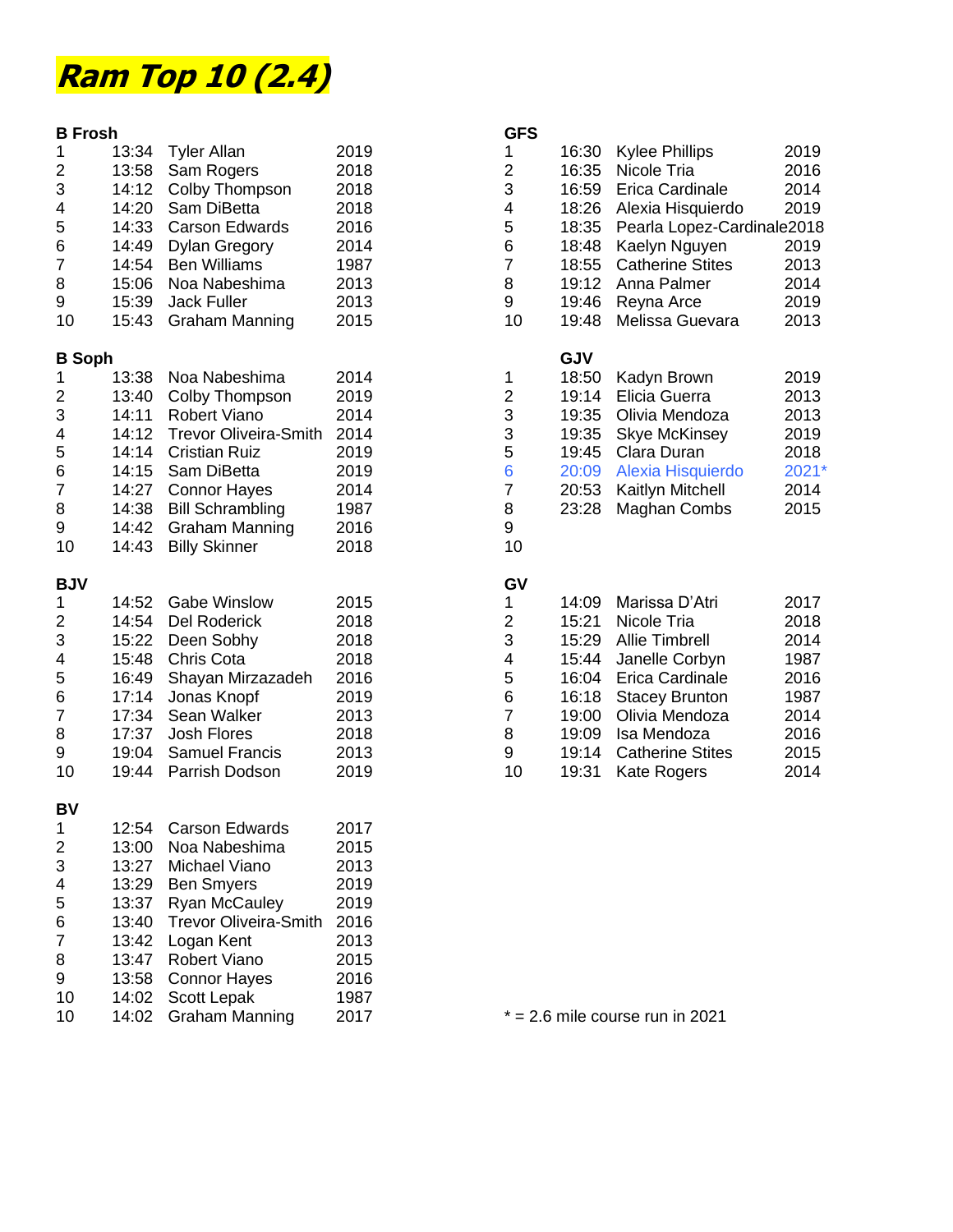### **Artichoke Invitational Team Results**

| Year | <b>B</b> Frosh | <b>BFS</b> | <b>BJV</b> | BV         | <b>GFS</b> | GJV        | $\underline{GV}$ |
|------|----------------|------------|------------|------------|------------|------------|------------------|
| 1991 | no team        | 4th of 13  | incomplete | incomplete | 6th of 8   | no race    | incomplete       |
| 1992 | incomplete     | incomplete | incomplete | 9th of 20  | 8th of 11  | no race    | incomplete       |
| 1993 |                |            | incomplete | 4th of 23  | incomplete | incomplete | incomplete       |
| 1994 | incomplete     | incomplete | no team    | 2nd of 21  | incomplete | no race    | incomplete       |
| 1995 |                |            |            | 6th of 22  |            |            |                  |
| 1996 | no team        | 11th of 16 | incomplete | incomplete | 4th of 9   | no race    | incomplete       |
| 1997 | incomplete     | incomplete | no team    | incomplete | 3rd of 13  | no race    | incomplete       |
| 1998 | no records     |            |            |            |            |            |                  |
| 1999 | no team        | 9th of 10  | incomplete | 12th of 24 | incomplete | no team    | 2nd of 17        |
| 2000 | incomplete     | incomplete | 4th of 12  | 9th of 20  | incomplete | 3rd of 10  | 4th of 18        |
| 2001 | no team        | incomplete | incomplete | 6th of 22  | no team    | incomplete | 7th of 23        |
| 2002 | incomplete     | incomplete | incomplete | 10th of 26 | incomplete | incomplete | 4th of 19        |
| 2003 | 2nd of 8       | incomplete | no team    | 15th of 23 | 2nd of 8   | no team    | 6th of 21        |
| 2004 | incomplete     | 4th of 17  | incomplete | incomplete | incomplete | incomplete | 16th of 27       |
| 2005 | 9th of 10      | incomplete | 10th of 18 | 8th of 26  | 9th of 10  | no team    | 19th of 28       |
| 2007 | no team        | 8th of 13  | no team    | incomplete | no team    | no team    | incomplete       |
| 2008 | incomplete     | no team    | incomplete | 7th of 16  | incomplete | incomplete | 1st of 12        |
| 2009 | incomplete     | incomplete | no team    | 1st of 23  | incomplete | no team    | 6th of 17        |
| 2010 | no team        | 7th of 16  | no team    | 6th of 25  | no team    | no team    | 10th of 17       |
| 2012 | no team        | incomplete | incomplete | 5th of 15  | no team    | no team    | 10th of 13       |
| 2013 | incomplete     | no team    | incomplete | 5th of 17  | incomplete | no team    | incomplete       |
| 2014 | incomplete     | incomplete | no team    | incomplete | incomplete | no team    | 9th of 15        |
| 2015 | incomplete     | no team    | incomplete | 6th of 24  | incomplete | no team    | incomplete       |
| 2016 | incomplete     | incomplete | incomplete | 7th of 19  | incomplete | no team    | incomplete       |
| 2017 | incomplete     | incomplete | incomplete | 11th of 25 | incomplete | no team    | incomplete       |
| 2018 | 3rd of 7       | no team    | 6th of 17  | 12th of 25 | no team    | incomplete | incomplete       |
| 2019 | incomplete     | 2nd of 19  | 11th of 18 | 19th of 36 | 9th of 13  | 7th of 11  | no team          |
| 2021 | no race        | 6th of 11  | 6th of 9   | 4th of 17  | incomplete | incomplete | incomplete       |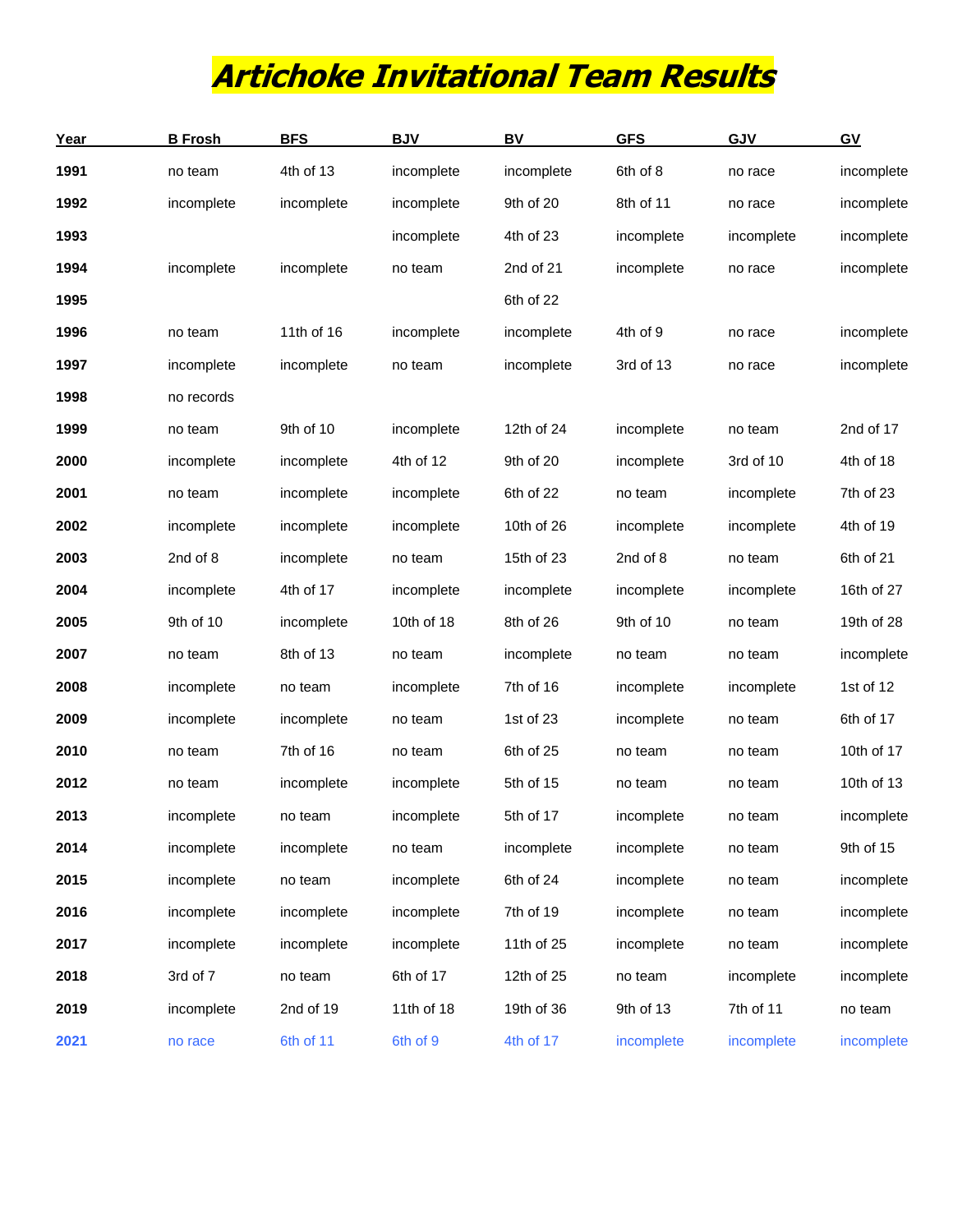### **Artichoke Top 10 (2.33)**

| <b>B</b> Frosh          |       |                          |      | <b>GFS</b>                |       |                            |      |
|-------------------------|-------|--------------------------|------|---------------------------|-------|----------------------------|------|
| 1                       | 13:36 | Mitch Hodgson            | 1997 | 1                         | 14:14 | Amy Loper-Riley            | 1997 |
| $\overline{\mathbf{c}}$ | 13:39 | Matt LoForte             | 2002 | $\overline{2}$            | 14:23 | <b>Renae Searls</b>        | 2021 |
| 3                       | 13:40 | Evan Quigley             | 2008 | 3                         | 14:40 | Tanya Rosengren            | 2001 |
| 4                       | 13:52 | John Riehlman            | 2003 | 4                         | 15:08 | Jessica Neu                | 1997 |
| 5                       | 13:56 | Carl Swanson             | 2003 | 5                         | 15:13 | Marissa D'Atri             | 2014 |
| $\,6$                   | 14:03 | <b>Dylan Gregory</b>     | 2014 | $\,6$                     | 15:19 | <b>Jewelz Andrews</b>      | 2007 |
| $\overline{7}$          | 14:04 | <b>Carson Edwards</b>    | 2016 | $\overline{7}$            | 15:20 | <b>Sammy Parker</b>        | 2007 |
| 8                       | 14:06 | <b>Harrison Hollidge</b> | 2008 | 8                         | 15:48 | <b>Shannon Manuel</b>      | 2002 |
| 9                       | 14:07 | Colby Thompson           | 2018 | 9                         | 15:57 | <b>Heather Stephens</b>    | 1997 |
| 10                      | 14:12 | <b>Graham Manning</b>    | 2015 | 10                        | 16:10 | Lindsay Lightsey           | 2001 |
| <b>BFS</b>              |       |                          |      | <b>GJV</b>                |       |                            |      |
| 1                       | 12:19 | <b>Mark Blattler</b>     | 2007 | 1                         | 17:38 | Dyan Ortega                | 2000 |
| $\boldsymbol{2}$        | 12:45 | Matt LoForte             | 2003 | $\overline{c}$            | 17:55 | Ericka Nelson              | 2000 |
| 3                       | 12:55 | <b>Eric Roberts</b>      | 1999 | $\ensuremath{\mathsf{3}}$ | 18:10 | Stephanie Lindorf          | 2000 |
| 4                       | 12:59 | Carl Swanson             | 2004 | $\overline{\mathbf{4}}$   | 18:12 | Pearla Lopez-Cardinale2018 |      |
| 5                       | 13:06 | Jesse Aston              | 2007 | 5                         | 18:13 | Alexia Hisquierdo          | 2021 |
| $\,6$                   | 13:08 | <b>Tyler Allan</b>       | 2019 | $\,6$                     | 18:30 | Kadyn Brown                | 2019 |
| $\overline{7}$          | 13:10 | Noa Nabeshima            | 2014 | $\overline{7}$            | 18:36 | Nancy Villa                | 2000 |
| $\overline{7}$          | 13:10 | Colby Thompson           | 2019 | 8                         | 18:44 | <b>Katie Hermens</b>       | 2001 |
| 9                       | 13:13 | <b>Hyrum Ernstrom</b>    | 1991 | 9                         | 19:05 | Kristal Duerloo-Vance 2002 |      |
| 10                      | 13:17 | Michael Viano            | 2012 | 10                        | 19:11 | Clara Duran                | 2018 |
| <b>BJV</b>              |       |                          |      | GV                        |       |                            |      |
| 1                       | 14:03 | <b>Brian Smyth</b>       | 1996 | 1                         | 13:57 | Jessica Neu                | 1999 |
| $\overline{\mathbf{c}}$ | 14:13 | Leroy Fisher             | 1993 | $\overline{c}$            | 14:17 | <b>Allie Timbrell</b>      | 2013 |
| 3                       | 14:23 | <b>Ben Smyers</b>        | 2018 | 3                         | 14:28 | Marissa D'Atri             | 2016 |
| 4                       | 14:24 | Robby Rosca              | 2004 | 4                         | 14:37 | Samantha Jones             | 2002 |
| 5                       | 14:26 | Gabe Smith               | 2004 | $\mathbf 5$               | 14:38 | <b>Jewelz Andrews</b>      | 2010 |
| 6                       | 14:29 | Mitch Hodgson            | 2000 | 6                         | 14:55 | Nicole Tria                | 2018 |
| $\overline{7}$          | 14:31 | <b>Matt Nunes</b>        | 2000 | $\overline{7}$            | 15:03 | Lissa Zamolo               | 2005 |
| 8                       | 14:39 | <b>Ryan McCauley</b>     | 2018 | 8                         | 15:05 | Tanya Rosengren            | 2002 |
| 9                       | 14:41 | Tim Oldenkamp            | 2001 | 9                         | 15:08 | <b>Beth Mork</b>           | 1999 |
| 10                      | 14:53 | Doug Halpern             | 2000 | 10                        | 15:09 | Michaela Nilson            | 2008 |
| BV                      |       |                          |      |                           |       |                            |      |
| 1                       | 12:02 | <b>Eric Roberts</b>      | 2001 |                           |       |                            |      |
| $\overline{\mathbf{c}}$ | 12:05 | Matt LoForte             | 2004 |                           |       |                            |      |
| 3                       | 12:06 | Jesse Aston              | 2009 |                           |       |                            |      |
| 3                       | 12:06 | Evan Quigley             | 2010 |                           |       |                            |      |
| 5                       | 12:07 | <b>Gusty Maat</b>        | 1994 |                           |       |                            |      |
| 6                       | 12:22 | <b>Rick Riley</b>        | 1996 |                           |       |                            |      |
| 7                       | 12:23 | Mike Railton             | 2010 |                           |       |                            |      |
| 8                       | 12:27 | Leroy Fisher             | 1994 |                           |       |                            |      |
| 8                       | 12:27 | Carl Swanson             | 2005 |                           |       |                            |      |
| 10                      | 12:28 | <b>Tony Kauke</b>        | 1993 |                           |       |                            |      |

12:28 Tony Kauke 1993

| ษгэ                     |       |                            |      |
|-------------------------|-------|----------------------------|------|
| 1                       | 14:14 | Amy Loper-Riley            | 1997 |
| $\overline{2}$          | 14:23 | <b>Renae Searls</b>        | 2021 |
| 3                       | 14:40 | Tanya Rosengren            | 2001 |
| 4                       | 15:08 | Jessica Neu                | 1997 |
| 5                       | 15:13 | Marissa D'Atri             | 2014 |
| 6                       | 15:19 | <b>Jewelz Andrews</b>      | 2007 |
| $\overline{7}$          | 15:20 | <b>Sammy Parker</b>        | 2007 |
| 8                       | 15:48 | <b>Shannon Manuel</b>      | 2002 |
| 9                       | 15:57 | <b>Heather Stephens</b>    | 1997 |
| 10                      | 16:10 | Lindsay Lightsey           | 2001 |
| <b>GJV</b>              |       |                            |      |
| 1                       | 17:38 | Dyan Ortega                | 2000 |
| $\overline{\mathbf{c}}$ | 17:55 | Ericka Nelson              | 2000 |
| 3                       | 18:10 | Stephanie Lindorf          | 2000 |
| 4                       | 18:12 | Pearla Lopez-Cardinale2018 |      |
| 5                       | 18:13 | Alexia Hisquierdo          | 2021 |
| 6                       | 18:30 | Kadyn Brown                | 2019 |
| $\overline{7}$          | 18:36 | Nancy Villa                | 2000 |
| 8                       | 18:44 | <b>Katie Hermens</b>       | 2001 |
| 9                       | 19:05 | Kristal Duerloo-Vance      | 2002 |
| 10                      | 19:11 | Clara Duran                | 2018 |
| GV                      |       |                            |      |
| 1                       | 13:57 | Jessica Neu                | 1999 |
| $\frac{2}{3}$           | 14:17 | <b>Allie Timbrell</b>      | 2013 |
|                         | 14:28 | Marissa D'Atri             | 2016 |
| 4                       | 14:37 | Samantha Jones             | 2002 |
| 5                       | 14:38 | <b>Jewelz Andrews</b>      | 2010 |
| 6                       | 14:55 | Nicole Tria                | 2018 |
| $\overline{7}$          | 15:03 | Lissa Zamolo               | 2005 |
| 8                       | 15:05 | Tanya Rosengren            | 2002 |
| 9                       | 15:08 | <b>Beth Mork</b>           | 1999 |
| 10                      | 15:09 | Michaela Nilson            | 2008 |
|                         |       |                            |      |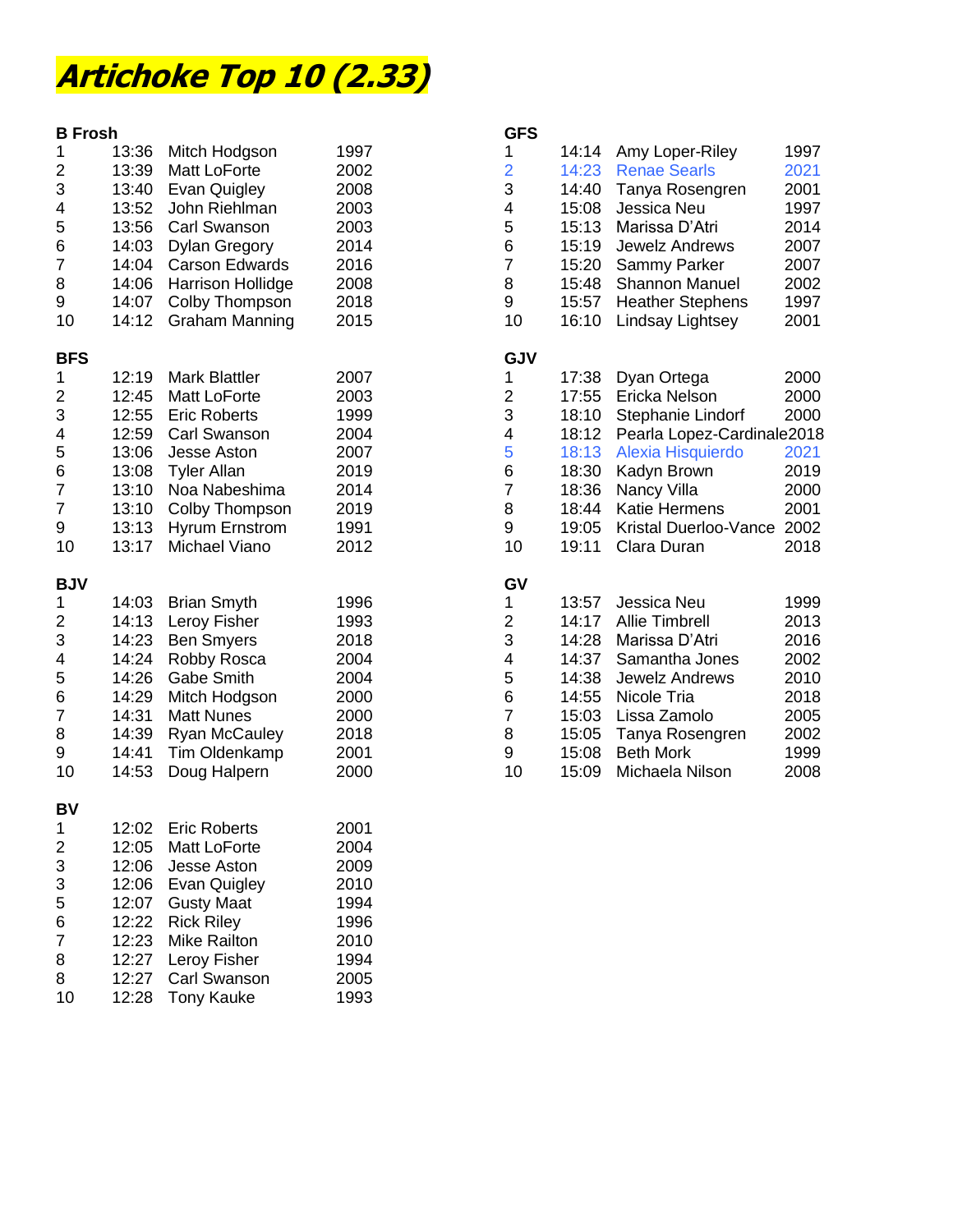### **Castro Valley Invite Team Results**

| Year | <b>B</b> Frosh | <b>BFS</b> | <b>BJV</b> | <b>BV</b>  | <b>GFS</b> | <b>GJV</b> | GV         |
|------|----------------|------------|------------|------------|------------|------------|------------|
| 1993 | incomplete     | incomplete | incomplete | 4th of 17  | incomplete | incomplete | incomplete |
| 1994 | incomplete     | incomplete | incomplete | 3rd of 8   | incomplete | incomplete | no team    |
| 1995 | no team        | incomplete | no team    | incomplete | incomplete | incomplete | incomplete |
| 1996 | no team        | 13th of 19 | incomplete | no team    | no team    | incomplete | 7th of 9   |
| 1997 | no team        | incomplete | no team    | 14th of 25 | 4th of 13  | no team    | incomplete |
| 1998 | incomplete     | incomplete | no team    | 12th of 17 | 5th of 12  | incomplete | 4th of 9   |
| 1999 | no team        | 15th of 17 | no team    | 10th of 17 | 5th of 12  | incomplete | no team    |
| 2000 | incomplete     | incomplete | incomplete | 10th of 15 | 2nd of 15  | 6th of 11  | incomplete |
| 2001 | no team        | incomplete | incomplete | 14th of 21 | 5th of 13  | incomplete | incomplete |
| 2002 | incomplete     | incomplete | incomplete | incomplete | incomplete | incomplete | incomplete |
| 2003 | 5th of 9       | incomplete | no team    | incomplete | 10th of 13 | no team    | incomplete |
| 2004 | no team        | 7th of 19  | no team    | incomplete | 9th of 13  | no team    | incomplete |
| 2006 | no team        | 9th of 18  | no team    | incomplete | incomplete | no team    | incomplete |
| 2010 | no team        | 14th of 17 | incomplete | 6th of 15  | 9th of 16  | no team    | incomplete |
| 2011 | incomplete     | incomplete | incomplete | 7th of 20  | incomplete | incomplete | 8th of 13  |
| 2012 | no team        | incomplete | incomplete | 13th of 21 | incomplete | incomplete | 6th of 11  |
| 2013 | incomplete     | no team    | no team    | 18th of 24 | 11th of 16 | no team    | incomplete |
| 2014 | incomplete     | incomplete | no team    | incomplete | incomplete | no team    | incomplete |
| 2015 | incomplete     | incomplete | incomplete | 7th of 14  | no team    | incomplete | 10th of 11 |
| 2016 | incomplete     | incomplete | incomplete | 9th of 17  | incomplete | no team    | incomplete |
| 2018 | no team        | 1st of 14  | 8th of 10  | 16th of 18 | no team    | incomplete | incomplete |
| 2019 | incomplete     | 5th of 8   | 12th of 13 | 4th of 17  | 5th of 8   | incomplete | no team    |
| 2021 | no team        | 8th of 10  | 14th of 14 | 10th of 18 | incomplete | incomplete | incomplete |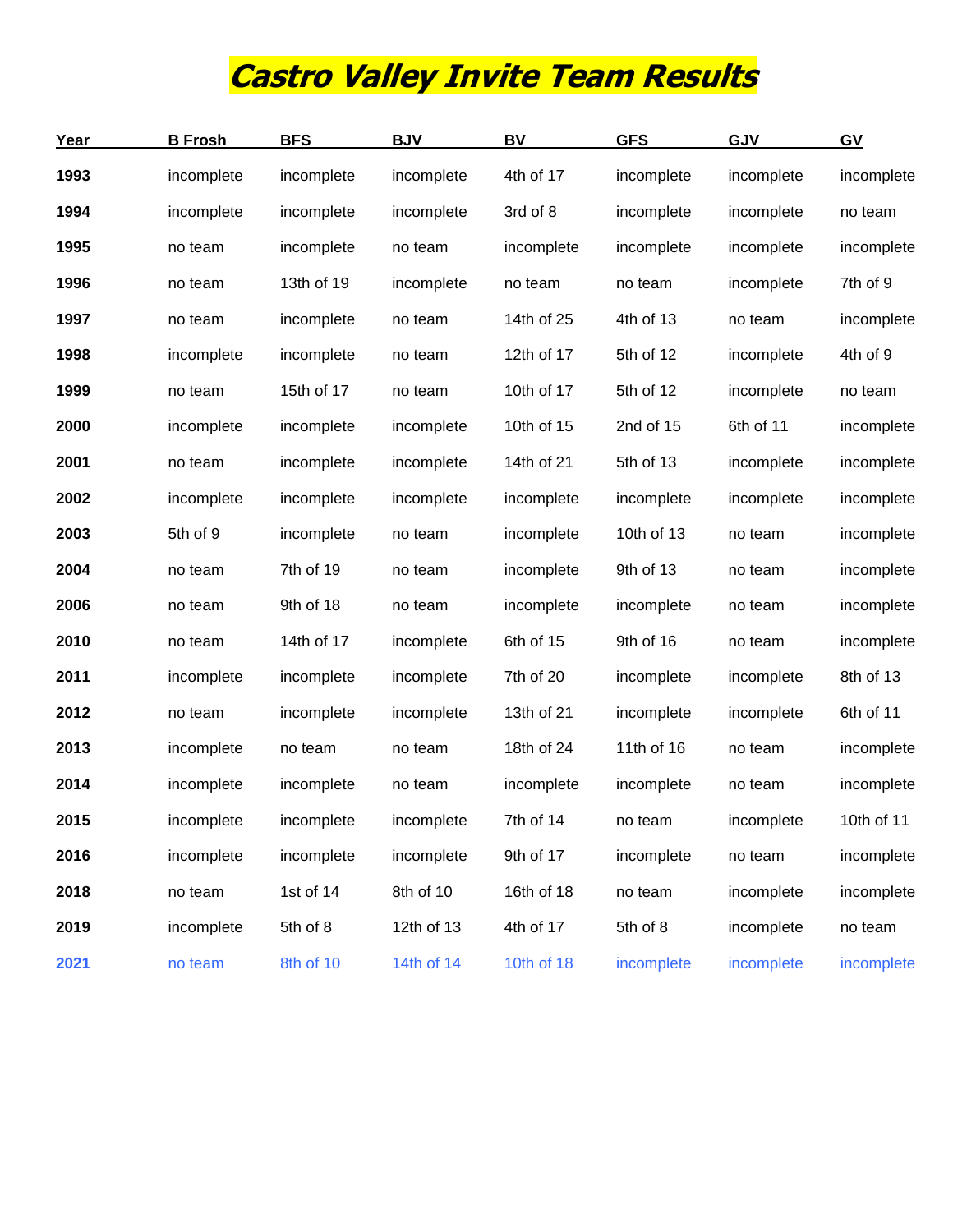### **Castro Valley Top 10**

|                           | B Frosh (2.1 miles) |                           |      |                         | GFS (2.1 miles) |                            |       |
|---------------------------|---------------------|---------------------------|------|-------------------------|-----------------|----------------------------|-------|
| 1                         | 12:47               | Luis Haefke               | 2011 | 1                       | 13:32           | Amy Loper-Riley            | 1997  |
| $\overline{c}$            | 12:53               | Michael Viano             | 2011 | $\overline{c}$          | 14:13           | Marissa D'Atri             | 2014  |
| 3                         | 12:56               | Matt LoForte              | 2002 | 3                       | 14:25           | Jessica Neu                | 1997  |
| $\overline{\mathbf{4}}$   | 13:27               | Noa Nabeshima             | 2013 | 4                       | 14:27           | Helene Hollidge            | 2011  |
| 5                         | 13:28               | <b>Carson Edwards</b>     | 2016 | 5                       | 14:34           | Tanya Rosengren            | 2001  |
| 6                         | 13:39               | John Riehlman             | 2003 | 6                       | 14:42           | Samantha Jones             | 2000  |
| $\overline{7}$            | 13:49               | Dylan Gregory             | 2014 | $\overline{7}$          | 14:49           | Louise Dunn                | 2000  |
| 8                         | 14:06               | <b>Wesley Dayton</b>      | 2003 | 8                       | 14:58           | Nicole Tria                | 2016  |
| 8                         | 14:06               | Rob Wills                 | 2003 | 9                       | 14:59           | <b>Beth Mork</b>           | 1999  |
| 10                        | 14:20               | <b>Christian Giannini</b> | 2010 | 10                      | 15:18           | Kellie Stephens            | 2000  |
|                           | BFS (2.1 miles)     |                           |      |                         |                 | <b>GJV (2.1 miles)</b>     |       |
| 1                         | 12:11               | <b>Mark Blattler</b>      | 2006 | 1                       |                 | 15:12 Rebecca Zamolo       | 1999  |
| $\overline{2}$            | 12:13               | Carl Swanson              | 2004 | $\overline{\mathbf{c}}$ | 16:48           | Kim Baer                   | 1999  |
| 3                         | 12:15               | <b>Eric Roberts</b>       | 1999 | $\mathfrak{S}$          | 17:00           | Meghan Kennedy             | 1986  |
| 3                         | 12:15               | Matt LoForte              | 2003 | 4                       | 17:02           | ? Hughes                   | 1995  |
| 5                         | 12:20               | Michael Viano             | 2012 | 5                       | 17:14           | Sonia Cardinale            | 1986  |
| 6                         | 12:21               | Noa Nabeshima             | 2014 | $\,6$                   | 17:18           | Dyan Ortega                | 2000  |
| $\overline{7}$            | 12:39               | Jesse Aston               | 2006 | 7                       | 17:33           | <b>Whitney Shoemaker</b>   | 2000  |
| 8                         | 12:51               | <b>Wesley Dayton</b>      | 2004 | 8                       |                 | 17:38 Allison Cox          | 1999  |
| 9                         | 13:01               | Ryan Gallardo             | 2006 | 9                       | 17:49           | Pearla Lopez-Cardinale2018 |       |
| 10                        | 13:03               | Robert Viano              | 2014 | 10                      | 17:50           | Francesca Marietti         | 2011  |
| 10                        | 13:03               | <b>Cristian Ruiz</b>      | 2019 |                         |                 |                            |       |
|                           | BJV (2.1 miles)     |                           |      |                         |                 | <b>GV (3.0 miles)</b>      |       |
| 1                         | 13:48               | Jerwin Woolridge          | 2001 | 1                       |                 | 18:57 Amy Loper-Riley      | 1998  |
| $\overline{2}$            | 14:19               | David Tendrick            | 2002 | $\overline{c}$          | 19:13           | <b>Allie Timbrell</b>      | 2013  |
| $\ensuremath{\mathsf{3}}$ | 14:31               | <b>Robert Brooks</b>      | 1986 | 3                       |                 | 20:04 Nicole Tria          | 2018  |
| 4                         | 14:55               | Michael Thomas            | 1986 | 4                       |                 | 20:19 Renae Searls         | 2021  |
| 5                         | 14:56               | Justin Landon             | 1996 | 5                       |                 | 20:22 Jessica Neu          | 1998  |
| 6                         | 15:05               | Doug Halpern              | 2000 | $6\phantom{1}$          | 20:28           | Marissa D'Atri             | 2015  |
| $\overline{7}$            | 15・15               | Hahih Kalfy               | 1086 | $\overline{7}$          | つハ・51           | IAWALZ Andrawe             | 2010. |

#### **BV (3.0 miles)**

| 1              | 16:30 | Matt LoForte          | 2004 |
|----------------|-------|-----------------------|------|
| 2              | 17:05 | Evan Quigley          | 2010 |
| 3              | 17:16 | Michael Viano         | 2014 |
| 4              | 17:26 | <b>Carl Swanson</b>   | 2006 |
| 5              | 17:30 | Colby Thompson        | 2019 |
| 6              | 17:34 | <b>Gusty Maat</b>     | 1994 |
| $\overline{7}$ | 17:39 | <b>Rick Riley</b>     | 1994 |
| 8              | 17:41 | <b>Mike Railton</b>   | 2010 |
| 8              | 17:41 | <b>Joel Timbrell</b>  | 2012 |
| 10             | 17:43 | <b>Carson Edwards</b> | 2018 |
|                |       |                       |      |

#### **B Frosh (2.1 miles) GFS (2.1 miles)**

|                          | 13:32 | Amy Loper-Riley        | 1997 |
|--------------------------|-------|------------------------|------|
| $\overline{\mathbf{c}}$  | 14:13 | Marissa D'Atri         | 2014 |
| 3                        | 14:25 | Jessica Neu            | 1997 |
| 1                        | 14:27 | Helene Hollidge        | 2011 |
| 5                        | 14:34 | Tanya Rosengren        | 2001 |
| ΰ                        | 14:42 | Samantha Jones         | 2000 |
| $\overline{\phantom{a}}$ | 14:49 | Louise Dunn            | 2000 |
| 3                        | 14:58 | Nicole Tria            | 2016 |
| Э                        | 14:59 | <b>Beth Mork</b>       | 1999 |
| 10                       | 15:18 | <b>Kellie Stephens</b> | 2000 |
|                          |       |                        |      |
|                          |       | GJV (2.1 miles)        |      |
|                          | 15:12 | Rebecca Zamolo         | 1999 |
| 2<br>3                   | 16:48 | Kim Baer               | 1999 |
|                          | 17:00 | Meghan Kennedy         | 1986 |
| 1                        | 17:02 | ? Hughes               | 1995 |

| 5  | 17:14 Sonia Cardinale            | 1986 |
|----|----------------------------------|------|
| 6  | 17:18 Dyan Ortega                | 2000 |
| 7  | 17:33 Whitney Shoemaker          | 2000 |
| 8  | 17:38 Allison Cox                | 1999 |
| 9  | 17:49 Pearla Lopez-Cardinale2018 |      |
| 10 | 17:50 Francesca Marietti 2011    |      |

#### **BJV (2.1 miles) GV (3.0 miles)** 1 18:57 Amy Loper-Riley 1998 2 19:13 Allie Timbrell 2013 3 20:04 Nicole Tria 2018 4 20:19 Renae Searls 2021 5 20:22 Jessica Neu 1998 6 20:28 Marissa D'Atri 2015 15:15 Habib Kalfy 1986 7 20:51 Jewelz Andrews 2010 15:16 Roger Aiello 1993 8 21:51 Erica Cardinale 2015 er 15:17 Cristian Ruiz 2018<br>
10 15:17 Juan Herrera 2021 2018 10 22:37 Lindsay Lightsey 2002 22:37 Lindsay Lightsey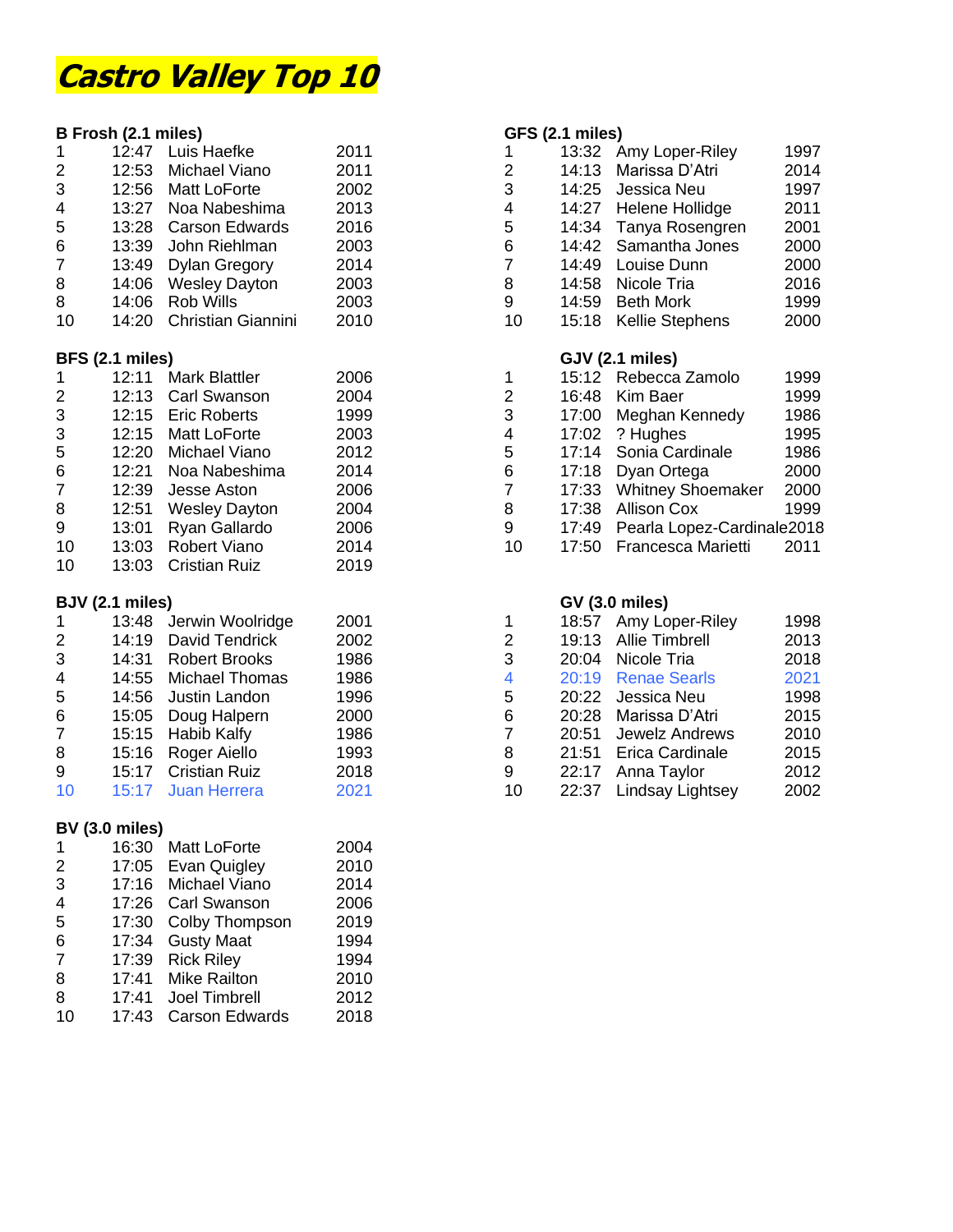## **Mt SAC Invitational Team Results**

| Year | <b>B</b> Frosh | <b>B</b> Soph    | <b>BJV</b>       | BV               | <b>G</b> Frosh | G Soph  | GJV     | $\underline{GV}$ |
|------|----------------|------------------|------------------|------------------|----------------|---------|---------|------------------|
| 1987 | no team        | inc              | no team          | inc              | no team        | inc     | no team | inc              |
| 1988 | no team        | no team          | no team          | 2nd              | no team        | no team | no team | 4th              |
| 1989 | inc            | no team          | inc              | 7th              | no team        | inc     | no team | 2nd              |
| 1990 | inc            | no team          | no team          | 10th             | no team        | no team | no team | 7th              |
| 1991 | no team        | ?                | no team          | inc              | no team        | inc     | no team | ?                |
| 1992 | inc            | inc              | inc              | ?                | no team        | 4th     | inc     | inc              |
| 1993 | no team        | inc              | inc              | 2nd              | no team        | inc     | inc     | inc              |
| 1994 | no team        | no team          | no team          | 2nd              | inc            | no team | no team | inc              |
| 1995 | inc            | no team          | inc              | ?                | no team        | inc     | no team | inc              |
| 1996 | no team        | 7th              | inc              | inc              | 9th            | inc     | no team | inc              |
| 1997 | inc            | inc              | no team          | inc              | inc            | inc     | no team | inc              |
| 1998 | inc            | inc              | inc              | 7th              | inc            | inc     | no team | 5th              |
| 1999 | inc            | inc              | no team          | 14 <sub>th</sub> | inc            | inc     | inc     | 9th              |
| 2001 | no team        | no team          | 5th              | 9th              | inc            | no team | 10th    | 1st              |
| 2002 | inc            | inc              | no team          | 18th             | no team        | inc     | no team | 2nd              |
| 2004 | inc            | 4th              | inc              | inc              | inc            | 5th     | no team | inc              |
| 2005 | inc            | inc              | 15 <sub>th</sub> | 10th             | inc            | ?       | 16th    | 12th             |
| 2006 | inc            | inc              | inc              | 21st             | inc            | inc     | inc     | inc              |
| 2007 | inc            | inc              | inc              | inc              | inc            | inc     | inc     | inc              |
| 2008 | inc            | no team          | inc              | 14 <sub>th</sub> | inc            | inc     | no team | 3rd              |
| 2009 | no team        | 12 <sub>th</sub> | no team          | inc              | no team        | inc     | no team | inc              |
| 2010 | inc            | no team          | no team          | inc              | inc            | inc     | no team | inc              |
| 2011 | inc            | inc              | no team          | 11th             | inc            | no team | no team | 15th             |
| 2012 | no team        | inc              | no team          | inc              | no team        | no team | no team | 11th             |
| 2013 | inc            | no team          | no team          | inc              | inc            | 9th     | no team | inc              |
| 2014 | inc            | inc              | no team          | inc              | no team        | inc     | no team | inc              |
| 2015 | inc            | inc              | no team          | inc              | inc            | no team | no team | inc              |
| 2016 | inc            | inc              | no team          | inc              | no team        | inc     | no team | inc              |
| 2017 | no team        | inc              | no team          | inc              | no team        | no team | no team | inc              |
| 2018 | 3rd            | no team          | no team          | inc              | inc            | no team | no team | inc              |
| 2019 | inc            | 1st              | no team          | inc              | no team        | inc     | no team | inc              |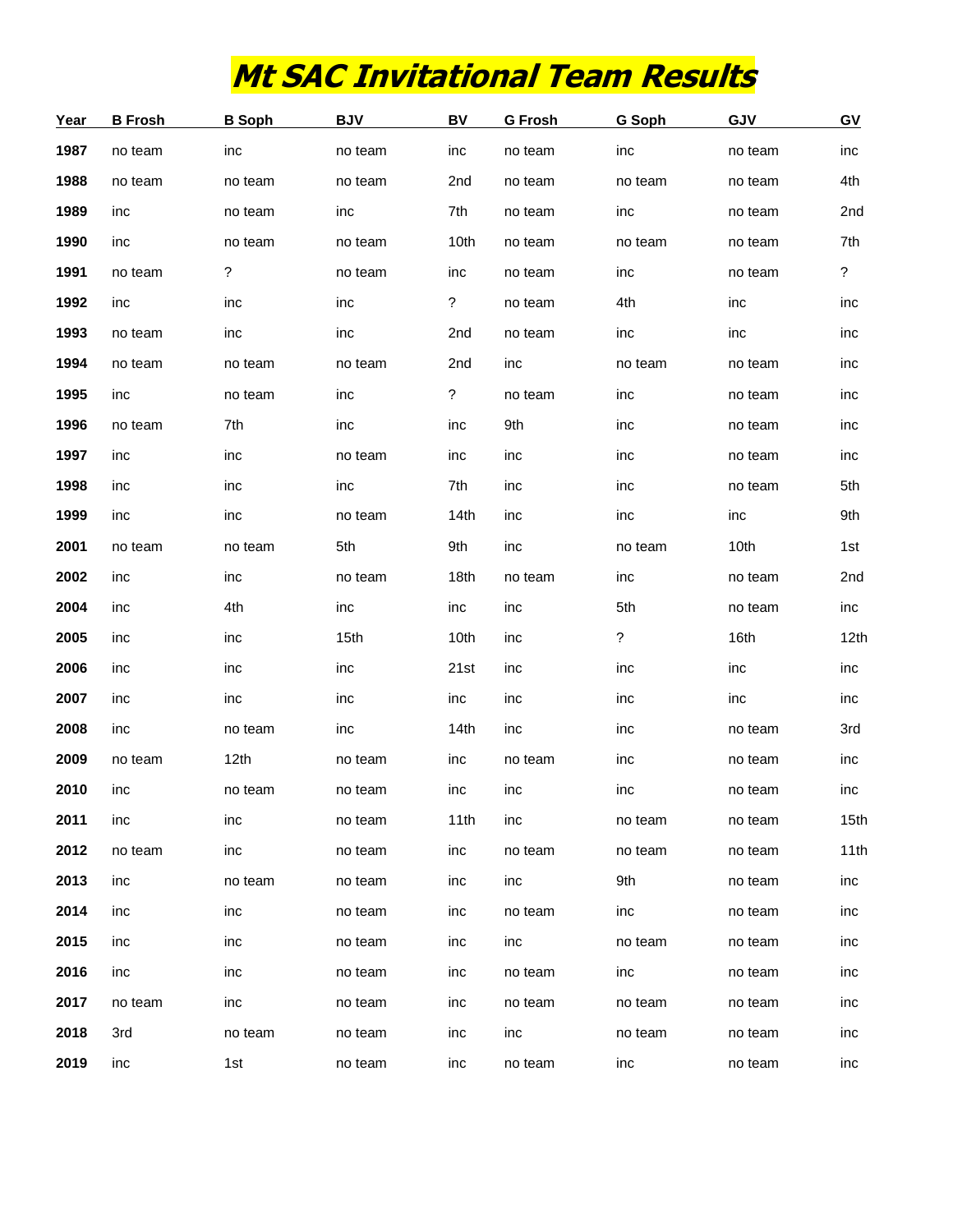### **Mt SAC Top 10 (2.93)**

#### **B Frosh G Frosh**

| $\boldsymbol{2}$<br>$\boldsymbol{2}$<br>17:39<br><b>Tyler Allan</b><br>2019<br>20:17<br>Amy Loper-Riley<br>$\ensuremath{\mathsf{3}}$<br>$\mathsf 3$<br>17:57<br>Michael Viano<br>2011<br>21:44<br>Nicole Tria<br>$\overline{\mathbf{4}}$<br>4<br>17:58<br>22:33<br>Evan Quigley<br>2008<br><b>Shannon Manuel</b><br>5<br>$\overline{\mathbf{4}}$<br>17:58<br>22:35<br>Luis Haefke<br>2011<br><b>Sky Gliatto</b><br>$\,6$<br>$\,6\,$<br>18:01<br>23:29<br>Matt LoForte<br>2002<br><b>Jewelz Andrews</b><br>$\overline{7}$<br>$\overline{7}$<br>24:11<br>18:07<br>Colby Thompson<br>2018<br>Erica Cardinale<br>8<br>8<br>18:11<br>Jesse Aston<br>2006<br>24:16<br>Samantha Jones<br>$\boldsymbol{9}$<br>9<br>18:30<br>Mitch Hodgson<br>1997<br>24:31<br>Alyssa Andrews<br>10<br>25:01<br>10<br>18:34<br>Noa Nabeshima<br>2013<br><b>Tisha Nichols</b><br><b>B</b> Soph<br>G Soph<br>$\mathbf 1$<br>16:36<br><b>Mark Blattler</b><br>2007<br>$\mathbf 1$<br>18:37<br>Amy Loper-Riley<br>$\overline{\mathbf{c}}$<br>$\overline{c}$<br>16:52<br><b>Harrison Hollidge</b><br>2009<br>21:54<br><b>Sky Gliatto</b><br>$\ensuremath{\mathsf{3}}$<br>$\mathsf 3$<br>16:56<br><b>Carl Swanson</b><br>2004<br>22:02<br>Laura Johnson<br>$\overline{\mathbf{4}}$<br>4<br>17:10<br><b>Eric Roberts</b><br>1999<br>22:03<br>Maria Zamora<br>5<br>5<br>17:12<br>Colby Thompson<br>2019<br>22:09<br><b>Elizabeth Gorrell</b><br>$\,6$<br>$\,6\,$<br>17:23<br>Noa Nabeshima<br>2014<br>22:10<br><b>Kylee Phillips</b><br>$\overline{\mathbf{7}}$<br>$\overline{7}$<br>17:28<br>22:11<br><b>Carson Edwards</b><br>2017<br>Kirsten Griffen<br>8<br>8<br>22:18<br>17:42<br>Michael Viano<br>2012<br>Danielle Osborne<br>$\boldsymbol{9}$<br>9<br>22:24<br>17:49<br>Caleb Leisure<br>1997<br>Nicole Sylvia | 1996<br>2015<br>2001<br>1994<br>2007<br>2013<br>1999<br>2001<br>2005<br>1997<br>1995<br>1996 |
|--------------------------------------------------------------------------------------------------------------------------------------------------------------------------------------------------------------------------------------------------------------------------------------------------------------------------------------------------------------------------------------------------------------------------------------------------------------------------------------------------------------------------------------------------------------------------------------------------------------------------------------------------------------------------------------------------------------------------------------------------------------------------------------------------------------------------------------------------------------------------------------------------------------------------------------------------------------------------------------------------------------------------------------------------------------------------------------------------------------------------------------------------------------------------------------------------------------------------------------------------------------------------------------------------------------------------------------------------------------------------------------------------------------------------------------------------------------------------------------------------------------------------------------------------------------------------------------------------------------------------------------------------------------------------------------------------------------------------------------------------------------------------------------|----------------------------------------------------------------------------------------------|
|                                                                                                                                                                                                                                                                                                                                                                                                                                                                                                                                                                                                                                                                                                                                                                                                                                                                                                                                                                                                                                                                                                                                                                                                                                                                                                                                                                                                                                                                                                                                                                                                                                                                                                                                                                                      |                                                                                              |
|                                                                                                                                                                                                                                                                                                                                                                                                                                                                                                                                                                                                                                                                                                                                                                                                                                                                                                                                                                                                                                                                                                                                                                                                                                                                                                                                                                                                                                                                                                                                                                                                                                                                                                                                                                                      |                                                                                              |
|                                                                                                                                                                                                                                                                                                                                                                                                                                                                                                                                                                                                                                                                                                                                                                                                                                                                                                                                                                                                                                                                                                                                                                                                                                                                                                                                                                                                                                                                                                                                                                                                                                                                                                                                                                                      |                                                                                              |
|                                                                                                                                                                                                                                                                                                                                                                                                                                                                                                                                                                                                                                                                                                                                                                                                                                                                                                                                                                                                                                                                                                                                                                                                                                                                                                                                                                                                                                                                                                                                                                                                                                                                                                                                                                                      |                                                                                              |
|                                                                                                                                                                                                                                                                                                                                                                                                                                                                                                                                                                                                                                                                                                                                                                                                                                                                                                                                                                                                                                                                                                                                                                                                                                                                                                                                                                                                                                                                                                                                                                                                                                                                                                                                                                                      |                                                                                              |
|                                                                                                                                                                                                                                                                                                                                                                                                                                                                                                                                                                                                                                                                                                                                                                                                                                                                                                                                                                                                                                                                                                                                                                                                                                                                                                                                                                                                                                                                                                                                                                                                                                                                                                                                                                                      |                                                                                              |
|                                                                                                                                                                                                                                                                                                                                                                                                                                                                                                                                                                                                                                                                                                                                                                                                                                                                                                                                                                                                                                                                                                                                                                                                                                                                                                                                                                                                                                                                                                                                                                                                                                                                                                                                                                                      |                                                                                              |
|                                                                                                                                                                                                                                                                                                                                                                                                                                                                                                                                                                                                                                                                                                                                                                                                                                                                                                                                                                                                                                                                                                                                                                                                                                                                                                                                                                                                                                                                                                                                                                                                                                                                                                                                                                                      |                                                                                              |
|                                                                                                                                                                                                                                                                                                                                                                                                                                                                                                                                                                                                                                                                                                                                                                                                                                                                                                                                                                                                                                                                                                                                                                                                                                                                                                                                                                                                                                                                                                                                                                                                                                                                                                                                                                                      |                                                                                              |
|                                                                                                                                                                                                                                                                                                                                                                                                                                                                                                                                                                                                                                                                                                                                                                                                                                                                                                                                                                                                                                                                                                                                                                                                                                                                                                                                                                                                                                                                                                                                                                                                                                                                                                                                                                                      |                                                                                              |
|                                                                                                                                                                                                                                                                                                                                                                                                                                                                                                                                                                                                                                                                                                                                                                                                                                                                                                                                                                                                                                                                                                                                                                                                                                                                                                                                                                                                                                                                                                                                                                                                                                                                                                                                                                                      |                                                                                              |
|                                                                                                                                                                                                                                                                                                                                                                                                                                                                                                                                                                                                                                                                                                                                                                                                                                                                                                                                                                                                                                                                                                                                                                                                                                                                                                                                                                                                                                                                                                                                                                                                                                                                                                                                                                                      |                                                                                              |
|                                                                                                                                                                                                                                                                                                                                                                                                                                                                                                                                                                                                                                                                                                                                                                                                                                                                                                                                                                                                                                                                                                                                                                                                                                                                                                                                                                                                                                                                                                                                                                                                                                                                                                                                                                                      |                                                                                              |
|                                                                                                                                                                                                                                                                                                                                                                                                                                                                                                                                                                                                                                                                                                                                                                                                                                                                                                                                                                                                                                                                                                                                                                                                                                                                                                                                                                                                                                                                                                                                                                                                                                                                                                                                                                                      | 2002                                                                                         |
|                                                                                                                                                                                                                                                                                                                                                                                                                                                                                                                                                                                                                                                                                                                                                                                                                                                                                                                                                                                                                                                                                                                                                                                                                                                                                                                                                                                                                                                                                                                                                                                                                                                                                                                                                                                      | 2004                                                                                         |
|                                                                                                                                                                                                                                                                                                                                                                                                                                                                                                                                                                                                                                                                                                                                                                                                                                                                                                                                                                                                                                                                                                                                                                                                                                                                                                                                                                                                                                                                                                                                                                                                                                                                                                                                                                                      | 2019                                                                                         |
|                                                                                                                                                                                                                                                                                                                                                                                                                                                                                                                                                                                                                                                                                                                                                                                                                                                                                                                                                                                                                                                                                                                                                                                                                                                                                                                                                                                                                                                                                                                                                                                                                                                                                                                                                                                      | 1987                                                                                         |
|                                                                                                                                                                                                                                                                                                                                                                                                                                                                                                                                                                                                                                                                                                                                                                                                                                                                                                                                                                                                                                                                                                                                                                                                                                                                                                                                                                                                                                                                                                                                                                                                                                                                                                                                                                                      | 2010                                                                                         |
|                                                                                                                                                                                                                                                                                                                                                                                                                                                                                                                                                                                                                                                                                                                                                                                                                                                                                                                                                                                                                                                                                                                                                                                                                                                                                                                                                                                                                                                                                                                                                                                                                                                                                                                                                                                      | 2005                                                                                         |
| $\boldsymbol{9}$<br>10<br>22:27<br>17:49<br>2007<br>Patricia Morales<br><b>Jesse Aston</b>                                                                                                                                                                                                                                                                                                                                                                                                                                                                                                                                                                                                                                                                                                                                                                                                                                                                                                                                                                                                                                                                                                                                                                                                                                                                                                                                                                                                                                                                                                                                                                                                                                                                                           | 2004                                                                                         |
| <b>BJV</b><br><b>GJV</b>                                                                                                                                                                                                                                                                                                                                                                                                                                                                                                                                                                                                                                                                                                                                                                                                                                                                                                                                                                                                                                                                                                                                                                                                                                                                                                                                                                                                                                                                                                                                                                                                                                                                                                                                                             |                                                                                              |
| $\mathbf{1}$<br>18:51<br>2001<br>24:24<br>Sarah West<br>Randy Johnson<br>1                                                                                                                                                                                                                                                                                                                                                                                                                                                                                                                                                                                                                                                                                                                                                                                                                                                                                                                                                                                                                                                                                                                                                                                                                                                                                                                                                                                                                                                                                                                                                                                                                                                                                                           | 2001                                                                                         |
| $\boldsymbol{2}$<br>$\overline{\mathbf{c}}$<br>2001<br>Jerwin Woolridge<br>25:33<br>18:58<br>Stephanie Kendall                                                                                                                                                                                                                                                                                                                                                                                                                                                                                                                                                                                                                                                                                                                                                                                                                                                                                                                                                                                                                                                                                                                                                                                                                                                                                                                                                                                                                                                                                                                                                                                                                                                                       | 1999                                                                                         |
| 3<br>$\mathsf 3$<br>1996<br>26:54<br>19:40<br>Alex James<br><b>Beth Rudiger</b>                                                                                                                                                                                                                                                                                                                                                                                                                                                                                                                                                                                                                                                                                                                                                                                                                                                                                                                                                                                                                                                                                                                                                                                                                                                                                                                                                                                                                                                                                                                                                                                                                                                                                                      | 1992                                                                                         |
| 4<br>4<br>2005<br>27:16<br>Katie Hermans<br>19:41<br><b>Eddie Roth</b>                                                                                                                                                                                                                                                                                                                                                                                                                                                                                                                                                                                                                                                                                                                                                                                                                                                                                                                                                                                                                                                                                                                                                                                                                                                                                                                                                                                                                                                                                                                                                                                                                                                                                                               | 2001                                                                                         |
| 5<br>5<br>1996<br>27:17<br>19:51<br>Scott Fukumoto<br>Alyssa Miller                                                                                                                                                                                                                                                                                                                                                                                                                                                                                                                                                                                                                                                                                                                                                                                                                                                                                                                                                                                                                                                                                                                                                                                                                                                                                                                                                                                                                                                                                                                                                                                                                                                                                                                  | 2001                                                                                         |
| 6<br>$\,6$<br>Tim Oldenkamp<br>2001<br>27:18<br>Megan Keith<br>19:52                                                                                                                                                                                                                                                                                                                                                                                                                                                                                                                                                                                                                                                                                                                                                                                                                                                                                                                                                                                                                                                                                                                                                                                                                                                                                                                                                                                                                                                                                                                                                                                                                                                                                                                 | 2001                                                                                         |
| $\overline{7}$<br>$\overline{7}$<br>2005<br>27:19<br>19:59<br>Jordan Runyan<br>Janae Valerga                                                                                                                                                                                                                                                                                                                                                                                                                                                                                                                                                                                                                                                                                                                                                                                                                                                                                                                                                                                                                                                                                                                                                                                                                                                                                                                                                                                                                                                                                                                                                                                                                                                                                         | 2005                                                                                         |
| 8<br>8<br>27:50<br>20:08<br>Jake Patterson<br>2008<br>Kathryn Wallace                                                                                                                                                                                                                                                                                                                                                                                                                                                                                                                                                                                                                                                                                                                                                                                                                                                                                                                                                                                                                                                                                                                                                                                                                                                                                                                                                                                                                                                                                                                                                                                                                                                                                                                | 2005                                                                                         |
| 9<br>9<br>27:54<br>S. El Mossalamy<br>20:12<br>Zac March<br>2008                                                                                                                                                                                                                                                                                                                                                                                                                                                                                                                                                                                                                                                                                                                                                                                                                                                                                                                                                                                                                                                                                                                                                                                                                                                                                                                                                                                                                                                                                                                                                                                                                                                                                                                     | 2005                                                                                         |
| 10<br>10<br>27:55<br>20:21<br>Justin Landon<br>1996<br><b>Courtney McBride</b>                                                                                                                                                                                                                                                                                                                                                                                                                                                                                                                                                                                                                                                                                                                                                                                                                                                                                                                                                                                                                                                                                                                                                                                                                                                                                                                                                                                                                                                                                                                                                                                                                                                                                                       | 2005                                                                                         |
| GV<br><b>BV</b>                                                                                                                                                                                                                                                                                                                                                                                                                                                                                                                                                                                                                                                                                                                                                                                                                                                                                                                                                                                                                                                                                                                                                                                                                                                                                                                                                                                                                                                                                                                                                                                                                                                                                                                                                                      |                                                                                              |
| 1<br>Matt LoForte<br>2004<br>1<br><b>Allie Timbrell</b><br>15:49<br>18:17                                                                                                                                                                                                                                                                                                                                                                                                                                                                                                                                                                                                                                                                                                                                                                                                                                                                                                                                                                                                                                                                                                                                                                                                                                                                                                                                                                                                                                                                                                                                                                                                                                                                                                            | 2013                                                                                         |
| 2<br>15:55<br><b>Eric Roberts</b><br>2001<br>2<br>18:36<br>Amy Loper-Riley                                                                                                                                                                                                                                                                                                                                                                                                                                                                                                                                                                                                                                                                                                                                                                                                                                                                                                                                                                                                                                                                                                                                                                                                                                                                                                                                                                                                                                                                                                                                                                                                                                                                                                           | 1998                                                                                         |
| 3<br>3<br>2010<br>19:13<br>Jewelz Andrews<br>15:57<br>Evan Quigley                                                                                                                                                                                                                                                                                                                                                                                                                                                                                                                                                                                                                                                                                                                                                                                                                                                                                                                                                                                                                                                                                                                                                                                                                                                                                                                                                                                                                                                                                                                                                                                                                                                                                                                   | 2010                                                                                         |
| 16:29<br>Carl Swanson<br>2006<br>4<br>19:14<br>Marissa D'Atri<br>4                                                                                                                                                                                                                                                                                                                                                                                                                                                                                                                                                                                                                                                                                                                                                                                                                                                                                                                                                                                                                                                                                                                                                                                                                                                                                                                                                                                                                                                                                                                                                                                                                                                                                                                   | 2017                                                                                         |
| 5<br>16:45<br><b>Mike Railton</b><br>2010<br>19:22<br>Jessica Neu<br>5                                                                                                                                                                                                                                                                                                                                                                                                                                                                                                                                                                                                                                                                                                                                                                                                                                                                                                                                                                                                                                                                                                                                                                                                                                                                                                                                                                                                                                                                                                                                                                                                                                                                                                               | 1999                                                                                         |
| 6<br>16:49<br><b>Gusty Maat</b><br>1994<br>19:27<br>Samantha Jones<br>6                                                                                                                                                                                                                                                                                                                                                                                                                                                                                                                                                                                                                                                                                                                                                                                                                                                                                                                                                                                                                                                                                                                                                                                                                                                                                                                                                                                                                                                                                                                                                                                                                                                                                                              | 2002                                                                                         |
| $\overline{7}$<br>16:49<br>Joel Timbrell<br>2012<br>19:31<br>Nicole Tria<br>6                                                                                                                                                                                                                                                                                                                                                                                                                                                                                                                                                                                                                                                                                                                                                                                                                                                                                                                                                                                                                                                                                                                                                                                                                                                                                                                                                                                                                                                                                                                                                                                                                                                                                                        | 2018                                                                                         |
| 16:52<br>Michael Viano<br>2014<br>8<br>20:03<br>Tanya Rosengren<br>8                                                                                                                                                                                                                                                                                                                                                                                                                                                                                                                                                                                                                                                                                                                                                                                                                                                                                                                                                                                                                                                                                                                                                                                                                                                                                                                                                                                                                                                                                                                                                                                                                                                                                                                 | 2001                                                                                         |
| <b>Ben Williams</b><br>20:18<br>9<br>16:53<br>1989<br>9<br>Kellie Stephens                                                                                                                                                                                                                                                                                                                                                                                                                                                                                                                                                                                                                                                                                                                                                                                                                                                                                                                                                                                                                                                                                                                                                                                                                                                                                                                                                                                                                                                                                                                                                                                                                                                                                                           |                                                                                              |
| 2018<br>10<br>20:19<br>10<br>16:57<br><b>Carson Edwards</b><br>Sammy Parker                                                                                                                                                                                                                                                                                                                                                                                                                                                                                                                                                                                                                                                                                                                                                                                                                                                                                                                                                                                                                                                                                                                                                                                                                                                                                                                                                                                                                                                                                                                                                                                                                                                                                                          | 2002                                                                                         |

| 1<br>$\overline{\mathbf{c}}$<br>3<br>4<br>5<br>6<br>$\overline{7}$<br>8<br>9<br>10 | 20:05<br>20:17<br>21:44<br>22:33<br>22:35<br>23:29<br>24:11<br>24:16<br>24:31<br>25:01 | Helene Hollidge<br>Amy Loper-Riley<br>Nicole Tria<br><b>Shannon Manuel</b><br><b>Sky Gliatto</b><br>Jewelz Andrews<br>Erica Cardinale<br>Samantha Jones<br>Alyssa Andrews<br><b>Tisha Nichols</b>       | 2011<br>1996<br>2015<br>2001<br>1994<br>2007<br>2013<br>1999<br>2001<br>2005 |
|------------------------------------------------------------------------------------|----------------------------------------------------------------------------------------|---------------------------------------------------------------------------------------------------------------------------------------------------------------------------------------------------------|------------------------------------------------------------------------------|
|                                                                                    | G Soph                                                                                 |                                                                                                                                                                                                         |                                                                              |
| 1<br>$\overline{\mathbf{c}}$<br>3<br>4<br>5<br>6<br>7<br>8<br>9<br>10              | 18:37<br>21:54<br>22:02<br>22:03<br>22:09<br>22:10<br>22:11<br>22:18<br>22:24<br>22:27 | Amy Loper-Riley<br><b>Sky Gliatto</b><br>Laura Johnson<br>Maria Zamora<br><b>Elizabeth Gorrell</b><br><b>Kylee Phillips</b><br>Kirsten Griffen<br>Danielle Osborne<br>Nicole Sylvia<br>Patricia Morales | 1997<br>1995<br>1996<br>2002<br>2004<br>2019<br>1987<br>2010<br>2005<br>2004 |
| GJV                                                                                |                                                                                        |                                                                                                                                                                                                         |                                                                              |
| 1<br>$\overline{c}$<br>3<br>4<br>5<br>6<br>7<br>8<br>9<br>10                       | 24:24<br>25:33<br>26:54<br>27:16<br>27:17<br>27:18<br>27:19<br>27:50<br>27:54<br>27:55 | Sarah West<br>Stephanie Kendall<br><b>Beth Rudiger</b><br><b>Katie Hermans</b><br>Alyssa Miller<br>Megan Keith<br>Janae Valerga<br>Kathryn Wallace<br>S. El Mossalamy<br><b>Courtney McBride</b>        | 2001<br>1999<br>1992<br>2001<br>2001<br>2001<br>2005<br>2005<br>2005<br>2005 |
| G٧<br>1<br>2<br>3<br>4<br>5<br>6<br>7<br>8<br>9<br>10                              | 18:17<br>18:36<br>19:13<br>19:14<br>19:22<br>19:27<br>19:31<br>20:03<br>20:18<br>20:19 | <b>Allie Timbrell</b><br>Amy Loper-Riley<br><b>Jewelz Andrews</b><br>Marissa D'Atri<br>Jessica Neu<br>Samantha Jones<br>Nicole Tria<br>Tanya Rosengren<br>Kellie Stephens<br>Sammy Parker               | 2013<br>1998<br>2010<br>2017<br>1999<br>2002<br>2018<br>2001<br>2002<br>2008 |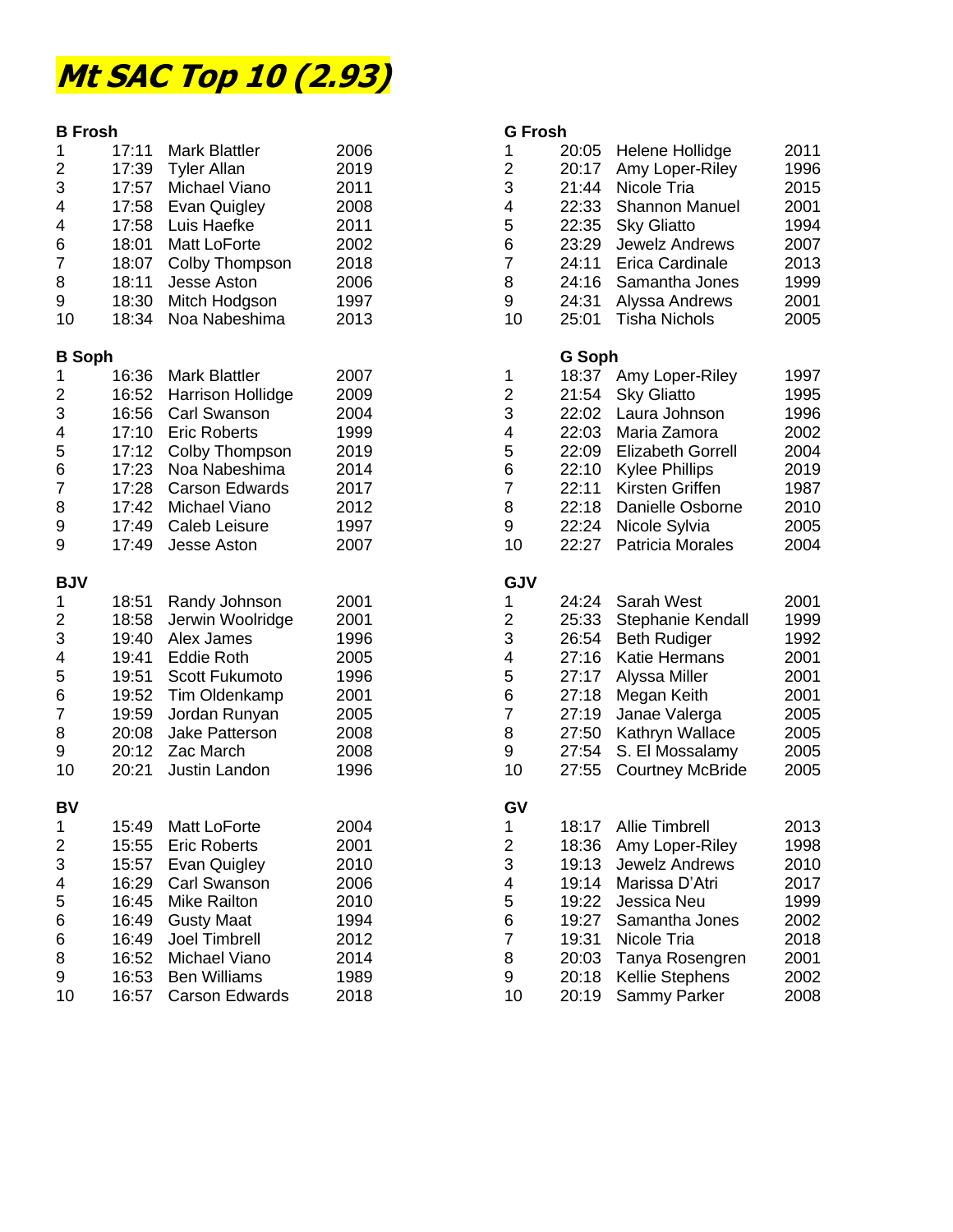### **BV NCS History – Hayward HS**

| 1987            | 8th place      | 1:26:46 | 2006 | 7th place         | 1:25:54 | 2013 | 17th place      | 1:32:32 |
|-----------------|----------------|---------|------|-------------------|---------|------|-----------------|---------|
| $\overline{24}$ | Lepak          | 16:47   | 11   | Swanson           | 16:10   | 49   | M Viano         | 17:03   |
| 36              | Schrambling    | 17:01   | 41   | Aston             | 17:12   | 74   | <b>Beck</b>     | 17:57   |
| 60              | Hudson         | 17:29   | 46   | Gallardo          | 17:23   | 91   | Roth            | 18:32   |
| 61              | Williams       | 17:29   | 54   | <b>Wills</b>      | 17:33   | 106  | Giannini        | 18:57   |
| 85              | Aiello         | 18:00   | 56   | M Blattler        | 17:36   | 127  | Walker          | 20:03   |
| 112             | Vojvoda        | 18:52   | 83   | Masterman         | 18:22   | 139  | S Francis       | 21:25   |
| 124             | Daniels        | 19:21   | 96   | Riehlman          | 19:02   |      |                 |         |
|                 |                |         |      |                   |         |      |                 |         |
| <u>1991</u>     | 10th place     | 1:30:47 | 2007 | 13th place        | 1:28:36 | 2014 | 7th place       | 1:28:45 |
| 12              | Flynn          | 16:48   | 6    | <b>M</b> Blattler | 15:37   | 13   | <b>M</b> Viano  | 16:25   |
| 43              | Kauke          | 17:45   | 31   | Gallardo          | 16:34   | 40   | Nabeshima       | 17:28   |
| 62              | <b>Borges</b>  | 18:11   | 91   | Ford              | 18:21   | 51   | R Viano         | 17:51   |
| 63              | Ernstrom       | 18:12   | 103  | Aston             | 18:43   | 56   | Hayes           | 18:00   |
| 93              | Todd           | 19:49   | 115  | Railton           | 19:21   | 87   | Walker          | 19:01   |
| 109             | H Suti         | 21:00   | 130  | Lopez             | 21:11   |      |                 |         |
| 112             | P Suti         | 22:23   |      |                   |         |      |                 |         |
| 1999            | 14th place     | 1:35:11 | 2008 | 12th place        | 1:24:38 | 2015 | 11th place      | 1:26:56 |
| 9               | <b>Roberts</b> | 16:58   | 25   | M Blattler        | 16:05   | 46   | Hayes           | 16:57   |
| 58              | Leisure        | 18:30   | 46   |                   | 16:42   | 60   | Nabeshima       | 17:19   |
|                 |                |         |      | Quigley           |         |      |                 |         |
| 106             | Holland        | 19:45   | 52   | Ford              | 16:55   | 63   | R Viano         | 17:24   |
| 114             | Hanson         | 19:56   | 74   | Aston             | 17:19   | 67   | Gregory         | 17:31   |
| 116             | Webster        | 20:02   | 88   | Railton           | 17:37   | 75   | Oliveira-Smith  | 17:42   |
| 125             | M Hodgson      | 20:14   | 94   | Lejano            | 17:49   | 89   | Garcia          | 18:12   |
| 134             | <b>Nunes</b>   | 20:30   | 118  | March             | 18:39   |      |                 |         |
| 2001            | 10th place     | 1:26:41 | 2009 | 6th place         | 1:21:36 | 2016 | 10th place      | 1:25:37 |
| 5               | <b>Roberts</b> | 15:56   | 5    | <b>Aston</b>      | 15:38   | 35   | Hayes           | 16:41   |
| 53              | L Hodgson      | 17:31   | 25   | Railton           | 16:12   | 47   | Oliveira-Smith  | 17:00   |
| 59              | Kearney        | 17:37   | 37   | M Blattler        | 16:24   | 54   | R Viano         | 17:06   |
| 66              | Holland        | 17:45   | 49   | Quigley           | 16:40   | 71   | Edwards         | 17:15   |
| 73              | Hughes         | 17:52   | 53   | Hollidge          | 16:42   | 85   | Nabeshima       | 17:33   |
| 78              | Calasahan      | 17:54   | 66   | March             | 17:02   | 95   | Manning         | 17:56   |
| 94              | Hanson         | 18:21   | 90   | Lejano            | 17:34   | 100  | Winslow         | 18:08   |
|                 |                |         |      |                   |         |      |                 |         |
| 2002            | 15th place     | 1:31:13 | 2010 | 13th place        | 1:27:18 | 2017 | 15th place      | 1:31:16 |
| 68              | L Hodgson      | 17:47   | 15   | Quigley           | 16:01   | 34   | Edwards         | 17:05   |
| 71              | LoForte        | 17:52   | 62   | Railton           | 17:08   | 55   | Kobylik         | 17:23   |
| 81              | Holland        | 18:14   | 77   | Timbrell          | 17:25   | 75   | Gregory         | 18:00   |
| 90              | Schawel        | 18:23   | 79   | Hollidge          | 17:29   | 110  | Manning         | 18:54   |
| 102             | Kearney        | 18:57   | 123  | Bell              | 19:15   | 137  | Morgan          | 19:51   |
| 109             | Oldenkamp      | 19:29   | 131  | C Francis         | 19:33   |      |                 |         |
| 116             | Johnson        | 20:05   | 133  | Maisel            | 19:41   |      |                 |         |
| 2004            | 10th place     | 1:27:18 | 2011 | 12th place        | 1:25:25 | 2019 | 4th place       | 1:24:31 |
| 34              | LoForte        | 16:55   | 43   | Quigley           | 16:31   | 19   | Thompson        | 16:27   |
| 36              | Swanson        | 16:55   | 47   | Timbrell          | 16:39   | 27   | Edwards         | 16:49   |
| 58              | J Blattler     | 17:44   | 70   | Haefke            | 17:10   | 31   | Allan           | 16:52   |
| 62              | Dayton         | 17:51   | 84   | Kent              | 17:28   | 35   | N Searls        | 16:59   |
| 64              | Wills          | 17:53   | 89   | M Viano           | 17:37   | 50   | <b>McCauley</b> | 17:21   |
| 89              | Veasey         | 18:47   | 95   | Bell              | 17:56   | 63   | <b>DiBetta</b>  | 17:32   |
|                 |                |         |      |                   |         |      |                 |         |
| 99              | Riehlman       | 19:38   | 112  | C Francis         | 18:32   | 111  | Navarro         | 18:37   |
| 2005            | 9th place      | 1:26:00 | 2012 | 11th place        | 1:31:32 | 2021 | 11th place      | 1:28:17 |
| 8               | LoForte        | 16:04   | 41   | Timbrell          | 17:23   | 10   | <b>N</b> Searls | 16:08   |
| 11              | <b>Swanson</b> | 16:09   | 46   | M Viano           | 17:35   | 46   | <b>Rogers</b>   | 17:25   |
| 49              | Wills          | 17:21   | 65   | Kent              | 18:20   | 68   | Montegrande     | 17:53   |
| 66              | Riehlman       | 18:00   | 79   | Giannini          | 18:50   | 72   | Allan           | 18:04   |
| 78              | Veasey         | 18:26   | 93   | C Francis         | 19:24   | 98   | <b>Morales</b>  | 18:44   |
| 80              | Masterman      | 18:33   | 100  | Kyllo             | 19:50   | 102  | Wagner          | 18:54   |
| 93              | Smith          | 19:29   | 120  | E Francis         | 20:54   | 105  | Herrera         | 19:00   |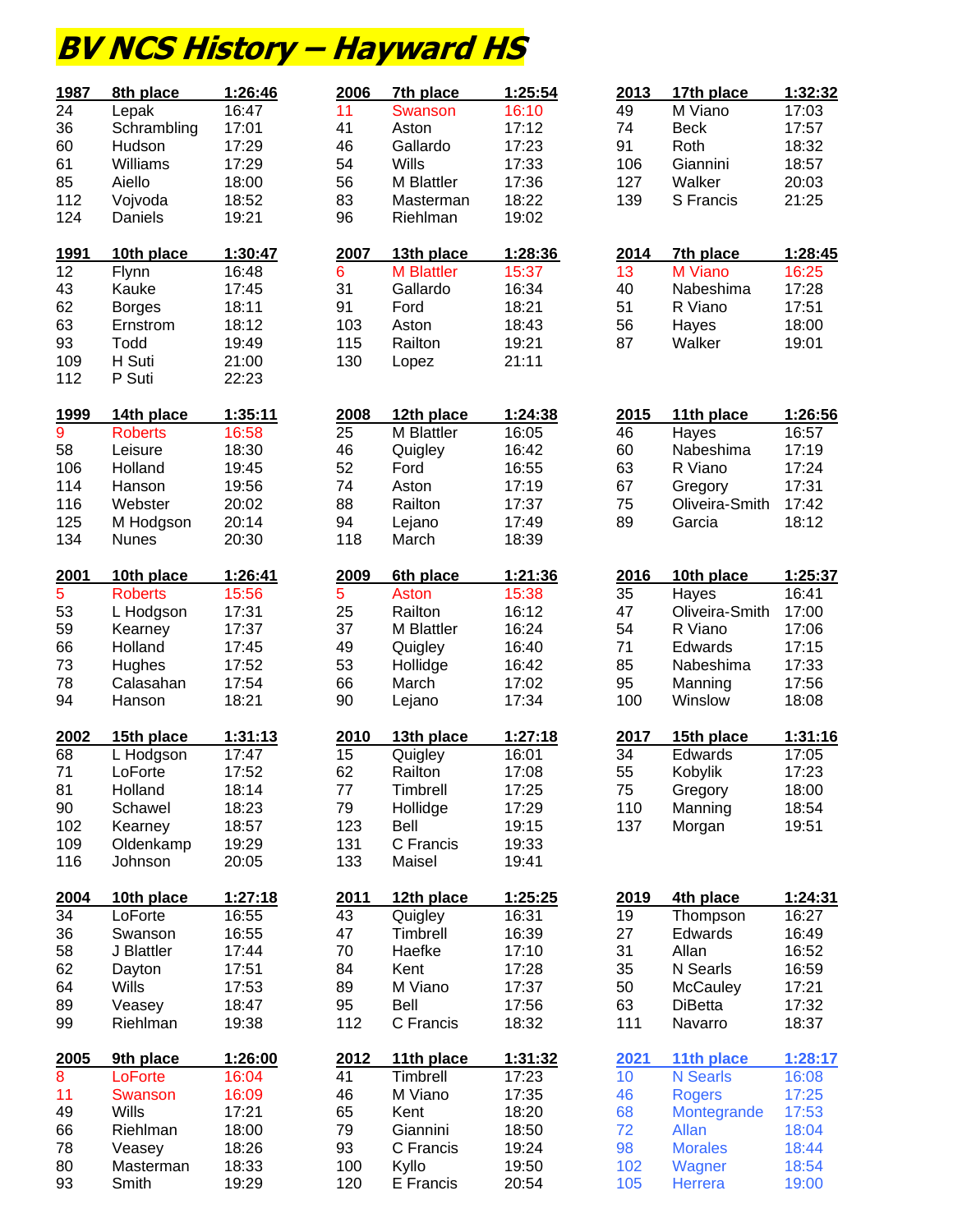## **GV NCS History – Hayward HS**

| 1987            | 9th place         | 1:54:09 | 2006           | 13th place     | 1:50:08 | 2013           | Incomplete        | <b>NT</b> |
|-----------------|-------------------|---------|----------------|----------------|---------|----------------|-------------------|-----------|
| $\overline{9}$  | Corbyn            | 20:04   | 49             | Salazaar       | 21:01   | 6              | <b>Timbrell</b>   | 18:11     |
| 11              | <b>Brunton</b>    | 20:13   | 52             | Nilson         | 21:02   | 88             | O Mendoza         | 23:20     |
| 34              | Griffen           | 21:17   | 76             | Wight          | 22:06   | 103            | Guerra            | 25:32     |
|                 |                   | 26:03   | 82             |                | 22:25   |                |                   |           |
| 105             | Cotton            |         |                | Sylvia         |         |                |                   |           |
| 107             | Cordova           | 26:32   | 92             | Herbert        | 23:34   |                |                   |           |
| 109             | Grimes            | 26:57   | 95             | Swanson        | 23:48   |                |                   |           |
|                 |                   |         | 97             | Leary          | 24:05   |                |                   |           |
| <u>1991</u>     | 7th place         | 1:53:09 | 2007           | 8th place      | 1:44:18 | 2014           | 12th place        | 1:52:15   |
| $\overline{31}$ | McNerney          | 21:29   | $\overline{7}$ | <b>Andrews</b> | 18:54   | 8              | <b>Timbrell</b>   | 18:45     |
| 41              | Carter            | 21:57   | 24             | Nilson         | 19:52   | 56             | Cardinale         | 21:43     |
|                 |                   |         |                |                |         |                |                   |           |
| 45              | S Haynes          | 22:13   | 27             | Parker         | 20:00   | 77             | O Mendoza         | 23:41     |
| 60              | <b>B</b> Haynes   | 22:55   | 77             | Wight          | 21:57   | 80             | Guevara           | 23:58     |
| 75              | Gemma             | 24:34   | 98             | Eck            | 23:35   | 84             | Rogers            | 24:08     |
|                 |                   |         | 102            | Swanson        | 23:49   | 88             | <b>Stites</b>     | 24:30     |
|                 |                   |         | 113            | Baumgartner    | 24:46   | 107            | Soza              | 29:33     |
| 1999            | 5th place         | 1:44:25 | 2008           | 8th place      | 1:41:36 | 2015           | 16th place        | 1:49:25   |
| $\overline{2}$  | <b>Neu</b>        | 19:15   | 8              | <b>Andrews</b> | 18:50   | 7              | D'Atri            | 18:21     |
| 10              | Loper-Riley       | 20:13   | 34             | Parker         | 20:08   | 59             | Cardinale         | 20:47     |
|                 |                   |         |                |                |         |                |                   |           |
| 36              | R Zamolo          | 21:25   | 37             | Nilson         | 20:12   | 96             | <b>Stites</b>     | 22:50     |
| 39              | <b>Mork</b>       | 21:37   | 52             | Yoeono         | 20:58   | 103            | I Mendoza         | 23:26     |
| 49              | Jones             | 21:55   | 63             | Sweeney        | 21:28   | 109            | Guevara           | 23:58     |
| 64              | K Stephens        | 22:27   | 65             | Wight          | 21:32   | 110            | Rogers            | 24:09     |
| 99              | H Stephens        | 23:30   | 70             | Herbert        | 21:43   |                |                   |           |
| 2001            | 4th place         | 1:42:36 | 2009           | 9th place      | 1:43:13 | 2016           | Incomplete        | <b>NT</b> |
| $\overline{9}$  | Rosengren         | 19:10   | 28             | Andrews        | 19:38   | $\overline{2}$ | D'Atri            | 17:54     |
|                 |                   |         |                |                |         |                |                   |           |
| 28              | <b>Jones</b>      | 20:25   | 35             | Suniga         | 19:48   | 28             | Tria              | 19:30     |
| 33              | <b>K Stephens</b> | 20:40   | 37             | Nilson         | 19:49   | 41             | Cardinale         | 20:07     |
| 41              | <b>Mork</b>       | 20:56   | 60             | Wadsworth      | 21:03   | 99             | I Mendoza         | 22:45     |
| 48              | Lightsey          | 21:25   | 89             | A Mendoza      | 22:55   |                |                   |           |
| 63              | <b>Manuel</b>     | 22:02   | 100            | Adesida        | 23:59   |                |                   |           |
| 78              | Shoemaker         | 22:39   | 101            | Yoeono         | 24:00   |                |                   |           |
| 2002            | 4th place         | 1:40:29 | 2010           | 15th place     | 1:47:20 | 2017           | Incomplete        | ΝT        |
| 5               | Jones             | 18:57   | 5              | <b>Andrews</b> | 18:39   | $\overline{2}$ | D'Atri            | 18:08     |
| 23              | Rosengren         | 19:59   | 84             | Suniga         | 21:52   | 19             | Tria              | 19:44     |
|                 |                   |         |                |                |         |                |                   |           |
| 33              | Lightsey          | 20:24   | 93             | A Mendoza      | 22:04   |                |                   |           |
| 34              | <b>Manuel</b>     | 20:31   | 95             | Taylor         | 22:07   |                |                   |           |
| 37              | Zamora            | 20:38   | 102            | Osborne        | 22:38   |                |                   |           |
| 52              | <b>K Stephens</b> | 21:03   | 118            | Wood           | 23:34   |                |                   |           |
| 68              | <b>Borman</b>     | 21:43   |                |                |         |                |                   |           |
| 2004            | 13th place        | 1:48:57 | 2011           | 12th place     | 1:42:02 | 2019           | 12th place        | 1:50:32   |
| 57              | Manuel            | 21:30   | 40             | Hollidge       | 19:45   | 24             | Phillips          | 20:12     |
| 59              | Gorrell           | 21:31   | 48             | Timbrell       | 20:05   | 69             | <b>Brown</b>      | 22:00     |
| 64              | Winters           | 21:41   | 59             | Taylor         | 20:30   | 88             | <b>McKinsey</b>   | 22:30     |
|                 |                   |         |                |                |         |                |                   |           |
| 68              | <b>Morales</b>    | 21:48   | 62             | Ferrel         | 20:33   | 94             | Hisquierdo        | 22:43     |
| 80              | Pallotta          | 22:27   | 74             | Wood           | 21:09   | 101            | Duncan            | 23:05     |
| 82              | Snavely           | 22:44   | 76             | Osborne        | 21:17   | 107            | Padrique          | 23:36     |
|                 |                   |         | 98             | Dinh           | 22:16   | 116            | Nguyen            | 24:26     |
| 2005            | 12th place        | 1:49:21 | 2012           | 14th place     | 1:55:49 | 2021           | <b>Incomplete</b> | <b>NT</b> |
| 39              | L Zamolo          | 20:30   | 57             | Osborne        | 21:35   | 3              | <b>R</b> Searls   | 17:59     |
| 60              | Sylvia            | 21:47   | 74             | Taylor         | 22:36   | 83             | <b>Nguyen</b>     | 23:22     |
| 65              | Gorrell           | 21:56   | 80             | Dinh           | 22:43   | 90             | Hisquierdo        | 24:00     |
|                 |                   |         |                |                |         |                |                   |           |
| 73              | Swanson           | 22:23   | 94             | Marietti       | 23:58   | 98             | <b>Padrique</b>   | 25:09     |
| 77              | Snavely           | 22:45   | 104            | Guerra         | 24:57   |                |                   |           |
| 78              | Wight             | 22:50   | 108            | Jorgensen      | 26:08   |                |                   |           |
| 81              | Pallotta          | 23:05   |                |                |         |                |                   |           |

| 2006          | 13th place        | 1:50:08        | 2013        | <b>Incomplete</b> | ΝT             |
|---------------|-------------------|----------------|-------------|-------------------|----------------|
| 49            | Salazaar          | 21:01          | 6           | <b>Timbrell</b>   | 18:11          |
| 52            | Nilson            | 21:02          | 88          | O Mendoza         | 23:20          |
| 76            | Wight             | 22:06          | 103         | Guerra            | 25:32          |
| 82            | Sylvia            | 22:25          |             |                   |                |
| 92            | Herbert           | 23:34          |             |                   |                |
| 95            | Swanson           | 23:48          |             |                   |                |
| 97            | Leary             | 24:05          |             |                   |                |
| <u> 2007 </u> | 8th place         | <u>1:44:18</u> | 2014        | 12th place        | 1:52:          |
| 7             | <b>Andrews</b>    | 18:54          | 8           | <b>Timbrell</b>   | 18:45          |
| 24            | Nilson            | 19:52          | 56          | Cardinale         | 21:43          |
| 27            | Parker            | 20:00          | 77          | O Mendoza         | 23:41          |
| 77            | Wight             | 21:57          | 80          | Guevara           | 23:58          |
| 98            | Eck               | 23:35          | 84          | Rogers            | 24:08          |
| 102           | Swanson           | 23:49          | 88          | <b>Stites</b>     | 24:30          |
| 113           | Baumgartner       | 24:46          | 107         | Soza              | 29:33          |
| 2008          | 8th place         | 1:41:36        | 2015        | 16th place        | <u> 1:49:2</u> |
| 8             | <b>Andrews</b>    | 18:50          | 7           | D'Atri            | 18:21          |
| 34            | Parker            | 20:08          | 59          | Cardinale         | 20:47          |
| 37            | Nilson            | 20:12          | 96          | <b>Stites</b>     | 22:50          |
| 52            | Yoeono            | 20:58          | 103         | I Mendoza         | 23:26          |
| 63            | Sweeney           | 21:28          | 109         | Guevara           | 23:58          |
| 65            | Wight             | 21:32          | 110         | Rogers            | 24:09          |
| 70            | Herbert           | 21:43          |             |                   |                |
| <u> 2009</u>  | 9th place         | <u>1:43:13</u> | 2016        | <b>Incomplete</b> | ΝT             |
| 28            | Andrews           | 19:38          | 2           | D'Atri            | 17:54          |
| 35            | Suniga            | 19:48          | 28          | Tria              | 19:30          |
| 37            | Nilson            | 19:49          | 41          | Cardinale         | 20:07          |
| 60            | Wadsworth         | 21:03          | 99          | I Mendoza         | 22:45          |
| 89            | A Mendoza         | 22:55          |             |                   |                |
| 100           | Adesida           | 23:59          |             |                   |                |
| 101           | Yoeono            | 24:00          |             |                   |                |
| <u> 2010</u>  | 15th place        | <u>1:47:20</u> | 2017        | <b>Incomplete</b> | ΝT             |
| 5             | Andrews           | 18:39          | 2           | D'Atri            | 18:08          |
| 84            | Suniga            | 21:52          | 19          | Tria              | 19:44          |
| 93            | A Mendoza         | 22:04          |             |                   |                |
| 95            | Taylor            | 22:07          |             |                   |                |
| 102           | Osborne           | 22:38          |             |                   |                |
| 118           | Wood              | 23:34          |             |                   |                |
|               |                   |                |             |                   |                |
| <u> 2011</u>  | 12th place        | 1:42:02        | 2019        | 12th place        | 1:50:          |
| 40            | Hollidge          | 19:45          | 24          | <b>Phillips</b>   | 20:12          |
| 48            | Timbrell          | 20:05          | 69          | <b>Brown</b>      | 22:00          |
| 59            | Taylor            | 20:30          | 88          | McKinsey          | 22:30          |
| 62            | Ferrel            | 20:33          | 94          | Hisquierdo        | 22:43          |
| 74            | Wood              | 21:09          | 101         | Duncan            | 23:05          |
| 76            | Osborne           | 21:17          | 107         | Padrique          | 23:36          |
| 98            | Dinh              | 22:16          | 116         | Nguyen            | 24:26          |
| 2012          | <u>14th place</u> | <u>1:55:49</u> | <u>2021</u> | <b>Incomplete</b> | <b>NT</b>      |
| 57            | Osborne           | 21:35          | 3           | <b>R</b> Searls   | 17:59          |
| 74            | Taylor            | 22:36          | 83          | <b>Nguyen</b>     | 23:22          |
| 80            | Dinh              | 22:43          | 90          | Hisquierdo        | 24:00          |
| 94            | Marietti          | 23:58          | 98          | <b>Padrique</b>   | 25:09          |
| 104           | Guerra            | 24:57          |             |                   |                |
| 108           | Jorgensen         | 26:08          |             |                   |                |

| 2013 | Incomplete | NT    |
|------|------------|-------|
| 6    | Timbrell   | 18:11 |
| 88   | O Mendoza  | 23:20 |
| 103  | Guerra     | 25:32 |

| 2014 | 12th place      | 1:52:15 |
|------|-----------------|---------|
| 8    | <b>Timbrell</b> | 18:45   |
| 56   | Cardinale       | 21:43   |
| 77   | O Mendoza       | 23:41   |
| 80   | Guevara         | 23:58   |
| 84   | Rogers          | 24:08   |
| 88   | <b>Stites</b>   | 24:30   |
| 107  | Soza            | 29:33   |
|      |                 |         |

| 2015 | 16th place    | 1:49:25 |
|------|---------------|---------|
| 7    | D'Atri        | 18:21   |
| 59   | Cardinale     | 20:47   |
| 96   | <b>Stites</b> | 22:50   |
| 103  | I Mendoza     | 23:26   |
| 109  | Guevara       | 23:58   |
| 110  | Rogers        | 24:09   |
|      |               |         |

| 2016 | Incomplete | NT    |
|------|------------|-------|
| 2    | D'Atri     | 17:54 |
| 28   | Tria       | 19:30 |
| 41   | Cardinale  | 20:07 |
| 99   | I Mendoza  | 22:45 |

| 2017 | Incomplete | NT    |
|------|------------|-------|
| 2    | D'Atri     | 18:08 |
| 19   | Tria       | 19:44 |

| 2019 | 12th place        | 1:50:32 |
|------|-------------------|---------|
| 24   | Phillips          | 20:12   |
| 69   | Brown             | 22:00   |
| 88   | McKinsey          | 22:30   |
| 94   | Hisquierdo        | 22:43   |
| 101  | Duncan            | 23:05   |
| 107  | Padrique          | 23:36   |
| 116  | Nguyen            | 24:26   |
| 2021 | <b>Incomplete</b> | NΤ      |
| 3    | R Searls          | 17:59   |
| 83   | <b>Nguyen</b>     | 23:22   |
| 90   | <b>Hisquierdo</b> | 24:00   |
| 98   | Padrique          | 25:09   |
|      |                   |         |
|      |                   |         |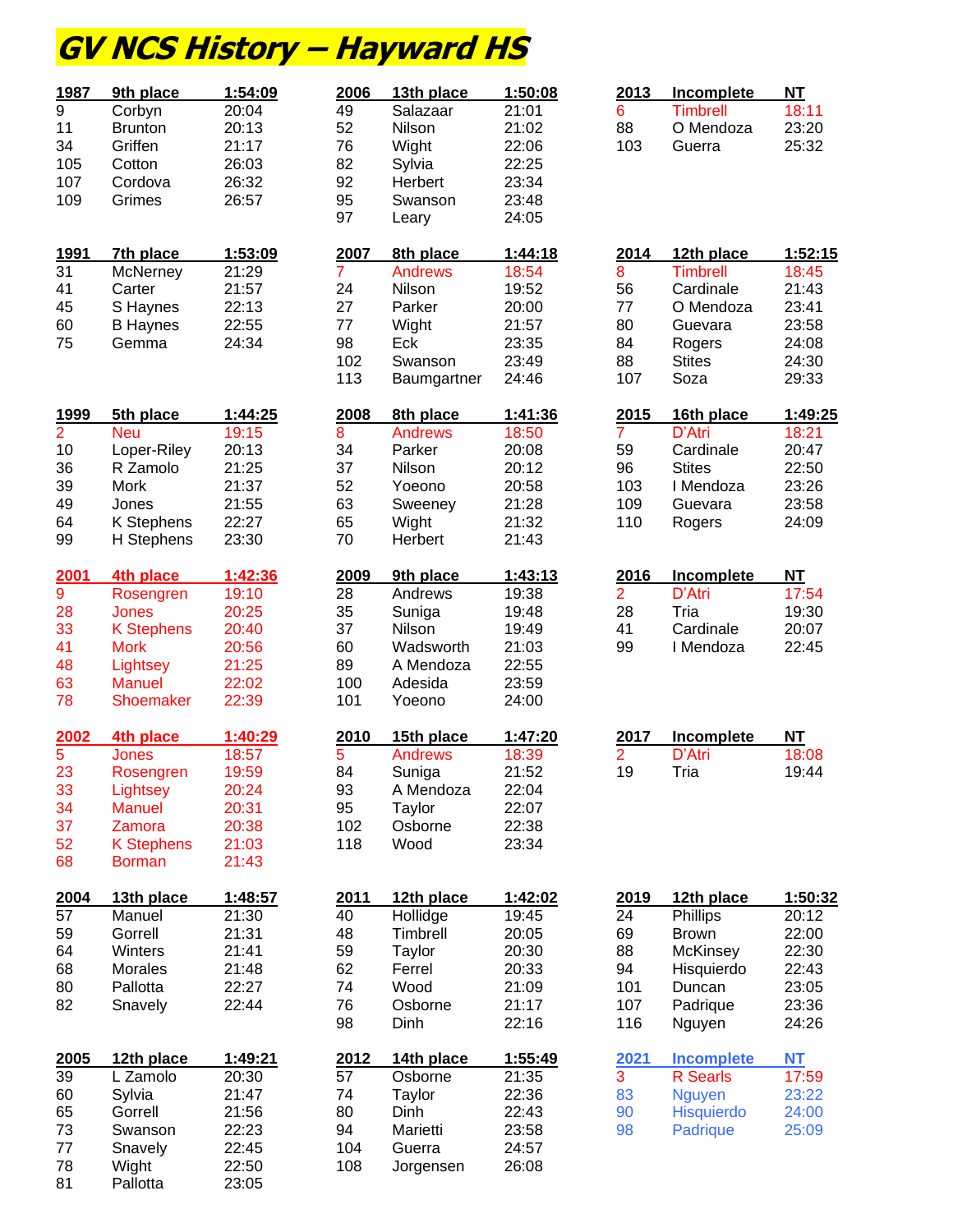### **Woodward Park Records (5k)**

| 1999 | Eric Roberts        | 17:02 | .58th | D4             | 1990 | 14th of $16 - 327$ pts       | 1:51:59 |
|------|---------------------|-------|-------|----------------|------|------------------------------|---------|
|      |                     |       |       |                |      | Jenny Lawrence               | 22:05   |
| 2000 | Eric Roberts        | 16:23 | 28th  | D4             |      | <b>Molly McNerney</b>        | 22:13   |
|      |                     |       |       |                |      | <b>Kristina Free</b>         | 22:26   |
| 2001 | Eric Roberts        | 16:24 | 11th  | D4             |      | <b>Stacey Haynes</b>         | 22:37   |
|      |                     |       |       |                |      | Karna Johnson                | 22:38   |
| 2005 | Carl Swanson 16:49  |       | 76th  | D3             |      | Liz Ferrara                  | 22:51   |
|      |                     |       |       |                |      | Christa Johnson              | 24:09   |
|      | Matt LoForte        | 17:13 | 105th | D <sub>3</sub> |      |                              |         |
|      |                     |       |       |                | 1996 | Amy Loper-Riley              | 20:13   |
| 2007 | Mark Blattler       | 17:03 | 92nd  | D <sub>3</sub> |      |                              |         |
|      |                     |       |       |                | 1997 | Amy Loper-Riley              | 19:38   |
| 2009 | Jesse Aston         | 16:26 | 64th  | D <sub>3</sub> |      |                              |         |
| 2014 | Michael Viano 17:35 |       | 164th | D <sub>3</sub> | 1998 | Amy Loper-Riley              | 18:57   |
|      |                     |       |       |                |      | المتحالية المستوات والمستحدث | 10.O1   |

#### **B Varsity Top 10**

| $\overline{1}$  | <b>Eric Roberts</b>           | 16:23 2000 |      |      |                                |         |
|-----------------|-------------------------------|------------|------|------|--------------------------------|---------|
| $\overline{2}$  | Jesse Aston                   | 16:26 2009 |      | 2001 | 12th of $17 - 293$ pts         | 1:47:10 |
| 3               | Carl Swanson                  | 16:49      | 2005 |      | Tanya Rosengren                | 20:49   |
| $\overline{4}$  | <b>Mark Blattler</b>          | 17:03 2007 |      |      | Samantha Jones                 | 20:56   |
| $5\overline{)}$ | Matt LoForte                  | 17:13 2005 |      |      | Lindsay Lightsey               | 21:35   |
| 6               | <b>Nolin Searls</b>           | 17:15 2021 |      |      | Kellie Stephens                | 21:35   |
| $\overline{7}$  | Michael Viano                 | 17:35 2014 |      |      | <b>Shannon Manuel</b>          | 22:15   |
| 8               | <b>Vince Montegrande</b>      | 18:09 2021 |      |      | <b>Whitney Shoemaker</b>       | 23:42   |
| 9               | <b>Tyler Allan</b>            | 18:14 2021 |      |      |                                |         |
| 10              | Ryken Adams-Barnes 19:27 2021 |            |      |      | 22nd of $23 - 492$ pts<br>2002 |         |
|                 |                               |            |      |      |                                |         |

#### **G Varsity Top 10**

| -1 | <b>Renae Searls</b>   | 18:19 2021 |      |
|----|-----------------------|------------|------|
| 2  | <b>Allie Timbrell</b> | 18:30      | 2014 |
| 3  | Marissa D'Atri        | 18:35      | 2016 |
| 4  | Amy Loper-Riley       | 18:57      | 1998 |
| 5  | Jewelz Andrews        | 19:01 2010 |      |
| 6  | Jessica Neu           | 19:08 1999 |      |
| 7  | Nicole Tria           | 19:32 2018 |      |
| 8  | Samantha Jones        | 19:45      | 2002 |
| 9  | Tanya Rosengren       | 20:49      | 2001 |
| 10 | <b>Shannon Manuel</b> | 21:10      | 2002 |

#### **BV CIF State Qualifiers 1987-2021 GV CIF State Qualifiers 1987-2021**

| 1999 | <b>Eric Roberts</b>      | 17:02 | 58th  | D4             | 1990 | 14th of $16 - 327$ pts         | 1:51:59   |                   |                |
|------|--------------------------|-------|-------|----------------|------|--------------------------------|-----------|-------------------|----------------|
|      |                          |       |       |                |      | Jenny Lawrence                 | 22:05     | 83rd              | D4             |
| 2000 | <b>Eric Roberts</b>      | 16:23 | 28th  | D <sub>4</sub> |      | Molly McNerney                 | 22:13     | 86th              | D <sub>4</sub> |
|      |                          |       |       |                |      | Kristina Free                  | 22:26     | 93rd              | D <sub>4</sub> |
| 2001 | <b>Eric Roberts</b>      | 16:24 | 11th  | D <sub>4</sub> |      | <b>Stacey Haynes</b>           | 22:37     | 97th              | D <sub>4</sub> |
|      |                          |       |       |                |      | Karna Johnson                  | 22:38     | 98th              | D <sub>4</sub> |
| 2005 | Carl Swanson 16:49       |       | 76th  | D <sub>3</sub> |      | Liz Ferrara                    | 22:51     | 106th             | D <sub>4</sub> |
|      |                          |       |       |                |      | Christa Johnson                | 24:09     | 130th             | D <sub>4</sub> |
|      | Matt LoForte             | 17:13 | 105th | D <sub>3</sub> |      |                                |           |                   |                |
|      |                          |       |       |                | 1996 |                                | 20:13     | 70th              | D <sub>1</sub> |
| 2007 | <b>Mark Blattler</b>     | 17:03 | 92nd  | D <sub>3</sub> |      | Amy Loper-Riley                |           |                   |                |
|      |                          |       |       |                |      |                                |           |                   |                |
|      |                          |       |       |                | 1997 | Amy Loper-Riley                | 19:38     | 55th              | D <sub>1</sub> |
| 2009 | Jesse Aston              | 16:26 | 64th  | D <sub>3</sub> |      |                                |           |                   |                |
|      |                          |       |       |                | 1998 | Amy Loper-Riley                | 18:57     | 3rd               | D4             |
| 2014 | Michael Viano 17:35      |       | 164th | D <sub>3</sub> |      |                                |           |                   |                |
|      |                          |       |       |                |      | Jessica Neu                    | 19:21     | 10th              | D <sub>4</sub> |
|      |                          |       |       |                |      |                                |           |                   |                |
|      | <b>B Varsity Top 10</b>  |       |       |                | 1999 | Jessica Neu                    | 19:08     | 11th              | D4             |
| 1    | <b>Eric Roberts</b>      |       | 16:23 | 2000           |      |                                |           |                   |                |
| 2    | Jesse Aston              |       | 16:26 | 2009           | 2001 | 12th of 17 - 293 pts           | 1:47:10   |                   |                |
| 3    | <b>Carl Swanson</b>      |       | 16:49 | 2005           |      | Tanya Rosengren                | 20:49     | 61st              | D4             |
| 4    | <b>Mark Blattler</b>     |       | 17:03 | 2007           |      | Samantha Jones                 | 20:56     | 66th              | D <sub>4</sub> |
| 5    | Matt LoForte             |       | 17:13 | 2005           |      | Lindsay Lightsey               | 21:35     | 86th              | D <sub>4</sub> |
| 6    | <b>Nolin Searls</b>      |       | 17:15 | 2021           |      | Kellie Stephens                | 21:35     | 87th              | D <sub>4</sub> |
| 7    | Michael Viano            |       | 17:35 | 2014           |      | <b>Shannon Manuel</b>          | 22:15     | 114th             | D <sub>4</sub> |
| 8    | <b>Vince Montegrande</b> |       | 18:09 | 2021           |      | <b>Whitney Shoemaker</b>       | 23:42     | 128th             | D <sub>4</sub> |
| 9    | <b>Tyler Allan</b>       |       | 18:14 | 2021           |      |                                |           |                   |                |
| 10   | Ryken Adams-Barnes 19:27 |       |       | 2021           |      | $22nd of 23 - 492 pts$<br>2002 |           | 1:45:01           |                |
|      |                          |       |       |                |      | Samantha Jones                 | 19:45     | 52nd              | D <sub>3</sub> |
|      |                          |       |       |                |      | <b>Shannon Manuel</b>          | 21:10     | 137th             | D <sub>3</sub> |
|      | <b>G Varsity Top 10</b>  |       |       |                |      | Lindsay Lightsey               | 21:11     | 138th             | D <sub>3</sub> |
| 1    | <b>Renae Searls</b>      |       | 18:19 | 2021           |      | Maria Zamora                   | 21:13     | 140th             | D <sub>3</sub> |
|      | <b>Allie Timbrell</b>    |       | 18:30 | 2014           |      |                                | 21:42     | 159th             | D <sub>3</sub> |
| 2    |                          |       | 18:35 |                |      | Tanya Rosengren                |           |                   |                |
| 3    | Marissa D'Atri           |       |       | 2016           |      | Kellie Stephens                | 21:43     | 161 <sub>st</sub> | D <sub>3</sub> |
| 4    | Amy Loper-Riley          |       | 18:57 | 1998           |      | Ashley Borman                  | 23:20     | 187th             | D <sub>3</sub> |
| 5    | Jewelz Andrews           |       | 19:01 | 2010           |      |                                |           |                   |                |
| 6    | Jessica Neu              |       | 19:08 | 1999           | 2007 | Jewelz Andrews                 | 19:17     | 30th              | D <sub>3</sub> |
| 7    | Nicole Tria              |       | 19:32 | 2018           |      |                                |           |                   |                |
| 8    | Samantha Jones           |       | 19:45 | 2002           | 2008 | Jewelz Andrews                 | 19:23     | 45th              | D <sub>3</sub> |
| 9    | Tanya Rosengren          |       | 20:49 | 2001           |      |                                |           |                   |                |
| 10   | <b>Shannon Manuel</b>    |       | 21:10 | 2002           | 2010 | Jewelz Andrews                 | 19:01     | 38th              | D <sub>3</sub> |
|      |                          |       |       |                |      |                                |           |                   |                |
|      |                          |       |       |                | 2013 | Allie Timbrell                 | 18:56     | 26th              | D <sub>3</sub> |
|      |                          |       |       |                |      |                                |           |                   |                |
|      |                          |       |       |                | 2014 | Allie Timbrell                 | 18:30     | 14th              | D <sub>3</sub> |
|      |                          |       |       |                |      |                                |           |                   |                |
|      |                          |       |       |                | 2015 | Marissa D'Atri                 | 18:55     | 47th              | D <sub>3</sub> |
|      |                          |       |       |                |      |                                |           |                   |                |
|      |                          |       |       |                | 2016 | Marissa D'Atri                 | 18:35     | 11th              | D4             |
|      |                          |       |       |                |      |                                |           |                   |                |
|      |                          |       |       |                | 2017 | Marissa D'Atri                 | 18:42     | 11th              | D4             |
|      |                          |       |       |                |      |                                |           |                   |                |
|      |                          |       |       |                | 2018 | Nicole Tria                    | 19:32     | 48th              | D4             |
|      |                          |       |       |                |      |                                |           |                   |                |
|      |                          |       |       |                | 2021 | <b>Renae Searls</b>            | 18:19 8th |                   | D <sub>4</sub> |
|      |                          |       |       |                |      |                                |           |                   |                |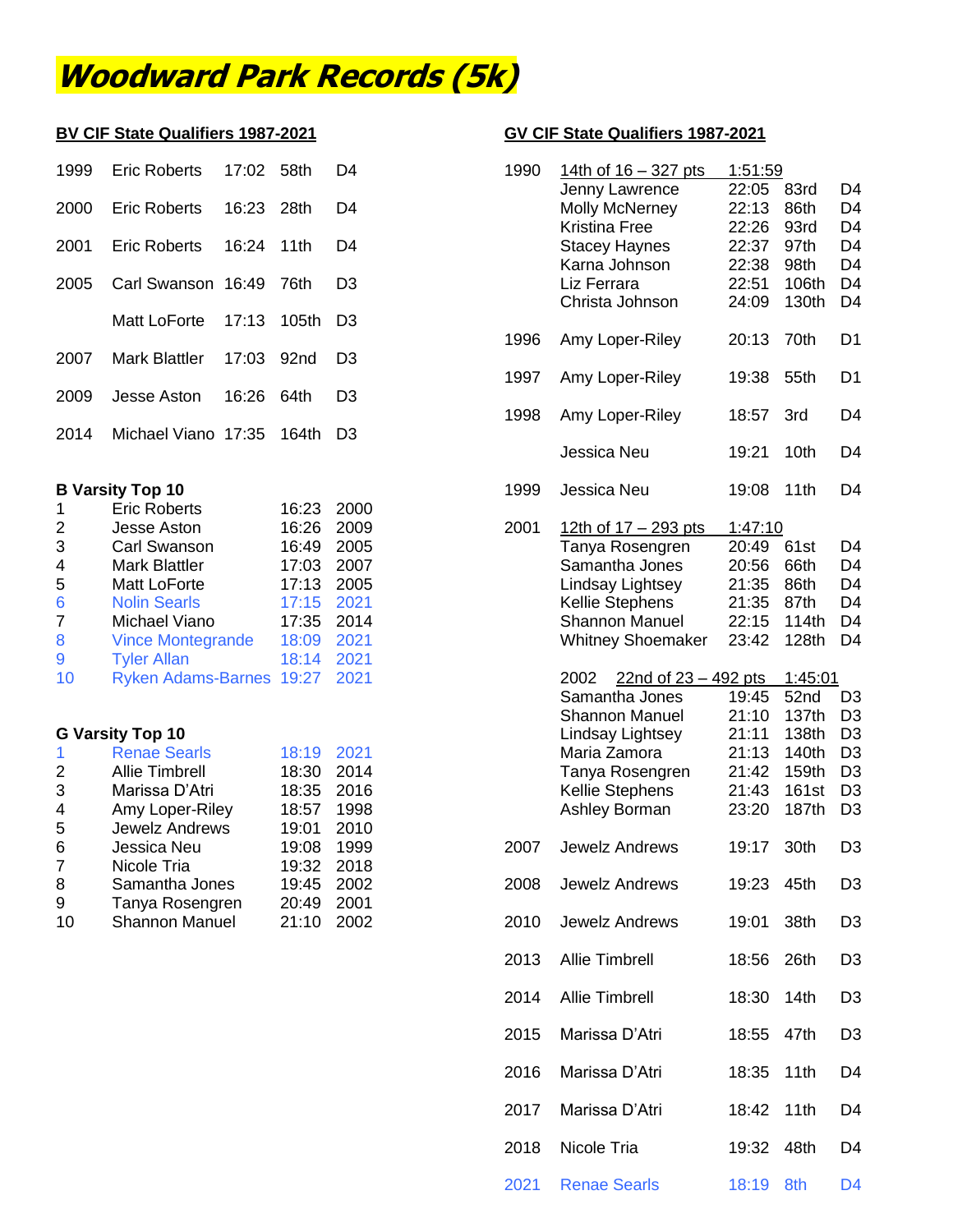### **Miscellaneous Course Records**

| <b>Viking Opener Boys 2 Mile Record</b>      | <b>Nolin Searls</b>   | 10:45 | 2021 |
|----------------------------------------------|-----------------------|-------|------|
| <b>Viking Opener Girls 2 Mile Record</b>     | <b>Renae Searls</b>   | 12:03 | 2021 |
| <b>Stanford Invitational Boys 5k Record</b>  | Evan Quigley          | 15:53 | 2011 |
| <b>Stanford Invitational Girls 5k Record</b> | Amy Loper-Riley       | 18:48 | 1998 |
| <b>Ukiah HS Boys 5k Record</b>               | <b>Eric Roberts</b>   | 17:11 | 2000 |
| <b>Ukiah HS Girls 5k Record</b>              | Amy Loper-Riley       | 20:23 | 1997 |
| <b>Newhall Park Boys 3 Mile Record</b>       | <b>Carson Edwards</b> | 15:53 | 2018 |
| <b>Newhall Park Girls 3 Mile Record</b>      | Amy Loper-Riley       | 18:11 | 1998 |
| <b>Shadow Cliffs Boys 3 Mile Record</b>      | <b>Mark Blattler</b>  | 15:31 | 2007 |
| <b>Shadow Cliffs Girls 3 Mile Record</b>     | <b>Allie Timbrell</b> | 17:58 | 2013 |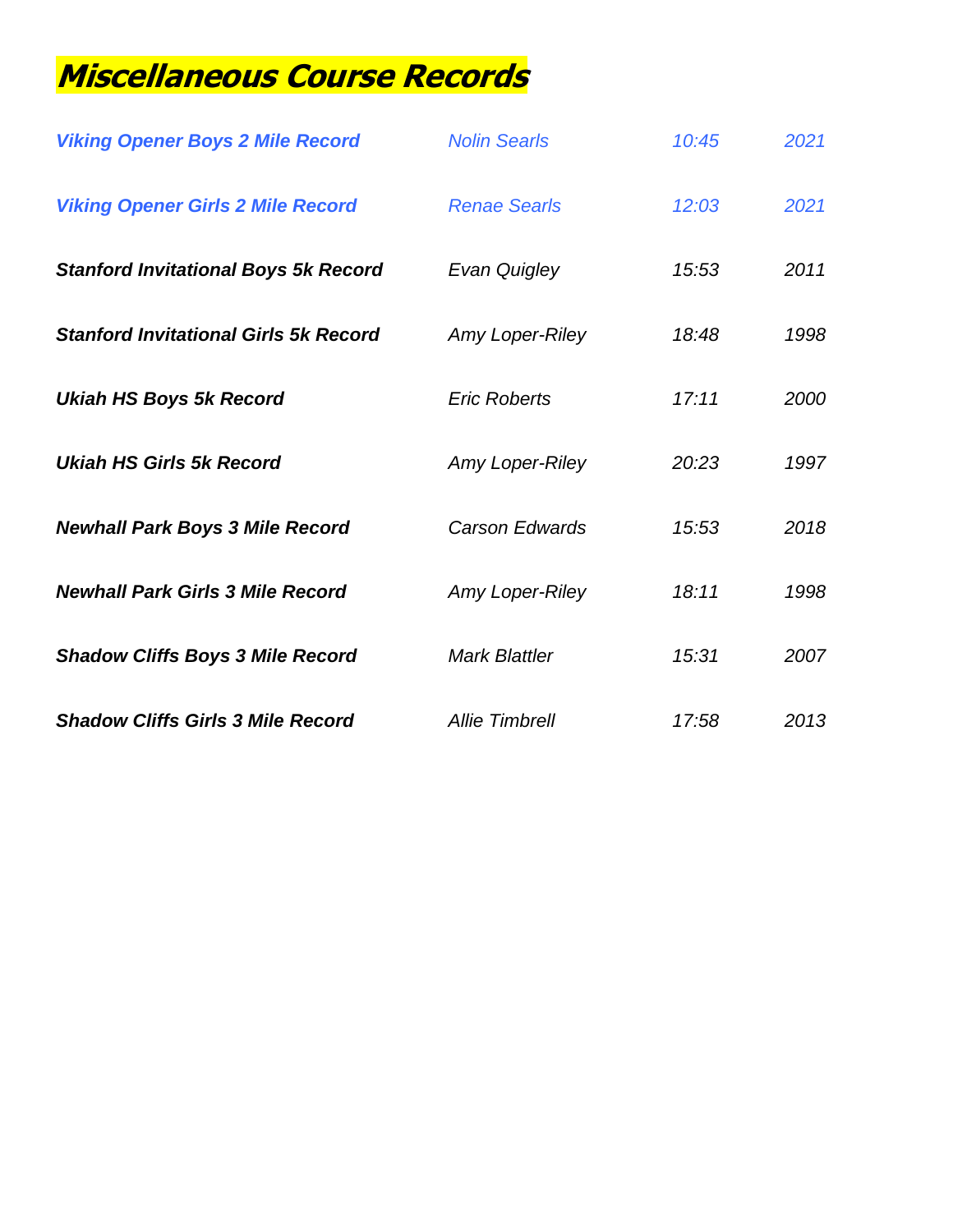## **Boys Alh Cross Country History**

|      | ∟eague     | Site | Sub-Section | Site | NorCal qualifier | Site     | NorCal | Site     |
|------|------------|------|-------------|------|------------------|----------|--------|----------|
| 1960 | no records |      |             |      | 2nd group 2      | Stanford | 8th    | Stanford |
| 1961 | no records |      |             |      | 6th group 2      | Stanford |        |          |
| 1962 | no records |      |             |      |                  |          |        |          |
| 1963 | no records |      |             |      |                  |          |        |          |
| 1964 | no records |      |             |      |                  |          |        |          |

#### **Note: Central Coast Section - - South San Francisco to Hollister - - split off from NCS and became the CCS.**

| 1965 | no records |  |                     |                  |
|------|------------|--|---------------------|------------------|
| 1966 | no records |  | 7th D <sub>2</sub>  | Acalanes         |
| 1967 | no records |  | 10th D <sub>2</sub> | Pleasant Hill HS |
| 1968 | no records |  | 6th D <sub>2</sub>  | Orinda           |
| 1969 | no records |  | 9th D <sub>2</sub>  | Pleasant Hill HS |
| 1970 | no records |  |                     |                  |
| 1971 | no records |  |                     |                  |
| 1972 | no records |  |                     |                  |
| 1973 | no records |  |                     |                  |
| 1974 | no records |  |                     |                  |
| 1975 | no records |  |                     |                  |
| 1976 | no records |  |                     |                  |
| 1977 | no records |  |                     |                  |

**Note: After an absence, the NorCal Championship race was re-established. All California sections above Bakersfield sent teams.**

|      | League     | Site          | Sub-Section | Site | <b>NCS</b> | Site | NorCal | <b>Site</b> |
|------|------------|---------------|-------------|------|------------|------|--------|-------------|
| 1978 | no records |               |             |      |            |      |        |             |
| 1979 | no records |               |             |      |            |      |        |             |
| 1980 | no records |               |             |      |            |      |        |             |
| 1981 | no records |               |             |      |            |      |        |             |
| 1982 | no records |               |             |      |            |      |        |             |
| 1983 | no records |               |             |      |            |      |        |             |
| 1984 | inc FAL    | Hidden Valley |             |      |            |      |        |             |
| 1985 | inc FAL    | Hidden Valley |             |      |            |      |        |             |
| 1986 | 5th FAL    | Contra Loma   |             |      |            |      |        |             |
|      |            |               |             |      |            |      |        |             |

**In 1987 the State CIF established a state-wide championships. Teams qualified directly from their respective divisions.**

|      | League                          | Site          | Sub-Section | Site    | <b>NCS</b>   | Site       | State | Site |
|------|---------------------------------|---------------|-------------|---------|--------------|------------|-------|------|
| 1987 | 3rd FAL                         | Lafayette Res |             |         | 8th 2A       | Hayward HS |       |      |
| 1988 | 1st DFAL-Foothill Hidden Valley |               |             | 10th 2A | Sonoma State |            |       |      |
| 1989 | 7th DFAL                        | Miramonte HS  |             |         |              |            |       |      |
| 1990 | 9th DFAL                        | Newhall Park  |             |         | 10th D4      | Garin Park |       |      |

**Note: Due to race course limitations, sub-divisional races were established to pare down field size in some divisions.** 

| 1991 | 2nd DFAL | Newhall Park | 5th D4  | Garin Park  | 10th D4 | Hayward HS    |
|------|----------|--------------|---------|-------------|---------|---------------|
| 1992 | 8th DFAL | Newhall Park | 5th D4  | Garin Park  | 13th D4 | Mills College |
| 1993 | 2nd MBAL | Newhall Park | 3rd D4  | Garin Park  | 5th D4  | Mills College |
| 1994 | 5th MBAL | Newhall Park | 13th D3 | CSU Hayward |         |               |

#### **Note: The NCS established a championship course requirement of sufficient size to take all teams, so sub-section races were eliminated.**

| 1995 | 3rd MBAL   | Newhall Park         | 9th D1              | Newhall Park |
|------|------------|----------------------|---------------------|--------------|
| 1996 | 5th TCAL   | Newhall Park         | 10th D1             | Newhall Park |
| 1997 | 2nd TCAL   | Newhall Park         | 6th D1              | Ukiah        |
| 1998 | 6th TCAL   | Newhall Park         | 21st D4             | Newhall Park |
| 1999 | 5th TCAL   | Hidden Valley        | 14th D4             | Hayward HS   |
| 2000 | 7th DFAL   | Hidden Valley        | 7th D4              | Ukiah        |
| 2001 | no records |                      | 10th D4             | Hayward HS   |
| 2002 | 7th DFAL   | Hidden Valley        | 15th D <sub>3</sub> | Hayward HS   |
| 2003 | 6th DFAL   | <b>Shadow Cliffs</b> | 9th D <sub>3</sub>  | Ukiah        |
| 2004 | 5th DFAL   | Hidden Valley        | 10th $D3$           | Hayward HS   |
| 2005 | 4th DFAL   | Newhall Park         | 9th D <sub>3</sub>  | Hayward HS   |
| 2006 | 7th DFAL   | Hidden Valley        | 7th D <sub>3</sub>  | Hayward HS   |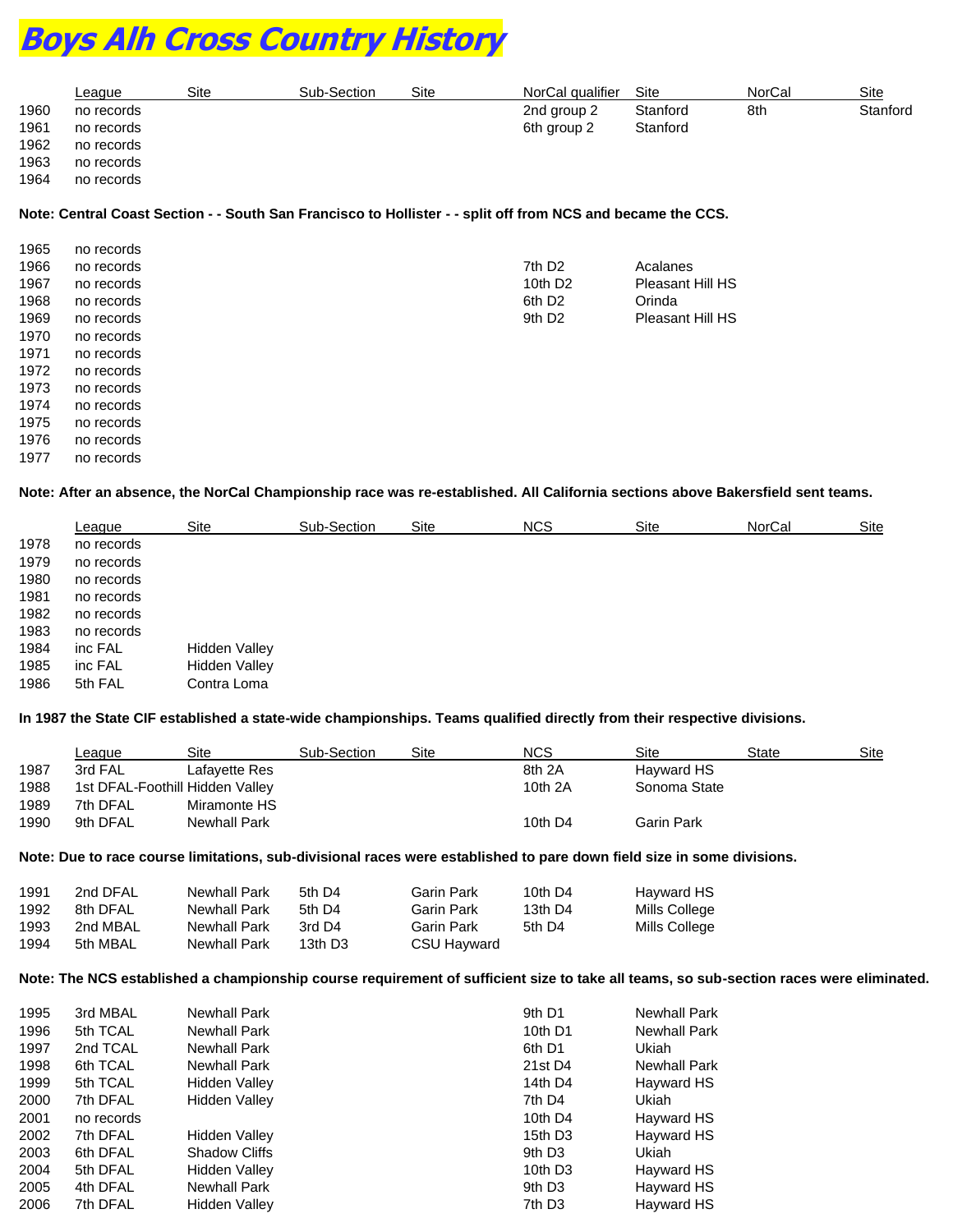| 2007 | 6th DFAL       | <b>Shadow Cliffs</b> | 13th D <sub>3</sub> | <b>Hayward HS</b> |
|------|----------------|----------------------|---------------------|-------------------|
| 2008 | 5th DFAL       | Hidden Valley        | 12th D <sub>3</sub> | Hayward HS        |
| 2009 | 5th DFAL       | Hidden Valley        | 6th D <sub>3</sub>  | <b>Hayward HS</b> |
| 2010 | 5th DFAL       | Hidden Valley        | 13th D <sub>3</sub> | <b>Hayward HS</b> |
| 2011 | 6th DFAL       | Hidden Valley        | 12th D <sub>3</sub> | Hayward HS        |
| 2012 | 7th DFAL       | Hidden Valley        | 11th $D3$           | Hayward HS        |
| 2013 | 7th DFAL       | <b>Shadow Cliffs</b> | 17th D3             | Hayward HS        |
| 2014 | inc DFAL       | Hidden Valley        | 7th D <sub>3</sub>  | Hayward HS        |
| 2015 | 7th DFAL       | Hidden Valley        | 11th D3             | Hayward HS        |
| 2016 | 2nd DAL-Valley | Hidden Valley        | 10th D4             | Hayward HS        |
| 2017 | inc DAL        | Hidden Valley        | 15th D4             | Hayward HS        |
| 2018 | 2nd DAL-Valley | Hidden Valley        | race cancelled      | <b>Hayward HS</b> |
| 2019 | 1st DAL-Valley | Hidden Valley        | 4th D4              | Hayward HS        |
| 2021 | 1st DAL-Valley | <b>Hidden Valley</b> | <b>11th D4</b>      | <b>Hayward HS</b> |
|      |                |                      |                     |                   |

| 3th D3        | Hayward H         |
|---------------|-------------------|
| 2th D3        | Hayward H         |
| th D3         | Hayward H         |
| 3th D3        | Hayward H!        |
| 2th D3        | Hayward H         |
| 1th D3        | Hayward H         |
| 7th D3        | Hayward H!        |
| th D3         | Hayward H         |
| 1th D3        | Hayward H!        |
| 0th D4        | Hayward H!        |
| 5th D4        | Hayward H!        |
| ace cancelled | Hayward H         |
| th D4         | Hayward H         |
| 1th D4        | <b>Hayward HS</b> |